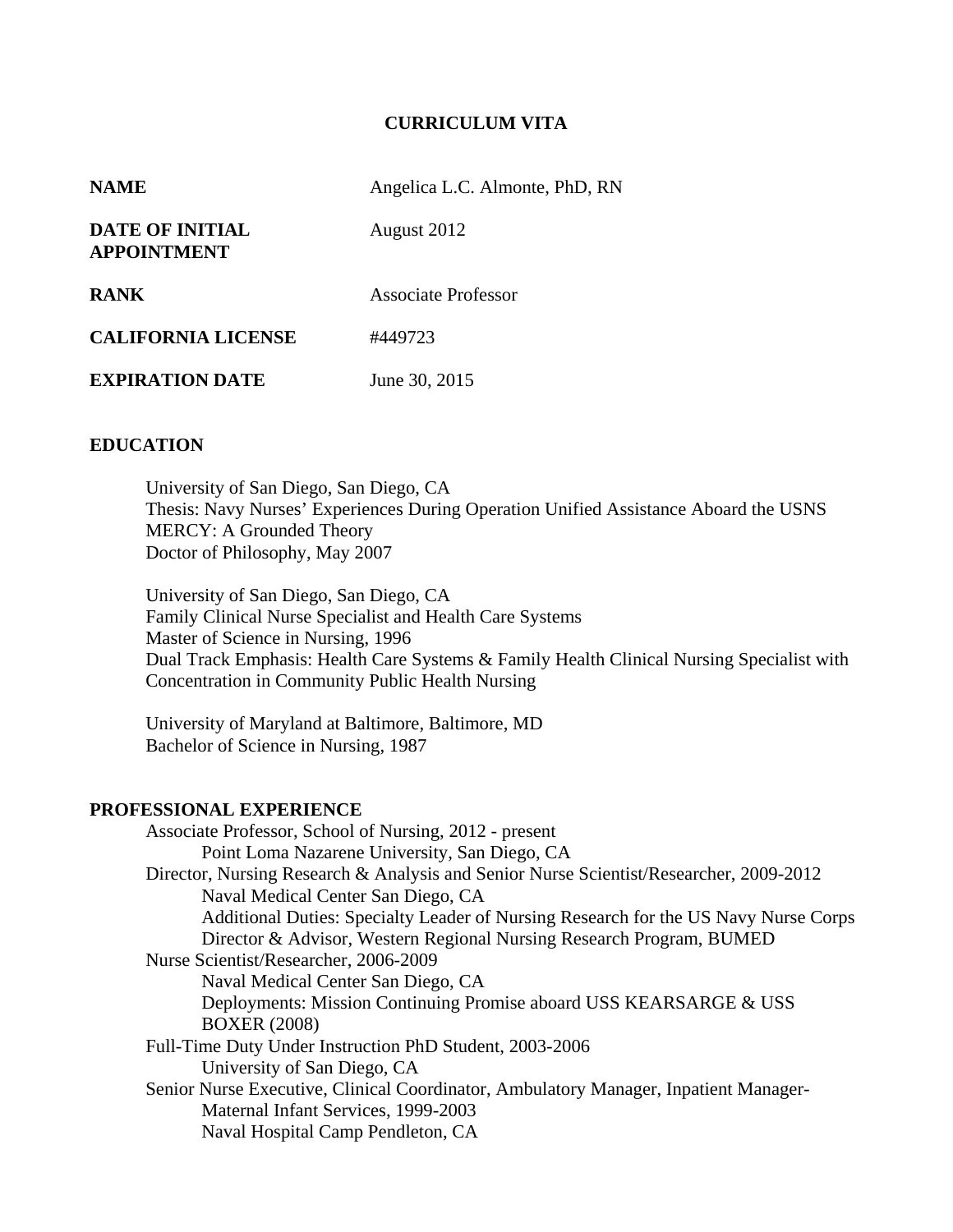Clinic Director, Senior Nurse, Director of Staff Education and Health Promotions, 1996-1999 Branch Medical Clinic, Marine Corps Recruit Depot, San Diego, CA

Full-Time Duty Under Instruction MSN Student, 1994-1996

University of San Diego, CA

 Obstetrical Education Coordinator & Assistant Division Officer, Neonatal Intensive Care Unit, 1991-1994, Naval Medical Center San Diego, CA

Assistant Division Officer, Neonatal Intensive Care Unit & Staff Nurse, Pediatric Unit, 1987-1991, Naval Hospital Oakland, CA

### **UNIVERSITY SERVICE: Point Loma Nazarene University**

Diversity Committee (2013-present)

### **SCHOOL OF NURSING SERVICE: Point Loma Nazarene University**

Curriculum Evaluation Committee (2012-present) Senior Faculty Team (2012-present) Health Promotions Clinic Committee (2012-present)

### **PROFESSIONAL MEMBERSHIP & MEETINGS**

 PLNU New Faculty Seminar, Fall Semester 2012 PLNU New Faculty Learning Community, 2012-2013 PLNU, School of Nursing Faculty Learning Community, 2012-2013 PLNU Liaison, Sigma Theta Tau Nursing Honor Society, Zeta Mu Chapter Member, Institutional Review Board, University of San Diego- Community Representative Member, AMSUS (Association of Military Surgeons of the United States) - The Society of Federal Health Professionals

### **PROFESSIONAL AWARDS**

Finalist, 2010 NurseWeek California State Nursing Excellence Award, Mentoring Category Winner, 2009 Rear Admiral Mary Hall Award for Nursing Publication, Operational Category Nurse Researcher of the Year, Nursing Excellence Award, Philippine Nurses Association of San Diego County, Inc. (2009) Navy Commendation Medal- gold star in lieu of 4th award (2008) Navy Commendation Medal- gold star in lieu of 3rd award (2008) Qualitative Research Award, Zeta Mu Chapter, Sigma Theta Tau International (2008) Qualitative Research Award, Zeta Mu Chapter, Sigma Theta Tau International (2007) Global War on Terrorism Service Medal (2005) Navy Commendation Medal-gold star in lieu of 2nd award (2003)

Ambulatory Care Nurse of the Year, American Academy of Ambulatory Care Nursing (2002)

### **PUBLICATIONS**

Almonte, A. (2009). Humanitarian Nursing Challenges: A Grounded Theory, *Military Medicine, 174*, 479-485.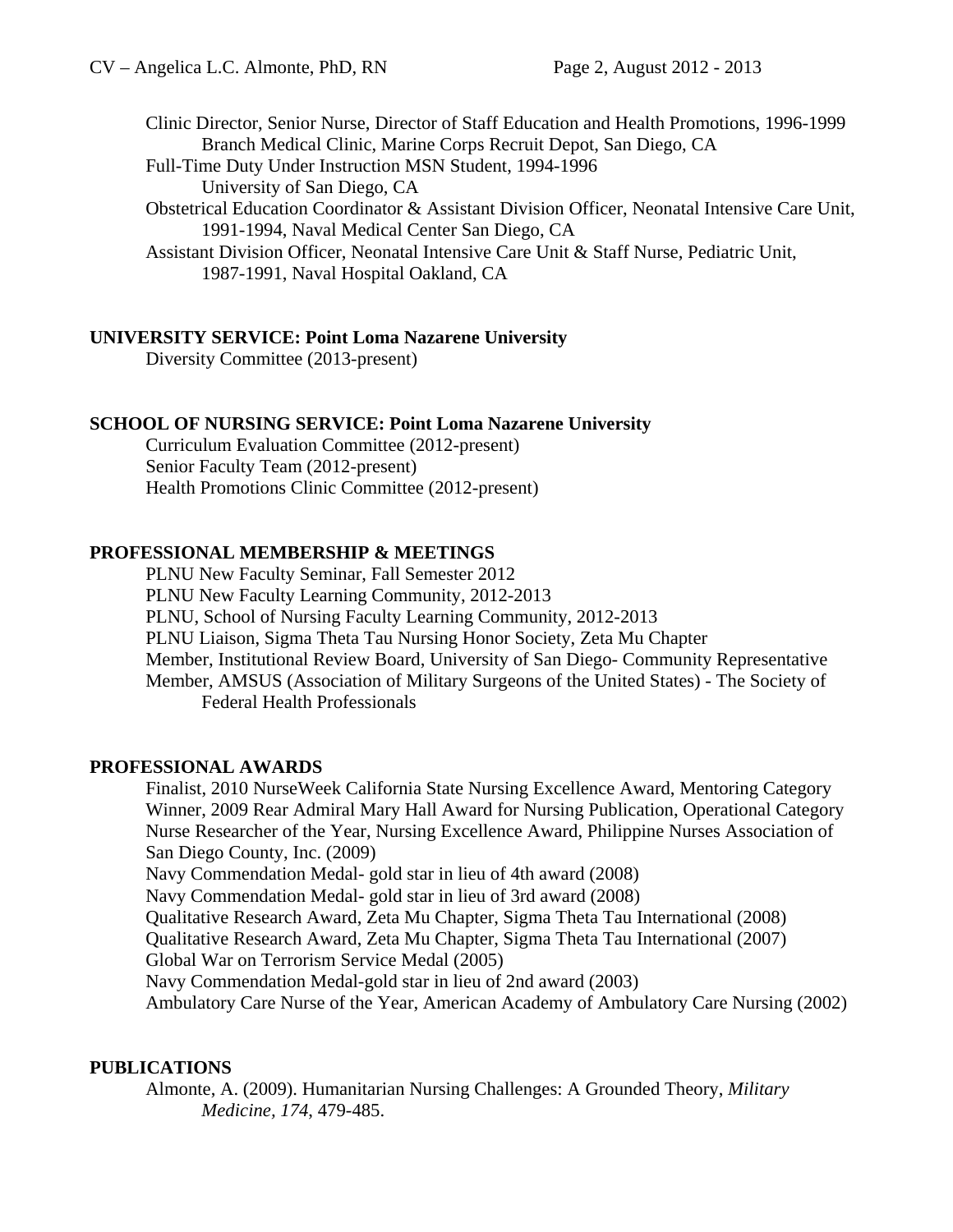### **PROFESSIONAL DEVELOPMENT**

CE Courses- The Healthcare Reform Act; Value-Based Purchasing; The Future of Nursing Report; Nurse Residency Program; HCAHPS is All About Patient Satisfaction; Resumes; Interviewing for Career Advancement; Networking for Career Advancement; Building Collegial Nurse-Physician Relationships; Teaching Tomorrow's Nurses; Caring; The Healing Power of Humor; The Impaired Nurse, Online Nurse.com CE, June 29-30, 2013 Team Based Learning 2-Day Learning Academy, PLNU Center for Teaching & Learning, San Diego, CA, June 5-6, 2013 Team Based Learning Collaborative 12<sup>th</sup> Annual Conference, San Diego, CA, February 28-March 2, 2013 IDEA Workshop, PLNU Center for Teaching & Learning, San Diego, CA, January 16, 2013 Syllabus Writing, PLNU Center for Teaching & Learning, San Diego, CA, December 13, 2012 E-Class Workshop, PLNU Center for Teaching & Learning, San Diego, CA, December 11, 2012 ATI Educator Enrichment Conference, San Diego, CA, October 26, 2012 Critical Thinking/Team Based Learning, San Diego, CA, August 20, 2012 Building Strategic Partnerships in Education, Research, and Practice: 3<sup>rd</sup> California Doctoral Nursing Conference, University of San Diego, CA, March 16, 2012 AMSUS (Association of Military Surgeons of the. United States) - The Society of Federal Health Professionals' 117th Annual Continuing Education Meeting, TriService Nursing Research Group Breakout Sessions, Karen Rieder Research/Federal Nursing Poster Session, San Antonio, TX, November 8-10, 2011 AMSUS (Association of Military Surgeons of the. United States) - The Society of Federal Health Professionals' 116<sup>th</sup> Annual Continuing Education Meeting, TriService Nursing Research Group Breakout Sessions, Karen Rieder Research/Federal Nursing Poster Session, Phoenix, AZ, November 2-4, 2010 Odyssey Conference, Southern California Sigma Theta Tau International Chapters' Annual Conference, San Diego, CA, October 28, 2010 Clinical Inquiry Institute: An Evidence Based Practice (EBP) Approach, Naval Medical Center San Diego, CA, October 7-9, 2010 CITI Program in the Protection of Human Research Subjects, CITI Collaborative IRB Training Initiative, Social & Behavioral Researcher and IRB Member, Online, January 9, 2009 AMSUS (Association of Military Surgeons of the United States) - The Society of Federal Health Professionals' 115<sup>th</sup> Annual Continuing Education Meeting, TriService Nursing Research Group Breakout Sessions, Karen Rieder Research/Federal Nursing Poster Session, St. Louis, MO, November 15-17, 2009 The Back to Basics Bundle of Care Training Course, Naval Medical Center San Diego, San Diego, CA, May 11-14, 2009 Philippine Nurses Association of San Diego County, Inc. Annual Meeting, San Diego, CA, March 21, 2009

## **RESEARCH**

August 2010 – present Associate Investigator for a TriService Nursing Research Program funded (\$352,846) multisite study: Military Medics' Insight into Providing Women's Health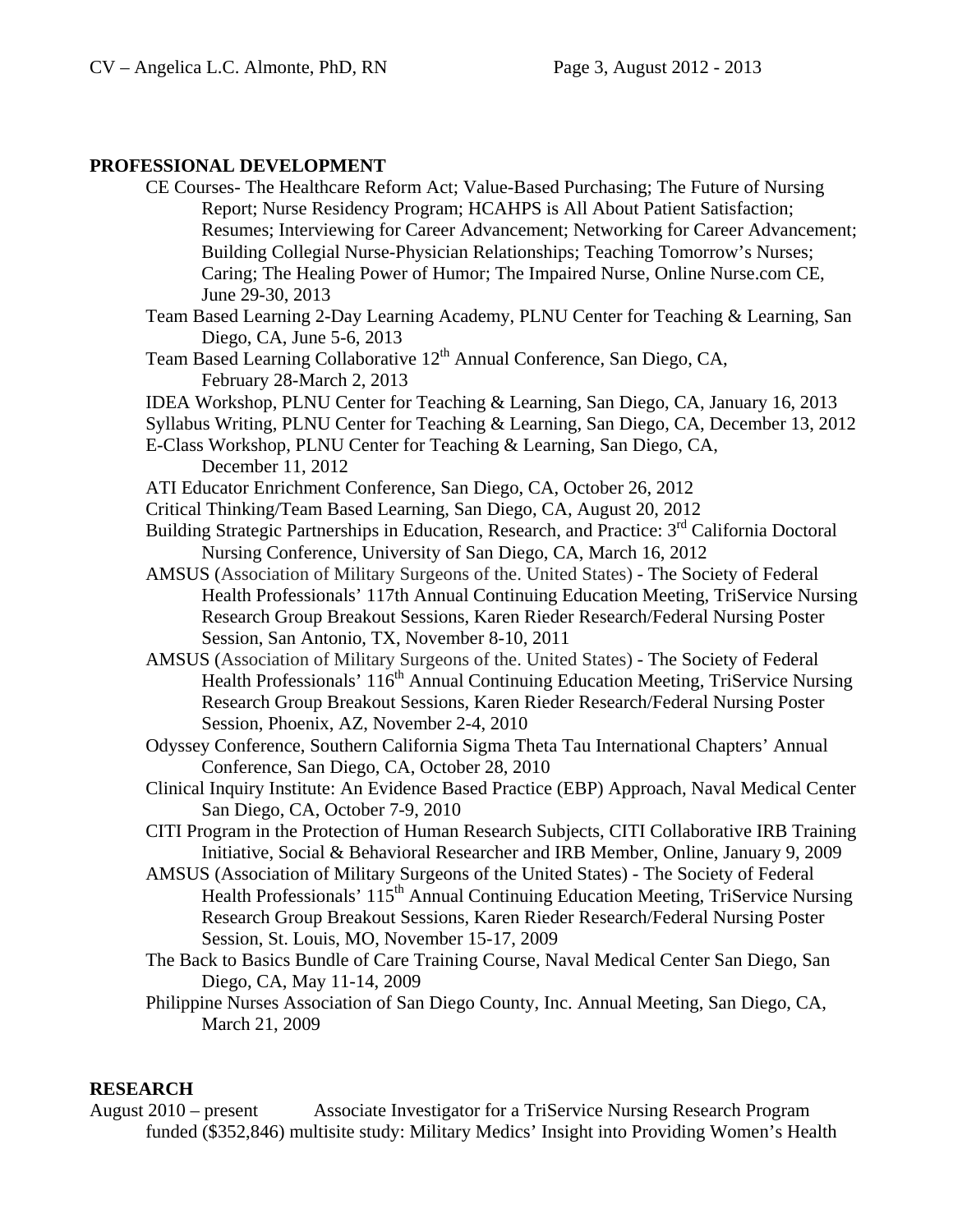Services (PI: Lt Col Candy Wilson, NC, USAF, PhD), TSNRP HU0001-10-1-TS17. (5% effort.) Data collection in progress, Purpose: To gain better understanding of the IDC/IDMT/68W experiences of providing health care for women in the deployed or ship setting.

- July 2010 August 2012 Principal Investigator for a TriService Nursing Research Program funded (\$156,817) Naval Medical Center San Diego single-site study: Stress Inoculation for Deployed Personnel. NMCSD.2010.0060. (25% effort.) Data collection in progress. Purpose: To evaluate the effect of a program of stress inoculation training on the intensity of symptoms of PTSD and perceptions of the use of stress management skills while deployed for personnel deploying to a combat environment as compared to personnel who did not receive the training.
- May 2009 July 2011 Onsite Principal Investigator-Administrator and Associate Investivator for a TriService Nursing Research Program funded (\$137,900) NMCSD single-site study: Psychometric Evaluation of a Triage Decision Making Inventory (PI: CDR Anita Smith, NC, USN (RC), PhD), NMCSD.2009.0080. (5% effort.) Dissemination in progress, manuscripts submitted for publication. Purpose: To evaluate the psychometric properties of the Triage Decision Making Inventory in a sample of Navy Nurses and civilian nurses with diverse experience levels and clinical specialties. Findings available upon request.
- May 2009 August 2012 Associate Investigator for a non-funded NMCSD qualitative research study: Reflective Practice for Resident Physicians in Military Operational and Humanitarian Assistance Settings (PI: CDR Christine Johnson, MC, USN), NMCSD.2008.0110. (1% effort). Data analysis completed. Purpose: To do a secondary analysis through content analysis of physician training evaluations of clinical rotations aboard the USNS MERCY during the 2008 Pacific Partnership Mission. Findings available upon request.
- January 2009 August 2012 Onsite Principal Investigator-Administrator and Associate Investigator for a TriService Nursing Research Program funded (\$845,992) multisite study: Clinical Knowledge Development: Continuity of Care for War Injured Service Members (PI: CAPT Patricia Kelley, NC, USN, PhD). NMCSD.2009.0037. (10% effort.) Data analysis in progress. Purpose: To gather first person experience near accounts of experiential learning of nurses caring for the wounded service members and first person accounts of service members' memories of all levels of care and transitions from the combat zone to rehabilitation.
- December 2007 November 2011 Principal Investigator-Administrator and Associate Investigator for a TriService Nursing Research Program funded (\$247,222) NMCSD single-site study: Back to Basics Intervention (PI: CAPT Linnea Axman, NC, USN (ret), DrPH), NMCSD.2007.0050. (20% effort). Data collection and analysis in progress. Purpose: To continue the development of the evidence-based practice guideline Basic Bundle of AM/PM Nursing Care through performing an effectiveness evaluation, feasibility evaluation, and cost analysis of the guideline. Findings available upon request.

## **PROFESSIONAL PRESENTATIONS (PODIUM & POSTER)**

Available upon request.

## **CONTINUING EDUCATION**

See next page for CEU date, title, and number of units.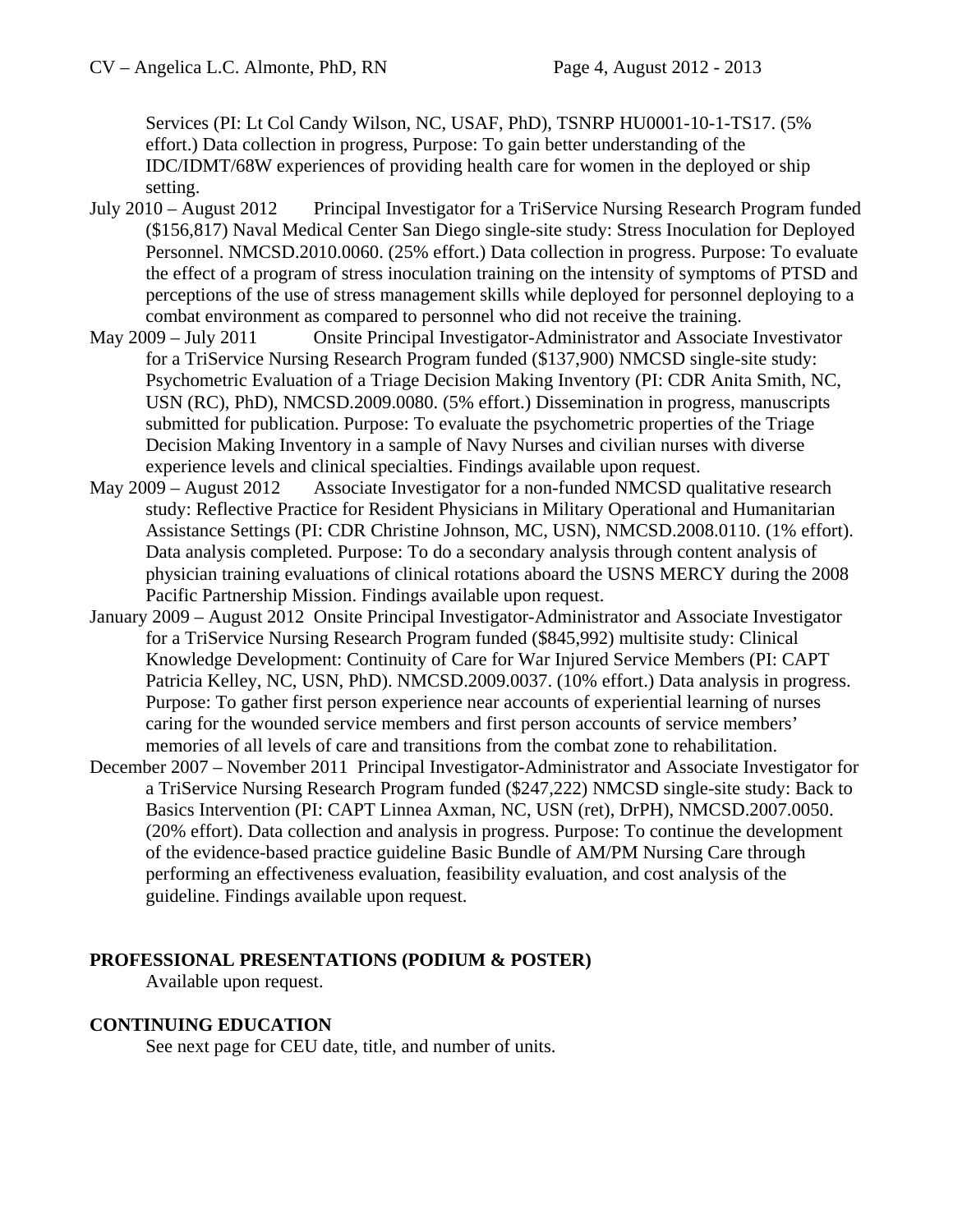| <b>Date</b>         | <b>Title</b>                                                                                                                                                                                                                                                                                                                                                                                                  | <b>Units</b>   |
|---------------------|---------------------------------------------------------------------------------------------------------------------------------------------------------------------------------------------------------------------------------------------------------------------------------------------------------------------------------------------------------------------------------------------------------------|----------------|
| June 2011-2013      |                                                                                                                                                                                                                                                                                                                                                                                                               |                |
| $6/29 - 6/30/13$    | The Healthcare Reform Act; Value-Based Purchasing; The Future of<br>Nursing Report; Nurse Residency Program; HCAHPS is All About Patient<br>Satisfaction; Resumes; Interviewing for Career Advancement; Networking<br>for Career Advancement; Building Collegial Nurse-Physician Relationships;<br>Teaching Tomorrow's Nurses; Caring; The Healing Power of Humor; The<br>Impaired Nurse, Online Nurse.com CE | 13             |
| $2/28-3/2/13$       | Team Based Learning Collaborative 12 <sup>th</sup> Annual Conference, California<br>State University, San Marcos, CA Phi Theta Chapter, STTI, San Diego, CA                                                                                                                                                                                                                                                   | 10             |
| 10/26/12            | ATI Educator Enrichment Seminar, PLNU, San Diego, CA                                                                                                                                                                                                                                                                                                                                                          | 5.4            |
| 9/19/12             | Course Assessment & Student Learning Outcomes, PLNU, San Diego, CA                                                                                                                                                                                                                                                                                                                                            | $\mathbf{1}$   |
| 3/16/12             | Building Strategic Partnerships in Education, Research, and Practice: 3rd<br>California Doctoral Nursing Conference, University of San Diego, CA,<br>March 16, 2012                                                                                                                                                                                                                                           | $\overline{7}$ |
| $11/8 - 10/11$      | AMSUS (Association of Military Surgeons of the. United States) - The<br>Society of Federal Health Professionals' 117th Annual Continuing<br>Education Meeting, TriService Nursing Research Group Breakout Sessions,<br>Karen Rieder Research/Federal Nursing Poster Session, San Antonio, TX                                                                                                                  | 10             |
|                     | <b>Total</b>                                                                                                                                                                                                                                                                                                                                                                                                  | 46.4           |
| June 2009-2011      |                                                                                                                                                                                                                                                                                                                                                                                                               |                |
| $11/2 - 4/10$       | AMSUS (Association of Military Surgeons of the. United States) - The<br>Society of Federal<br>Health Professionals' 116th Annual Continuing Education Meeting,<br>TriService Nursing Research Group Breakout Sessions, Karen Rieder<br>Research/Federal Nursing Poster Session, Phoenix, AZ                                                                                                                   | 10             |
| 10/28/10            | Odyssey Conference, Southern California Sigma Theta Tau International<br>Chapters' Annual Conference, San Diego, CA                                                                                                                                                                                                                                                                                           | $\overline{2}$ |
| $10/7 - 9/10$       | Clinical Inquiry Institute: An Evidence Based Practice (EBP) Approach,<br>Naval Medical Center San Diego, CA                                                                                                                                                                                                                                                                                                  | 8              |
| 11/15-17/09         | AMSUS (Association of Military Surgeons of the United States) - The<br>Society of Federal Health Professionals' 115th Annual Continuing<br>Education Meeting, TriService Nursing Research Group Breakout Sessions,<br>Karen Rieder Research/Federal Nursing Poster Session, St. Louis, MO                                                                                                                     | 10             |
|                     | <b>Total</b>                                                                                                                                                                                                                                                                                                                                                                                                  | 30             |
| June 2008-June 2009 |                                                                                                                                                                                                                                                                                                                                                                                                               |                |
| $5/11 - 14/10$      | The Back to Basics Bundle of Care Training Course, Naval Medical Center<br>San Diego, San Diego, CA                                                                                                                                                                                                                                                                                                           | 8              |
| 3/21/09             | Philippine Nurses Association of San Diego County, Inc. Annual Meeting,<br>San Diego, CA                                                                                                                                                                                                                                                                                                                      | $\overline{2}$ |
|                     | <b>Total</b>                                                                                                                                                                                                                                                                                                                                                                                                  | 10             |
|                     |                                                                                                                                                                                                                                                                                                                                                                                                               |                |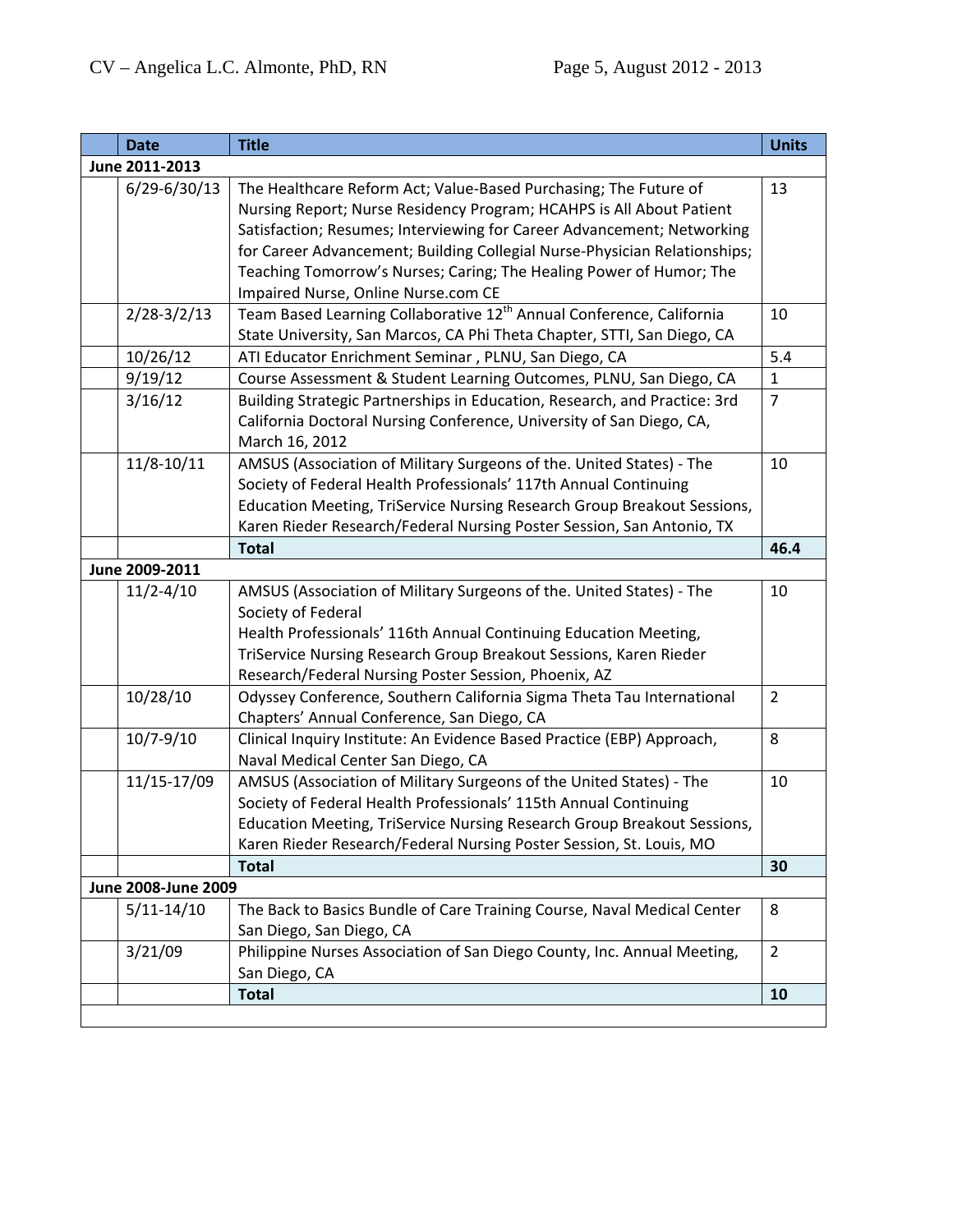# POINT LOMA NAZARENE UNIVERSITY **School of Nursing**

# **CURRICULUM VITA**

**NAME** Sharon D. Barber

 $\bar{t}$ 

**DATE OF INITIAL** August 17, 2014 **APPOINTMENT** 

**RANK** Associate Professor

**CALIFORNIA LICENSE** CA 335181

#### **EXPIRATION DATE**

#### **EDUCATION**

|  |  |  |  | 2010 D.N.P., Doctorate in Nursing Practice, Case Western Reserve University; Cleveland, Ohio |  |
|--|--|--|--|----------------------------------------------------------------------------------------------|--|
|  |  |  |  |                                                                                              |  |

2001 M.S.N., Nursing Education and Administration, University of Phoenix; Phoenix, Arizona.

1981 B.S.N., Nursing, Azusa Pacific University; Azusa, California.

### PROFESSIONAL EXPERIENCES

| $11/2013$ -present | LACTATION CONSULTANT- Mary Birch Hospital for Women, San Diego, CA                                |
|--------------------|---------------------------------------------------------------------------------------------------|
| 2/2013-11/2013     | INTERIM SENIOR NURSE SPECIALIST, PACU & WACU, Mary Birch Hospital for                             |
|                    | Women and Newborns,                                                                               |
|                    | San Diego, CA                                                                                     |
| 2/2012-2/2013      | ADVANCED CLINICIAN-PACU, Mary Birch Hospital for Women, San Diego, CA                             |
| 2/2011-2/2012      | INTERIM SENIOR NURSE SPECIALIST, PACU & WACU, Mary Birch Hospital for Women                       |
|                    | and Newborn                                                                                       |
|                    | San Diego, CA                                                                                     |
| 5/2011-8/2011      | ADJUNCT FACULTY - Clinical Instructor for Nursing Practice of Mothers and Infants,                |
|                    | University of San Diego, San Diego, CA                                                            |
| 2/2009-2/2012      | CLINICAL NURSE-PACU, Mary Birch Hospital for Women, San Diego, CA                                 |
| 2/2006-11/2013     | LACTATION CONSULTANT PER DIEM- Mary Birch Hospital for Women, San Diego,                          |
| CA.                |                                                                                                   |
| 9/2004-1/2009      | ASSISTANT PROFESSOR, Childbearing Lead Faculty, National University, San Diego, CA                |
|                    | 7/2004-12/2004 LACTATION CONSULTANT, Spectrum Healthcare Resources, San Diego, CA                 |
|                    | 12/2003-7/2004 LACTATION CONSULTANT, PhyAmerica Corp., NRMC Balboa, San Diego, CA                 |
|                    | 3/2002-12/2004 NCLEX INSTRUCTOR - Kaplan Inc., San Diego, CA                                      |
|                    | 8/1999-12/2000 ADJUNCT FACULTY - Maternal-Child Health Clinical and Theory Instructor, Point Loma |
|                    | Nazarene University, San Diego, CA                                                                |
| 4/1997-4/1999      | CLINICAL NURSE III - Labor and Delivery, Mary Birch Hospital for Women, San Diego, CA             |
| 4/1996- 4/1997     | CLINICAL LEAD - Labor and Delivery, Mary Birch Hospital for Women, San Diego, CA                  |
|                    |                                                                                                   |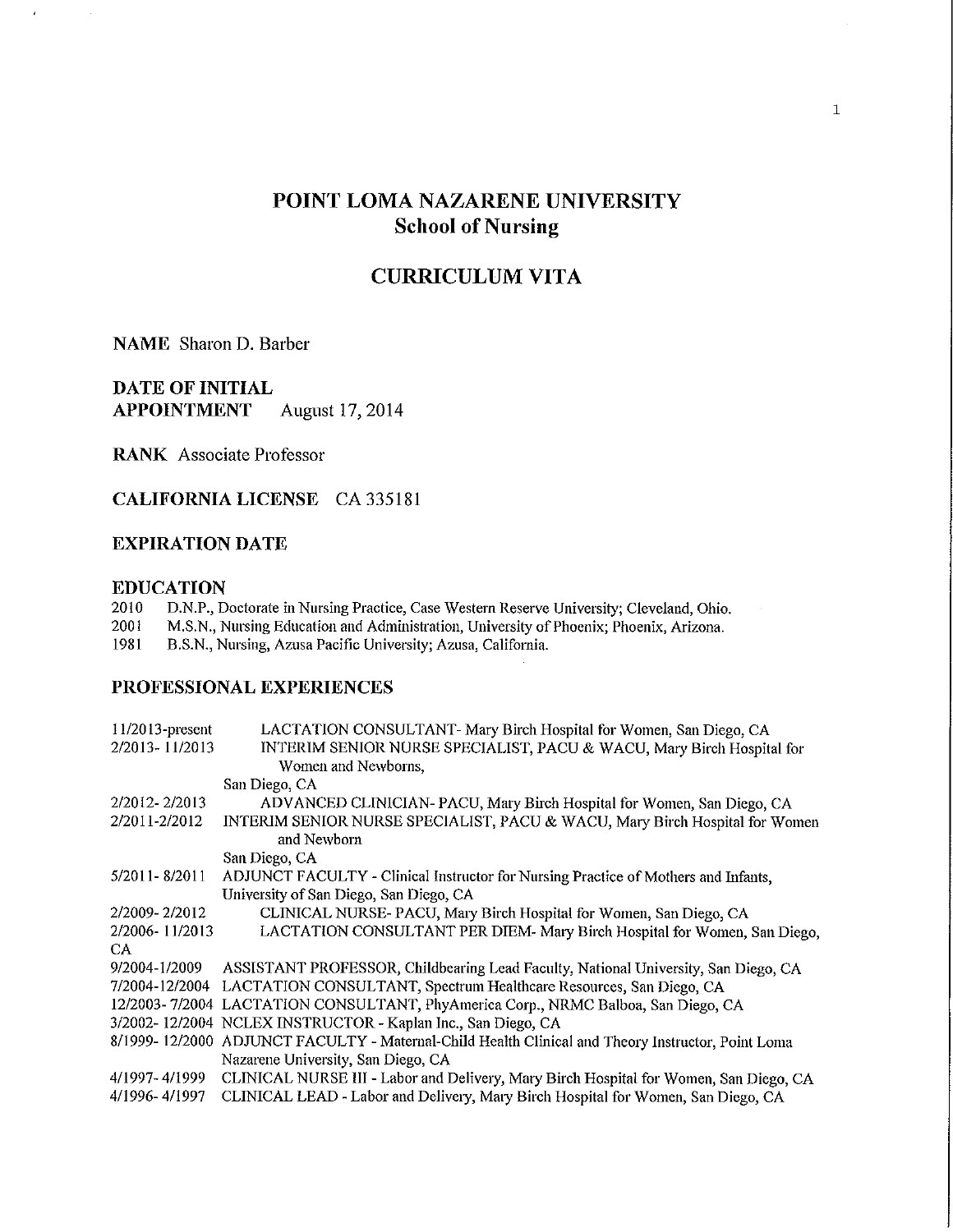| 2009-2013<br>2009-2014 | Cerner Key User Training, Mary Birch Hospital for Women and Newborns<br>Breastfeeding Task Force, Mary Birch Hospital for Women and Newborns |
|------------------------|----------------------------------------------------------------------------------------------------------------------------------------------|
| Community              |                                                                                                                                              |
| 2013-2014              | Newbreak Church, Life group leader, married couples, San Diego, CA                                                                           |
| 2012                   | Walk for Life Participant and Supporter, East County Pregnancy Care Center Fundraising event                                                 |
| 2010                   | Spirit West Coast 2010, Medical services team member for 3-day event, San Diego, CA                                                          |
| 2008                   | March of Dimes 2008 March for Babies National University Team Leader and participant,                                                        |
| Awarded highest        | donation earning team and largest team, San Diego, CA                                                                                        |
| 2005-2007              | Treasurer for AWHONN San Diego, CA Chapter                                                                                                   |
| 1999-2004              | Founder and Leader of Christian Family Schools of Ramona/Julian Home<br><b>Education Support Group</b>                                       |
| 2002                   | Home School Support Group Leader of the Year, San Diego County                                                                               |
| 1999-2003              | Coordinator of Medical Services for Christian Family Schools of San Diego<br><b>County Home Education Annual Conferences</b>                 |
| 1999 & 2000            | Participant in Ramona Community Walk for Life                                                                                                |
| 1999                   | Co-organizer American Heart Association Equestrian Ride                                                                                      |
| 1997-1999              | AWANA Clubs Junior Varsity Leader, Ramona Clubs                                                                                              |
| 1995-1997              | AWANA Clubs Secretary, Maranatha Chapel Clubs                                                                                                |
| 1991-1993              | Brownie Troop Co-Leader, Carmel Mountain Ranch                                                                                               |

#### PROFESSIONAL MENTORING

| 2011-2012 | Ngoc Hong, MSN Clinical Infomatics, University of Phoenix      |
|-----------|----------------------------------------------------------------|
| 2011-2012 | Liza Hitchcock, MSN Clinical Infomatics, University of Phoenix |
| 2007-2008 | Anne McAdam, MSN Education, South University                   |
| 2006-2007 | Melinda Ruiz, MSN Education, Point Loma Nazarene University    |
| 2005-2006 | Jackie Hiner, MS Education, University of Phoenix              |

#### PROFESSIONAL DEVELOPMENT

- Breastfeeding Essentials (Step 2 Education) 11/2013
- 32<sup>nd</sup> National Conference of Perianesthesia Nursing (ASPAN) 4/2013
- EKG interpretation (PESI Healthcare) 11/2012
- Breastfeeding Strategies (PESI Healthcare) 9/2012
- 31st National Conference of Perianesthesia Nursing (ASPAN) 4/2012
- Care of the Perianesthesia Patient (PESI Healthcare) 09/2011
- 3<sup>rd</sup> National DNP Conference: Innovation and Leadership (DNP Professional Development Inc.) 9/2010
- Dissertation coursework: "Nurses' Attitudes Toward d/Deafness" (Case Western Reserve University) 5/2009-5/2010
- Perianesthesia Nursing: A Critical Care Approach Parts A & B (Anderson CE) 2009
- Pain Assessment and Non-pharmacologic Intervention for Pain Management (Anderson CE) 2009
- Supporting Successful Breastfeeding: LDR & PACU (Mary Birch Hospital for Women) 2009
- Research in Nursing part 2 (Case Western Reserve University) 2009  $\bullet$
- Human Patient Simulation Network 08 Western Regional Meeting (Medical Education Technologies Inc.)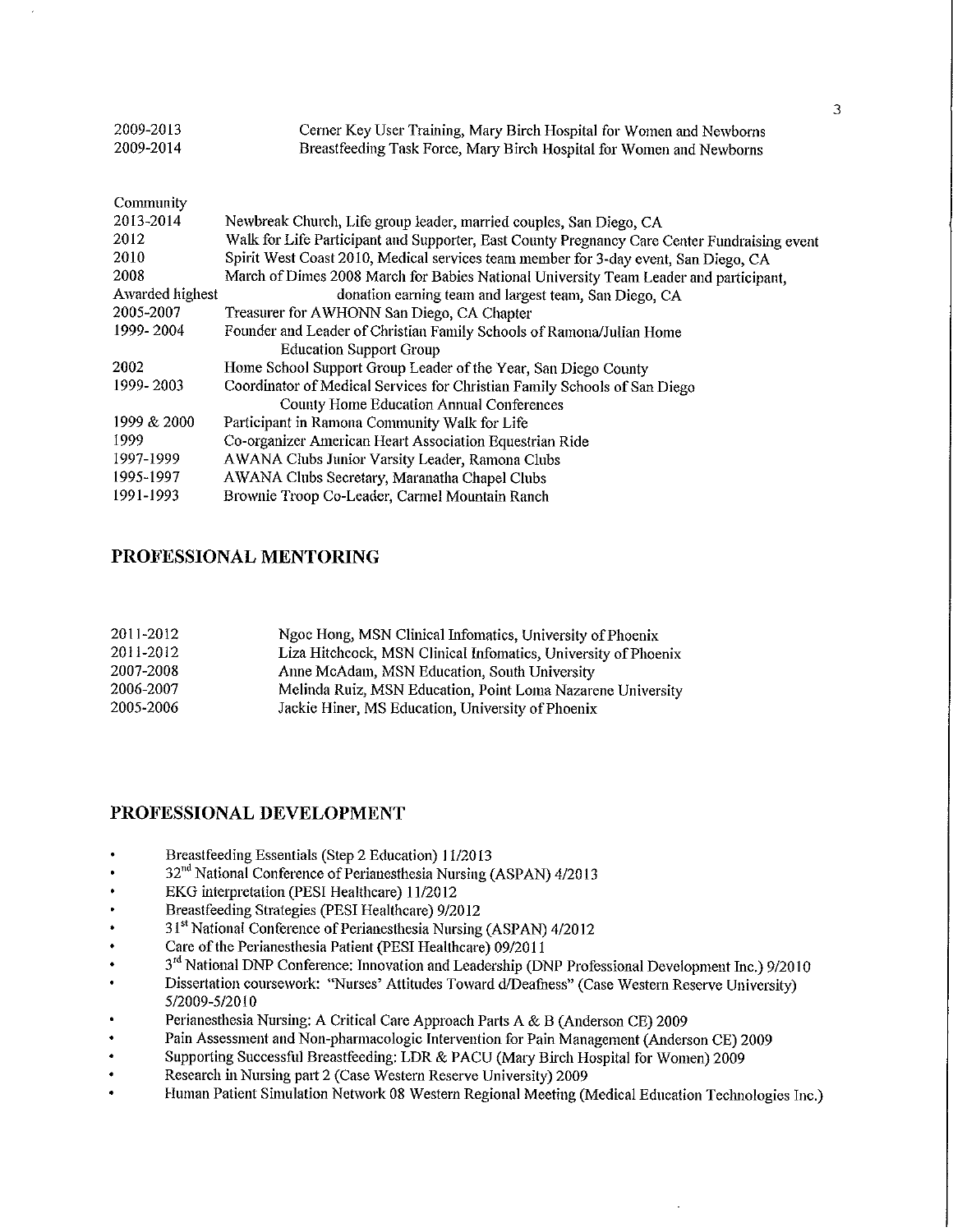|           | Newborn's Nursing Research Forum.                                                                       |
|-----------|---------------------------------------------------------------------------------------------------------|
| 2011      | "Inpatient Obstetric Nursing Review Course" for OB Cert Associates in San Diego, CA in May              |
|           | and September.                                                                                          |
| 2011      | "Exploring the Needs of Nurses Who Teach Nursing Students" Poster at Sharp Metropolitan                 |
|           | Campus New Knowledge & Innovation Committee.                                                            |
| 2010      | "Nurses' Attitudes toward Deafness" Presentation at Sharp Metropolitan Campus New Knowledge             |
|           | & Innovation Committee.                                                                                 |
| 2010      | "Nurses' Attitudes toward Deafness" Presentation at Patty Hanks Shelton School of Nursing,              |
|           | Abilene, TX.                                                                                            |
| 2010      | "Nurses' Attitudes toward Deafness" Presentation at Sharp Grossmont Hospital's Nursing                  |
|           | Research Council.                                                                                       |
| 2010      | "Nurses' Attitudes toward Deafness" Poster Presentation at Sharp Healthcare Quarterly Research          |
|           | Symposium.                                                                                              |
| 2010      | "Nurses' Attitudes toward Deafness" Presentation at Sharp Mary Birch Hospital for Women and             |
|           | Newborn's Nursing Research Forum.                                                                       |
| 2009      | "Are we hard of hearing when it comes to caring for our Deaf childbearing families?" Case Study         |
|           | presentation at National AWHONN meeting, San Diego, CA                                                  |
| 2008      | "Understanding Deaf Culture for Healthcare Providers," Online "Webquest" Self-Learning                  |
|           |                                                                                                         |
|           | Module,                                                                                                 |
|           | Author, part of dissertation research and not yet published,<br>http://zunal.com/webquest.php?user=8485 |
| 2008      | "Faculty Development in Human Patient Simulation (HPS)," Online "Webquest" Self-Learning                |
|           | Module, Coauthor, http://zunal.com/introduction.php?user=8115                                           |
| 2008      | Song-Brown Healthcare Workforce Training Act Registered Nurse Education Program Grant:                  |
|           | Implementation of Human Patient Simulation in Nursing Education. Coauthor, submitted and                |
|           | awarded.                                                                                                |
| 2007      | "Are we hard of hearing when it comes to caring for our Deaf patients?" AWHONN chapter                  |
|           | meeting, San Diego, CA                                                                                  |
| 2007      | "Are we hard of hearing when it comes to caring for our Deaf patients?" Abstract accepted for           |
|           | podium presentation at National AWHONN conference, Orlando FLA                                          |
| 2006      | "Childbirth in the Emergency Department" for the ER New Grad Orientation Program at Sharp               |
|           | Memorial Hospital, San Diego, CA                                                                        |
| 2006      | "Study Skills and Test-Taking Strategies" taught for ASN/BSN students, National University, San         |
|           | Diego, CA                                                                                               |
| 2005      | "Issues in Professional Nursing," 4 week online BSN capstone course, taught every three                 |
|           | months (01/2005-12/2008) at National University, San Diego, CA                                          |
| 2005      | "Nursing care of the childbearing family," 8-week theory and clinical courses, taught                   |
|           | every three months (01/2005-12/2008) at National University, San Diego, CA                              |
| 2004      | "Childbirth in the Emergency Department" for the ER New Grad Orientation Program at Sharp               |
|           | Memorial Hospital, San Diego, CA                                                                        |
| 2004      | "Human Reproduction", "Fetal Growth and Development" and "Physiologic Changes of                        |
|           | Pregnancy" at Biocept Inc. in Carlsbad, CA                                                              |
| 2002-2004 | "NCLEX Review Courses" for Kaplan Inc. San Diego, CA                                                    |
| 2001      | "Assisted Deliveries" for the LDR/PSCU Preceptor Orientation Program at Mary Birch Hospital             |
|           | for Women, San Diego, CA                                                                                |
| 2001      | "Obstetric Emergencies" for the LDR/PSCU Preceptor Orientation, Mary Birch Hospital for                 |
|           | Women, San Diego, CA                                                                                    |
| 2001      | "Fetal Physiology" for the LDR/PSCU Preceptor Orientation, Mary Birch Hospital for Women,               |
|           | San Diego, CA                                                                                           |
| 1999-2000 | " Fetal Heart Rate Monitoring" taught thrice for Point Loma Nazarene University Nursing                 |
|           | Students,                                                                                               |
|           | San Diego, and CA                                                                                       |
| 1994      | "Emergency Childbirth" for Mary Birch Hospital for Women, San Diego, CA                                 |
| 1992-1994 | "Infant Security and Obstetric Complications for Pre-Hospital Personnel" for San Diego County           |
|           | <b>Emergency Medical Services Quarterly Tape Reviews</b>                                                |
| 1992      | Implemented and Presented Proposal to Initiate Baby-Banding of Newborns for Field Births for            |
|           | Emergency Medical Services throughout San Diego County                                                  |
| 1991-1993 | "Fetal Heart Rate Monitoring I and II" for Sharp Healthcare Outreach Education, San Diego, CA           |
| 1990      | The Use of Procardia in Preterm Labor article submitted to JOGNN for publication, not accepted          |

 $\overline{5}$ 

 $\left\langle \left( \hat{a}^{\dagger}_{\mu} \hat{a}^{\dagger}_{\nu} \hat{a}^{\dagger}_{\nu} \hat{a}^{\dagger}_{\nu} \hat{a}^{\dagger}_{\nu} \hat{a}^{\dagger}_{\nu} \hat{a}^{\dagger}_{\nu} \right) \right\rangle$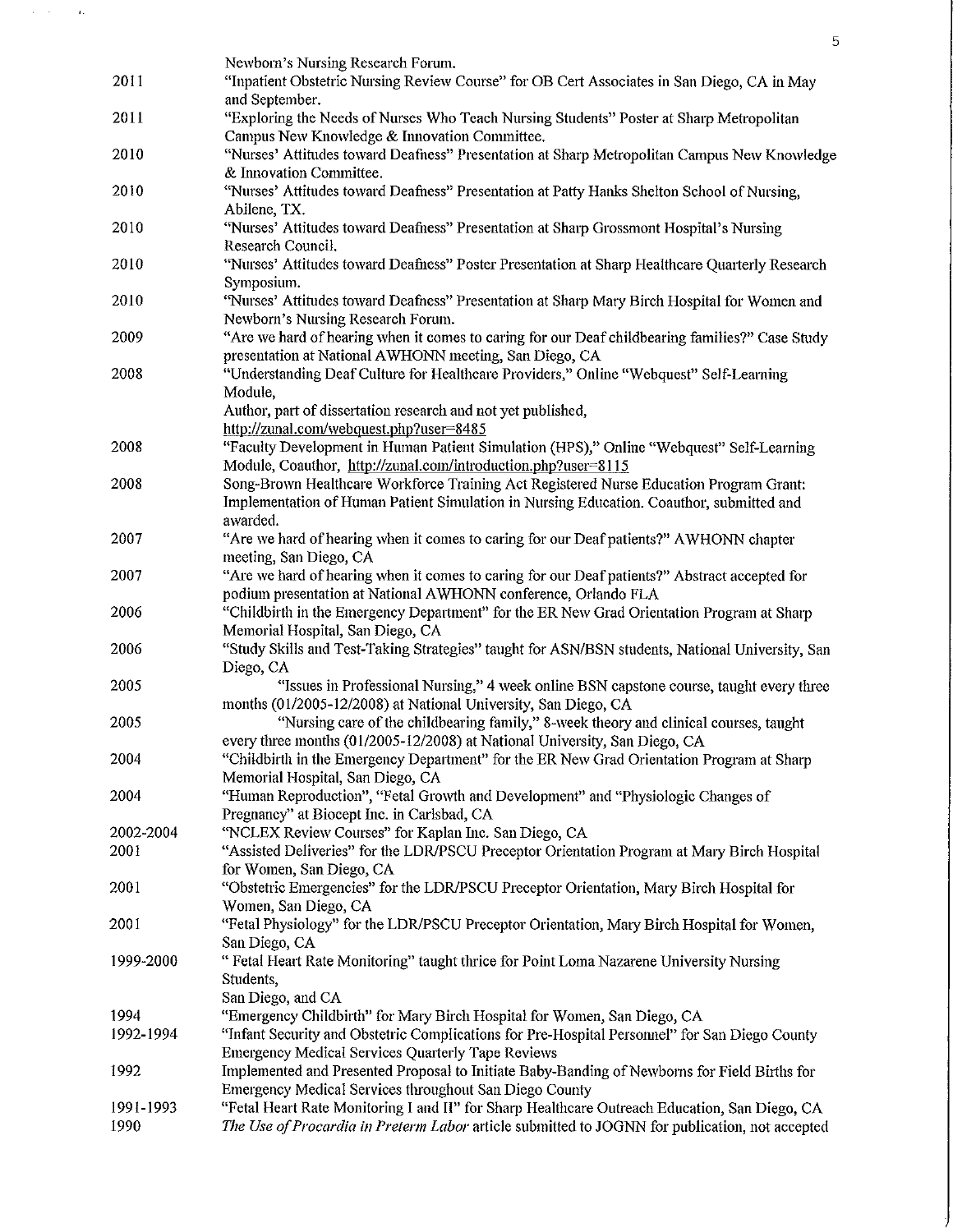# **Kathleen Helgesen, MSN, RN, CPNP-PC**

4404 Marraco Way, San Diego, CA 92115 Email: kthelgesen@alumni.duke.edu Phone: 619-838-6855

# **Education:**

| Duke University              | <b>Masters of Science</b><br>in Nursing | 12/07 | <b>Primary Care</b><br>Pediatrics, Advanced<br><b>Practice Nursing</b> |
|------------------------------|-----------------------------------------|-------|------------------------------------------------------------------------|
| Point Loma<br><b>Nursing</b> | <b>Bachelors of Science</b>             | 05/00 | General                                                                |
| <b>Nazarene University</b>   | in Nursing                              |       |                                                                        |

## **A. Personal Statement**

My passion is to be a part of raising up the next generation of nursing leaders. As the nursing profession continues into the 21st century, I plan to help students unleash their potential, use their skills to the fullest, and learn how to effectively research and put into practice the latest evidence based care, while delivering that care in a safe, compassionate, and culturally competent manner.

# **B. Positions and Professional Memberships**

## **Nursing Employment:**

- 09-2013- Professor of Nursing, Point Loma Nazarene University, San Diego, CA-sophomore level students, clinical instructor.
- 04-2013-09-2013 Manager of Pediatric School Based Health Centers for La Maestra CHC, San Diego, CA- oversee clinical operations of 3 different school based clinics.
- 11-2010- Nurse Practitioner, Pediatric School Based Health Centers for La Maestra CHC, San Diego, CA- diagnose, treat, and provide preventative care for pediatric patients.
- 07-2010-11-2010 Nurse, float pool staff for Solvis Medical Staffing, San Diego, CAworked full-time at various hospitals in San Diego county, providing nursing care to patients on medical, surgical, telemetry, trauma and transplant units.
- 01-2009-07-2010 Nurse Practitioner, St. Paul Children's Clinic, Tyler, TX- worked diagnosing, treating, and providing preventative care for pediatric patients.
- 09-2006-11-2007 Nurse, Travel Counselor and Nurse for Passport Health, Cary, NC- worked per-diem providing travel counseling and administering immunizations to patients traveling internationally.
- 09-2001-12-2008 Nurse, float pool staff for Nurse Providers, San Diego, CA-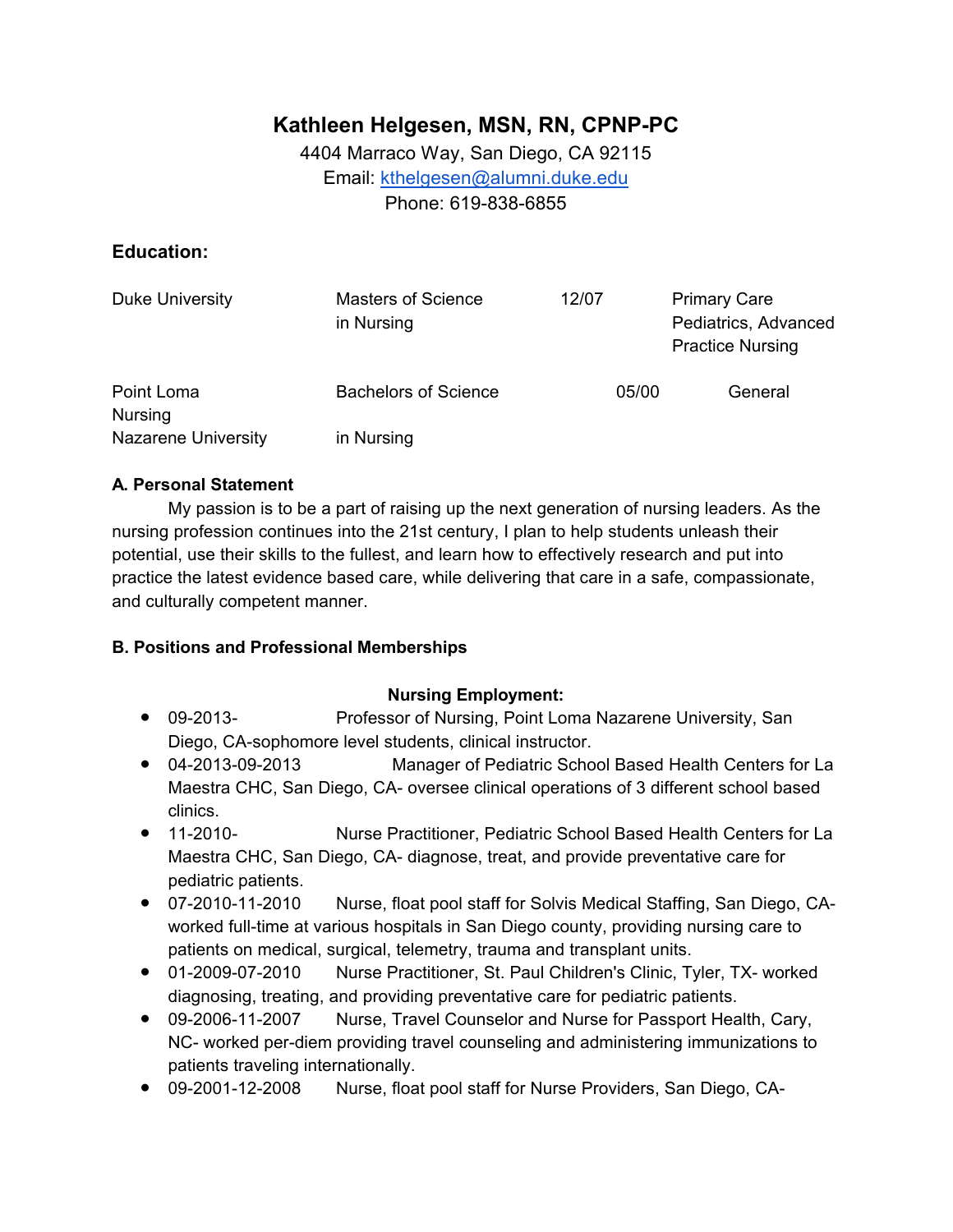worked full-time at various hospitals in San Diego county, providing nursing care to patients on medical, surgical, telemetry, trauma and transplant units.

- 02-2004-04-2004 Nurse, travel nurse for Nursing Innovations, Downey, CA- worked full time in an acute facility on medical, surgical and telemetry units, providing nursing care.
- 11-2003-02-2004 Nurse, staff nurse for outpatient surgery unit at Sharp Grossmont Hospital, La Mesa, CA- worked full-time in the ambulatory care center in a nursing role, admitting patients for surgery, as well as recovering and discharging outpatient surgery patients.
- 11-2000-11-2001 Nurse, staff nurse on a medical oncology unit at Scripps Green Hospital, San Diego, CA- worked full time on a medical oncology unit, providing nursing care.
- 07-2000-11-2000 Nurse, staff nurse in rheumatology outpatient unit at Scripps Clinic, Encinitas, CA- worked full-time as an outpatient nurse with a rheumatologist.

# **Leadership/International:**

- 07-2013 Team medical provider with Students International in Lakouta, Fiji. Assisted with searching for opportunities to provide ongoing medical services.
- 12-2011- Volunteer Interviewer for undergraduate applicants to Duke University, San Diego, CA
- 05-2006 Nurse and Intern with Students International, working with a local physician, Antigua, Guatemala.
- 09-2005 Nurse with Children of the Nations, doing surgeries for Haitian refugees, circulating RN in OR, Santo Domingo, Dominican Republic.
- 03-2005 Nurse for a team with Christian Outreach International, working in gypsy orphanage as well as with football team, Uzhgorod, Ukraine.
- 01-2005 Team Nurse with Mennonite Brethren Mission Services International, working with a medical team in a refugee camp post-tsunami, Pangh-Nha province, Thailand.
- 12-2002- Team Nurse and Camp Nurse for Young Life, working at a youth camp in Argentina.
- 06-2002 Team Nurse with Young Life, working with team and locals in Shrihole, Costa Rica.
- 2001-2003 Team Co-leader- co-led a Bible Study at the request of the local community, as well as performed various service acts, Tijuana, Mexico.
- 01-05-1996 Medical Volunteer at Hospital Voz Andes in Shell, Ecuador.
- 09-12-1995 Initiated and taught at a new school site, teaching math and English with the Waodani (Auca) indian tribe in Nemopadi, Ecuador.

# **Professional Memberships/Certifications:**

- 2012-2013 California Association of Nurse Practitioners.
- 2009-2010 East Texas Nurse Practitioners Association.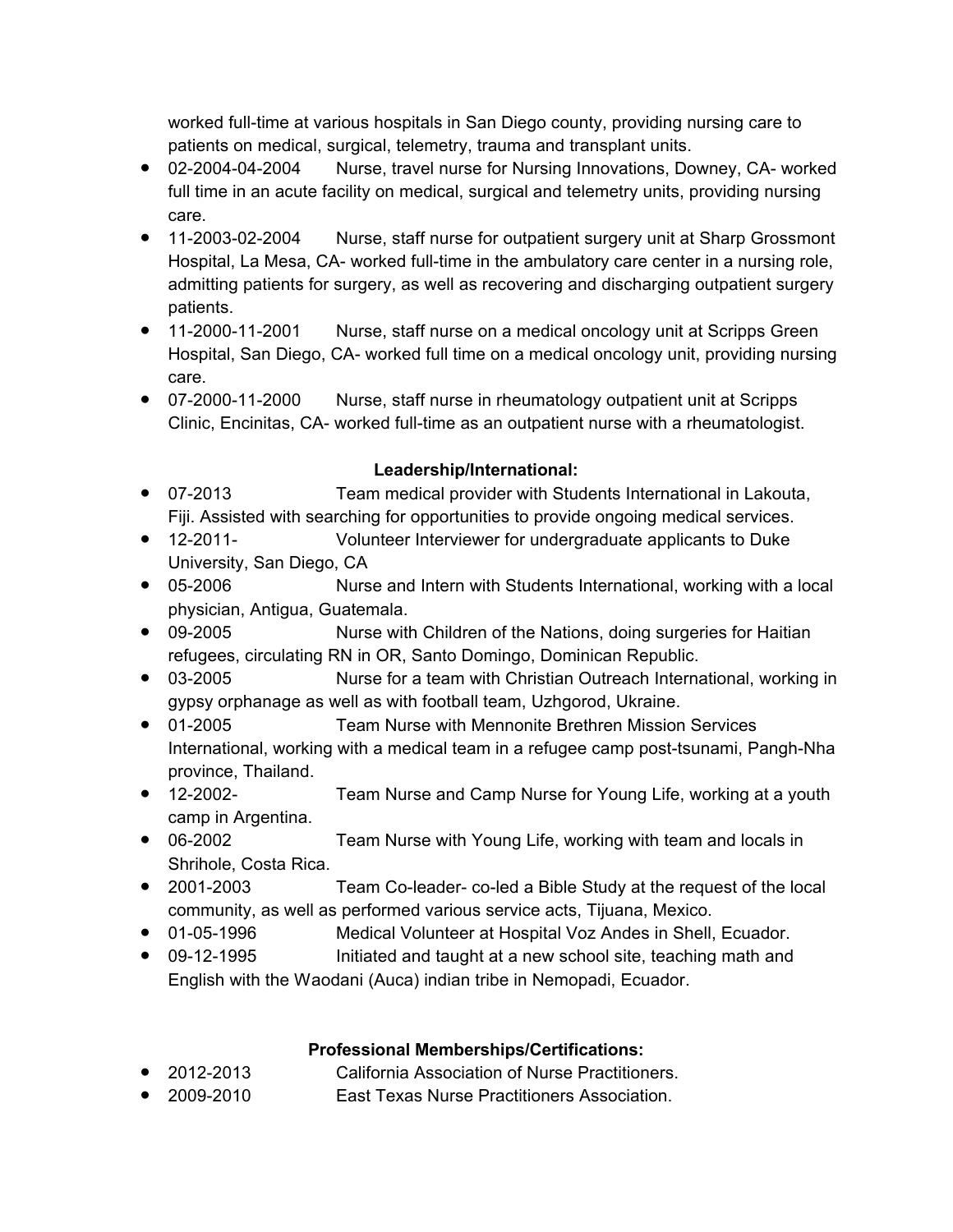● 2008-present Certified Pediatric Nurse Practitioner by the Pediatric Nursing Certification Board.

# **C. Publications/Interviews**

# **Online and Patient Publications:**

- 08-2012 Customized Patient Satisfaction Survey- Rosa Parks
- 08-2012 Brochure for all 3 school based clinics through La Maestra CHC
- 05-2012 "Consent for Unaccompanied Minors"-, approved by legal and La Maestra board summer 2012 for use in our school based clinics.
- 02-2012 Informational Flier for Monroe Clark Middle School Health and Wellness **Center**
- 02-2012 Customized Patient Satisfaction Survey- Monroe Clark Middle School
- 12-2010 Informational Flier for Central Elementary Health and Wellness Center
- 12-2010 Customized Patient Satisfaction Survey- Central Elementary
- 10-2010 Travel Blog for trip to Israel
- 09-2009 Rules for Healthy Living- English Patient handout
- 09-2009 Reglas Para La Buena Salud- Spanish Patient Handout

# **Community Education:**

- 12-2012 Univision television interview- regarding flu immunizations available in City Heights.
- 10-2012 Interview for Mid-City CAN, promoting access to healthcare through school-based clinics.
- 07-2012- ROR Program, San Diego member
- 09-2006 USA Today- photo for an article on the flu vaccine shortage (article by Anita Manning)

## **Invited Presentations/Interviews:**

- 12-2012 Global Health in Nursing at Point Loma Nazarene University
- 06-2012 Global Health in Nursing at Point Loma Nazarene University
- 05-2007 Global Health in Nursing at Point Loma Nazarene University
- 02-2005 Update on Thailand post-tsunami at Flood Church (audience of over 1500)

## **D. Research Support**

## **Projects Implemented**

- 07-2012 Reach out and Read Program at Rosa Parks Elementary.
- 07-2012 Patient Satisfaction Survey at Rosa Parks.
- 07-2012 Reach out and Read Program at Central Elementary.
- 07-2012 Reach out and Read Program at Monroe Clark Middle School.
- 05-2012 Opened Rosa Parks Elementary Clinic as an intermittent clinic of La Maestra CHC, making sure all medical DME and supplies were fully stocked before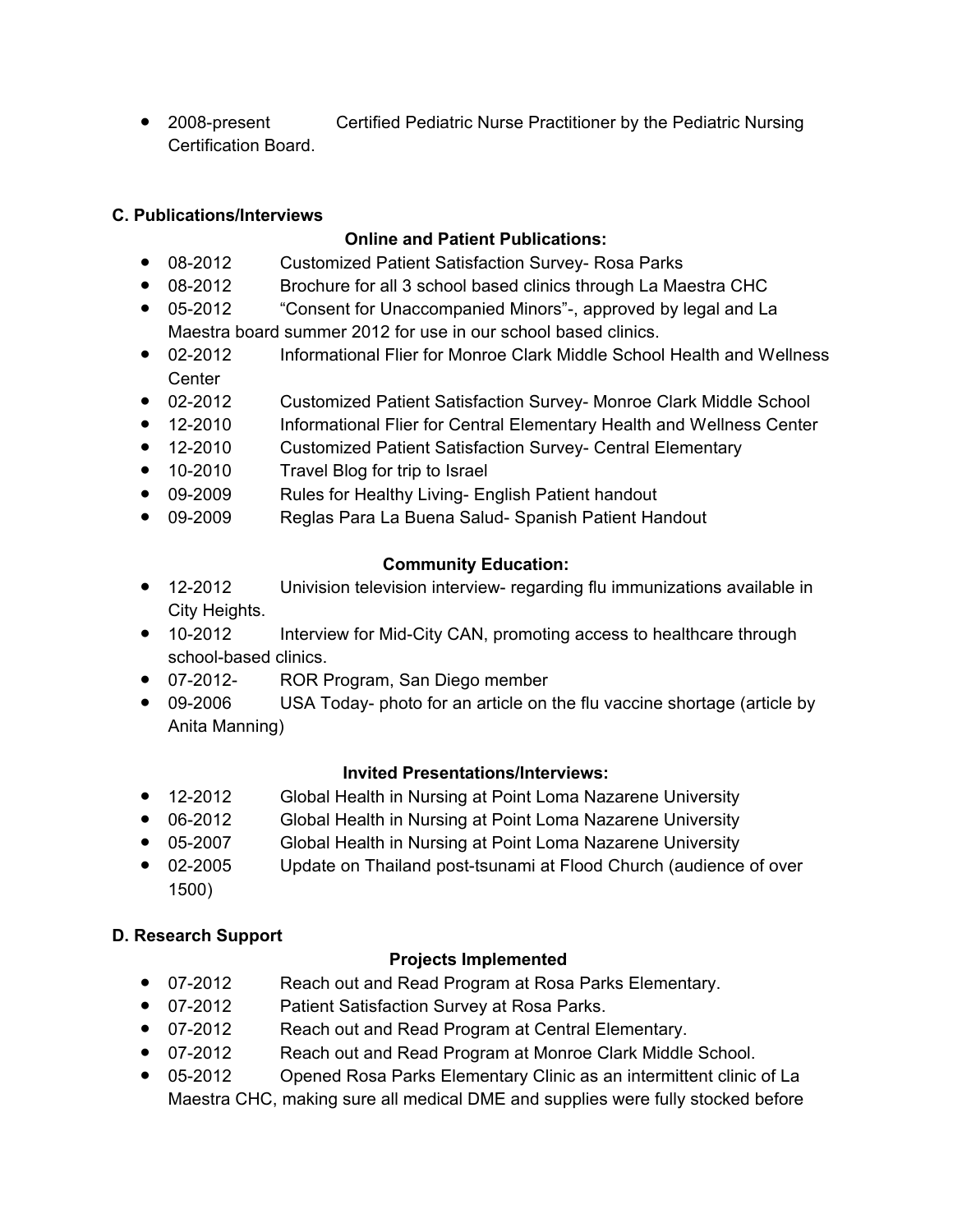opening, as well as implementing protocols and standardized care to pass initial CHDP audit (100% pass rate).

- 02-2012 Patient Satisfaction Survey at Monroe Clark Middle School.
- 02-2012 Opened Monroe Clark Middle School Clinic as an intermittent Clinic of La Maestra CHC, making sure all medical DME and supplies were fully stocked before opening, as well as implementing protocols and standardized care to pass CHDP audits (100% pass rate).
- 08-2011 Initiated and Implemented Peer Mentorship for new hires at La Maestra CHC.
- 12-2010 Patient Satisfaction Survey at Central Elementary.
- 12-2010 Opened Central Elementary Clinic as a Intermittent clinic of La Maestra CHC, including assisting in implementing protocols and standardized care to pass CHDP audits.
- 07-2009 Customized EHR shortcuts and quick phrases for all providers at St. Paul Children's Clinic.

# **E. Preceptorships:**

- Fall 201 Precepted an FNP student (Grace Bacani) through University of San Diego, and implemented her DNP project at school clinic.
- Spring 2013 Precepted an FNP student (Daniel- 108 hours) through University of San Diego.
- Spring 2013 Precepted an FNP student (Lucia- 108 hours) through University of San Diego.
- Spring 2013- Helping an FNP student through University of San Diego implement her DNP research project at Monroe Clark Middle School.
- Fall 2012 Precepted an FNP student (Grace Bacani- 162 hours) through University of San Diego.
- Fall 2012 Precepted an FNP student (Eunice Ong- 162 hours) through University of San Diego.
- Summer 2012 Precepted a first year resident for a few days through the family practice residency at Kaiser Permanente.
- Spring 2012 Precepted an FNP student (Katie- 108 hours) through University of San Diego.
- Fall 2011 Precepted an FNP student (Cindy- 108 hours) through University of San Diego.
- Fall 2009-2010 Precepted different NP students through the University of Texas at Tyler.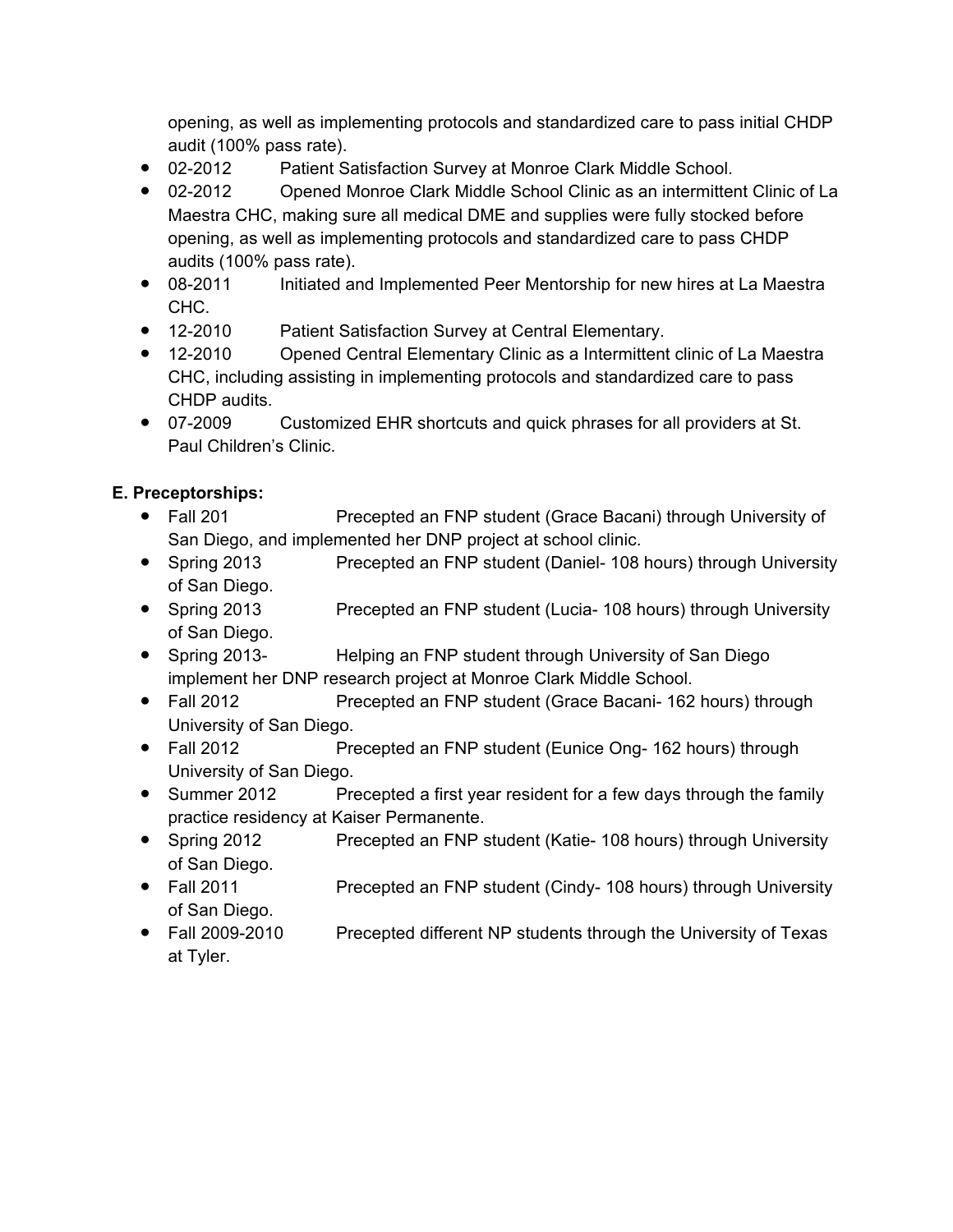# **POINT LOMA NAZARENE UNIVERSITY School of Nursing**

# **CURRICULUM VITA**

# **NAME Linda K Hensley**

# **DATE OF INITIAL APPOINTMENT: August 15, 2010**

**RANK**: Assistant Professor, School of Nursing

**CALIFORNIA LICENSE: 296603 CNS Certificate: 3036**

### **EXPIRATION DATE RN License: 11/30/2015 EXPIRATION DATE CNS License: 11/30/2015**

# **EDUCATION: RN, BSN, MSN, DNP, CNS,**

- San Jose State University: Bachelor of Science: Nursing
- Point Loma Nazarene University: Masters of Science Nursing/Clinical Nurse Specialist
- Brandman University: Doctor of Nursing Practice. Dissertation focus "Measuring Subtle Cognitive Decline as a Means of Predicting Fall Risk in Adults"

# **PROFESSIONAL EXPERIENCES:**

8/2010 to present; Assistant Professor at Point Loma Nazarene University. Pre-Nursing, Sophomore and Graduate levels.

1/2008 to 8/2010 University of Oklahoma College of Nursing; San Diego Site Program (Orbis Education, Inc)

- Skills Lab Coordinator
- Lead instructor for  $2<sup>nd</sup>$  and  $4<sup>th</sup>$  semester
- Faculty Lead and Coordinator
- Clinical Instructor

8/2005-5/2008 Point Loma Nazarene University, San Diego CA

Adjunct Clinical Instructor for Junior level BSN students PLNU

1986-2007 Sharp Memorial Hospital, San Diego, CA

- 2007-Present Perdiem on Step down ICU and Acute Care units, and Palliative Care Nurse, a consulting role.
- 2006-2007 Advanced Clinician Step Down ICU
- 2002-2006 Orthopedic Surgical/Medical Surgical Acute Care Nursing Specialist II/CNS
- 1992-2002 Intermediate Care Unit: Staff Developer/Advanced Clinician1986-1987 Sharp Memorial Hospital. Intermediate Care Unit: Staff Nurse

1978-1986 Santa Barbara Cottage Hospital, Santa Barbara, CA

Medical Surgical/Coronary Care Unit; Staff Nurse, Charge Nurse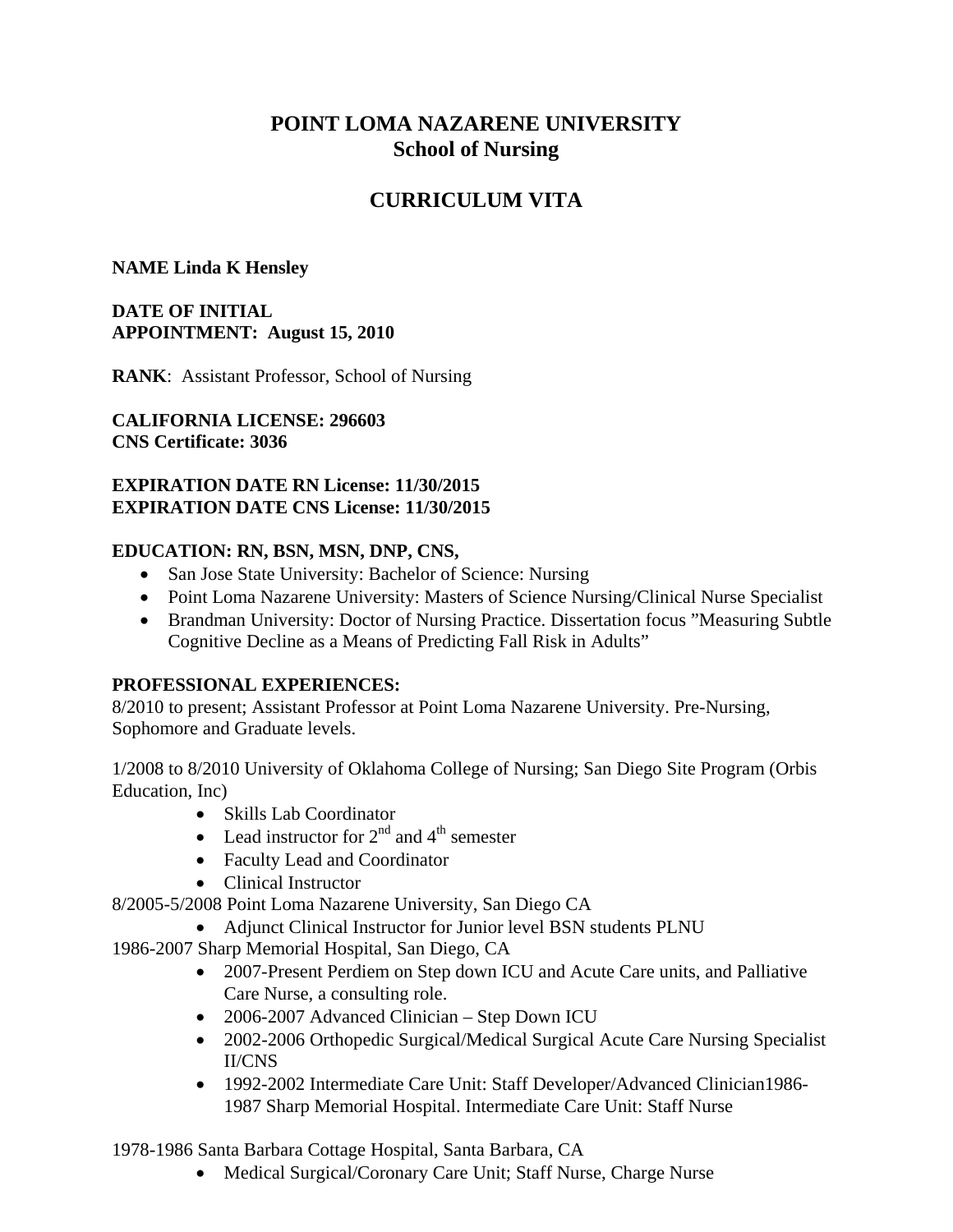**UNIVERSITY SERVICE:** Current Committee School of Nursing community service,

- Associated Student Affairs Committee Chairperson (ASAC), with responsibilities for selfstudy preparation.
- Student Development Committee participant: University
- MSN committee member
- Selection committee: Incoming sophomore students

# **PROFESSIONAL AND COMMUNITY SERVICE:**

- Palliative Care Nurse: A CNS APRN role at Sharp Memorial Hospital
- Annual community concerts for the International Music festival (violin).
- Sigma Theta Tau member-Zeta Mu at large

# **PROFESSIONAL DEVELOPMENT:**

- DNP degree 5/2012 completion
- Learning community participation 2012-2013
- Medical Surgical Conference 2005 Las Vegas
- Research Conference 2005 San Diego
- FMEA: Failure Modes Effects Analysis for implementation of pharmacy order entry, nursing liaison.
- LVAD/Ventilator education annual re-certification
- Diabetes/Insulin management
- GNEC Conference 2009 including certification for Geriatric care
- Simulation Conference in Oklahoma 2008
- Professional development 2010, 2011, 2012, 2013 and 2014 at PLNU

# **RESEARCH AND SCHOLARLY ACTIVITIES:**

- Sigma Theta Tau International
- Development of DNP capstone course (4 semesters) for proposed DNP hybrid program at PLNU.

## **PUBLICATIONS:**

DNP capstone course, semesters 3-6 of program

## **HONORS**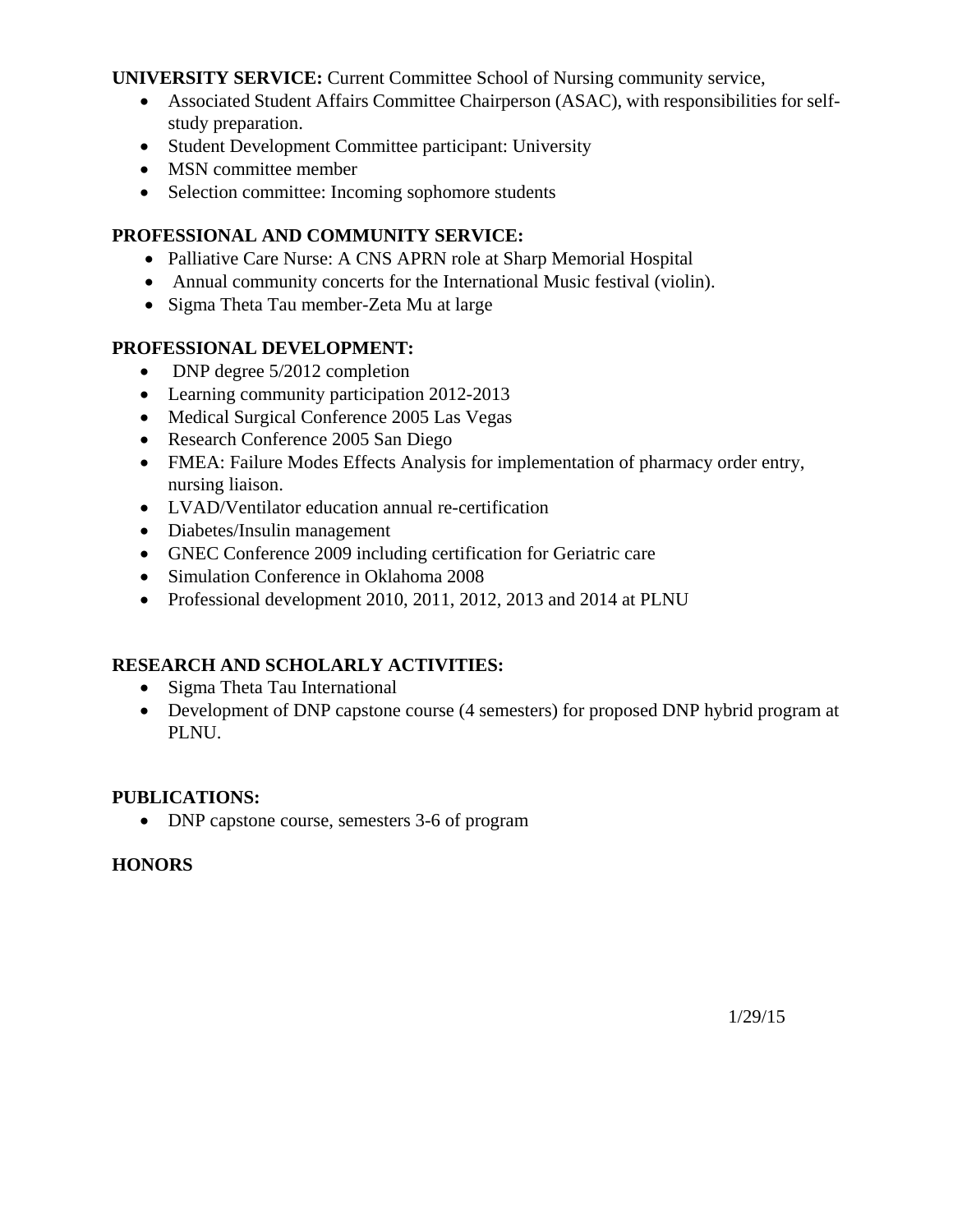# **POINT LOMA NAZARENE UNIVERSITY School of Nursing**

# **CURRICULUM VITA**

## **NAME: Michelle (Alloway) Kelford**

## **DATE OF INITIAL APPOINTMENT: August, 2012 (adjunct) August, 2013 (Full-time)**

**RANK**: Assistant Professor, School of Nursing

## **CALIFORNIA LICENSE: 782881**

**EXPIRATION DATE RN License: 03/31/2016**

## **EDUCATION: RN, BS, MS**

# **PROFESSIONAL EXPERIENCES:**

8/2012 to present; Adjunct/Assistant Professor at Point Loma Nazarene University. Sophomore level.

2/2011 to Present: Clinical Nurse/Clinic Supervisor, Scripps Health, San Diego, CA

- Clinic supervisor for the Orthopedic practice at Scripps Green clinic
- Registered nurse on the medical/surgical/oncology unit at Scripps Chula Vista

9/2003-12/2010: Clinical Nurse/Clinical Coordinator, VCU Health Systems, Richmond, VA

- 2008-2010 Clinical Coordinator for the Orthopedic Unit
- 2003-2008 Orthopedic Surgical/Medical Surgical Acute Care/Telemetry; Staff nurse/Charge nurse.

3/2002-8/2003: Clinic Nurse/Care Partner, Heath Village Retirement Community, Hackettstown, NJ

● Elder adult acute care and supervision.

**UNIVERSITY SERVICE:** Faculty Advisor/liaison to the California Nursing Student Association at PLNU. Committee member of ASAC at PLNU SON.

**PROFESSIONAL AND COMMUNITY SERVICE:** Flood outreach/TJ House building trips/Server on greeting team at Flood Church in Kearney Mesa. Food Bank Outreach through UTC Systems.

## **PROFESSIONAL DEVELOPMENT:**

2013 Pain: Advances within the scope of pain re-assessment (16 CEU) - Scripps Health, Learning Management Systems (LMS) Peritoneal Dialysis: Care of patient and practice updates (4 CEU) - Scripps Health, LMS Basic Wound care (6 CEU) - Scripps Health, LMS Advanced Wound care (6 CEU) - Scripps Health, LMS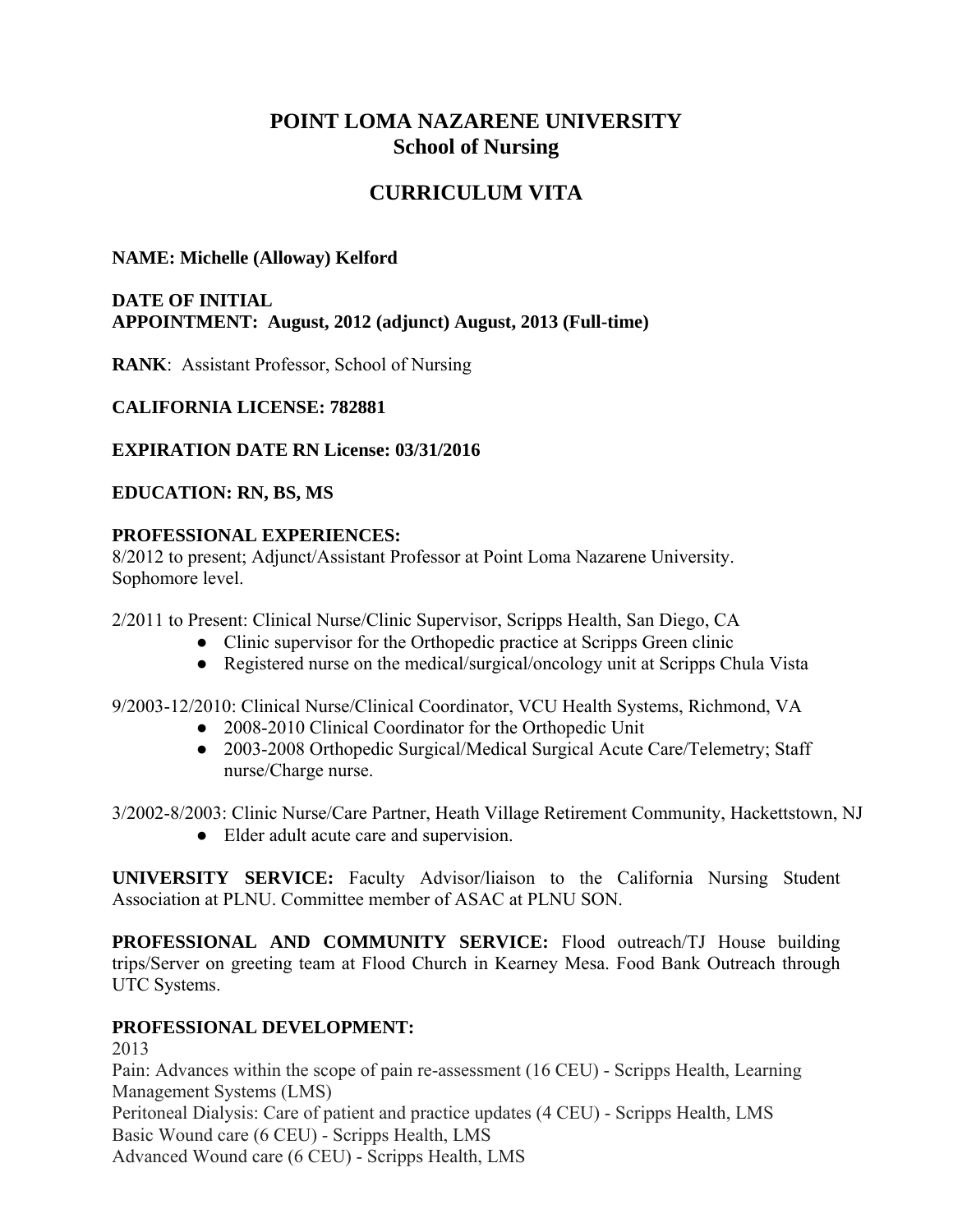# 2012

The Multidisciplinary CE Anthology, 2012 Edition (30 CEU) - Online at Nurse.com

## 2011

Utilization Management (8 CEU) - Online at Nurse.com

2010

NURS 512 (graduate course) Advanced Nursing Science (3 course credits = 45 CEU) - Virginia Commonwealth University (VCU)

2009

NURS 504 (graduate course) Advanced Nursing Practice: Biological Basis (3 course credits = 45 CEU) - Virginia Commonwealth University

2008

NURS 415 (undergraduate course) Community Health Nursing (5 course credits = 75 CEU) - Virginia Commonwealth University

# **RESEARCH AND SCHOLARLY ACTIVITIES:**

• None to date

## **PUBLICATIONS:**

• None to date

### **HONORS**

- VCUHS Excellence in Professional Development -2010
- VCUHS RN Excellence in Teaching award 2008
- VCUHS RN Excellence in Leadership award 2006, 2007

6/13/14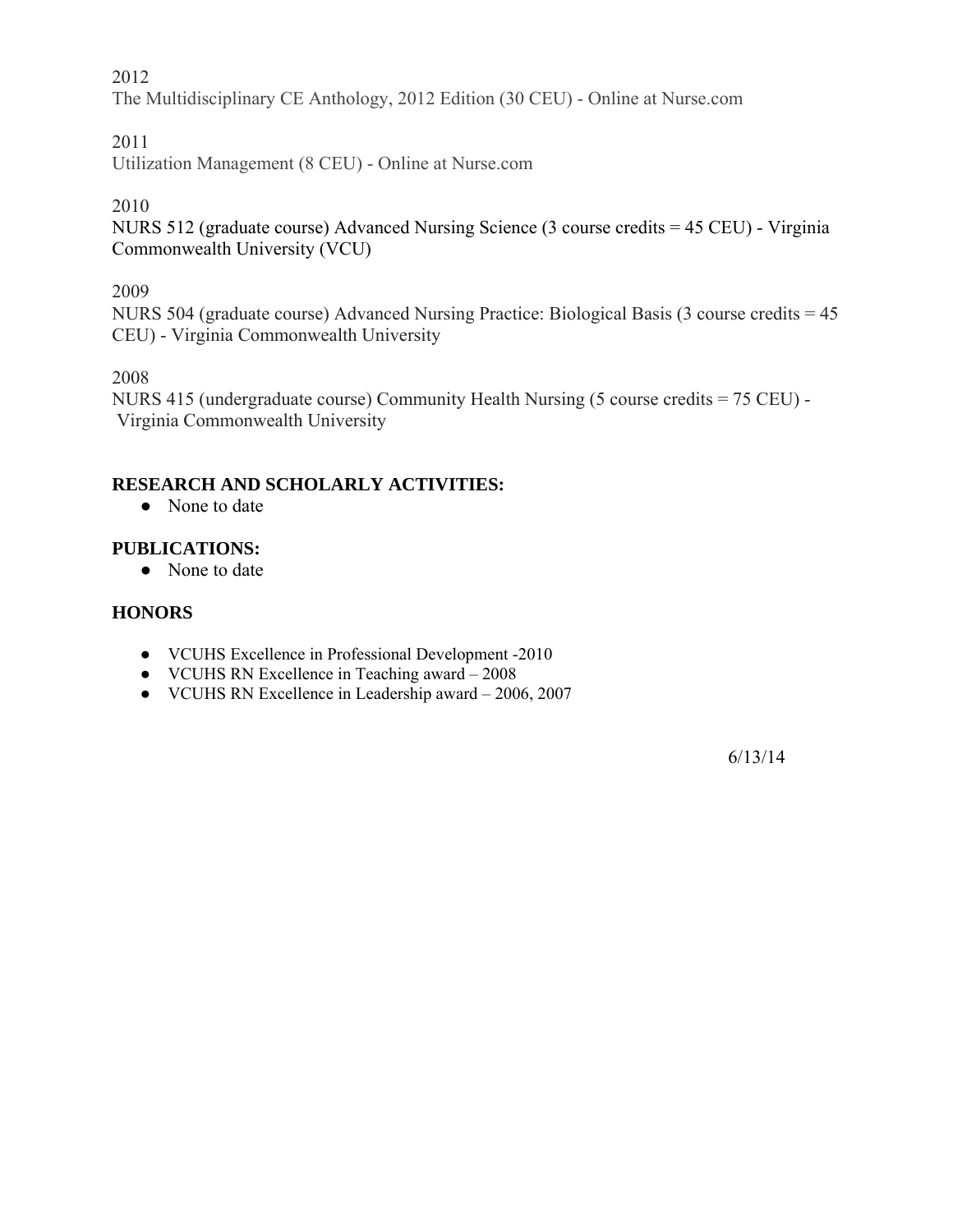### **POINT LOMA NAZARENE UNIVERSITY School of Nursing**

# **CURRICULUM VITA**

**NAME:**  Kris Lambert PhD RN

# **DATE OF INITIAL**

**APPOINTMENT** August 2007 Adjunct August 2010 Full time

# **RANK**

Associate Professor

### **CALIFORNIA LICENSE**

Registered Nurse License: 349774

# **EXPIRATION DATE**

01/31/2014

## **CERTIFICATIONS**

CPR American Heart Association Exp. 06/2014

International Association of Nonviolent Crisis Intervention Certified Instructor: 833942

## **EDUCATION**

| Gonzaga University        | Post MSN   | <b>Psychiatric Mental Health Nurse</b> |                       |
|---------------------------|------------|----------------------------------------|-----------------------|
|                           |            | Practitioner (in progress)             | $12/14$ (anticipated) |
| University of San Diego   | <b>PhD</b> | Nursing Research                       | 11/09                 |
| University of San Diego   | <b>MSN</b> | <b>Executive Nurse Leadership</b>      | 05/07                 |
| <b>Antioch University</b> | BA         | Liberal Studies/Psychology             | 05/85                 |
| Mount St. Mary's College  | AS         | <b>Nursing</b>                         | 05/82                 |
| Ventura College           | AA         | Psychiatric Technician                 | 5/78                  |

## **PROFESSIONAL EXPERIENCES**

| Senior Nursing Specialist (consultant) | Sharp Mesa Vista Hospital | $08/10$ -current |
|----------------------------------------|---------------------------|------------------|
|                                        | San Diego, CA             |                  |
| <b>Senior Nursing Specialist</b>       | Sharp Mesa Vista Hospital | $04/08 - 08/10$  |
|                                        | San Diego, CA             |                  |
| Administrative Liaison                 | Sharp Mesa Vista Hospital | $05/02 - 04/08$  |
| <b>Utilization Review</b>              | San Diego, CA             | 05/03-04/08      |
| Intake/Psych Emergency Team            |                           | 05/02-04/08      |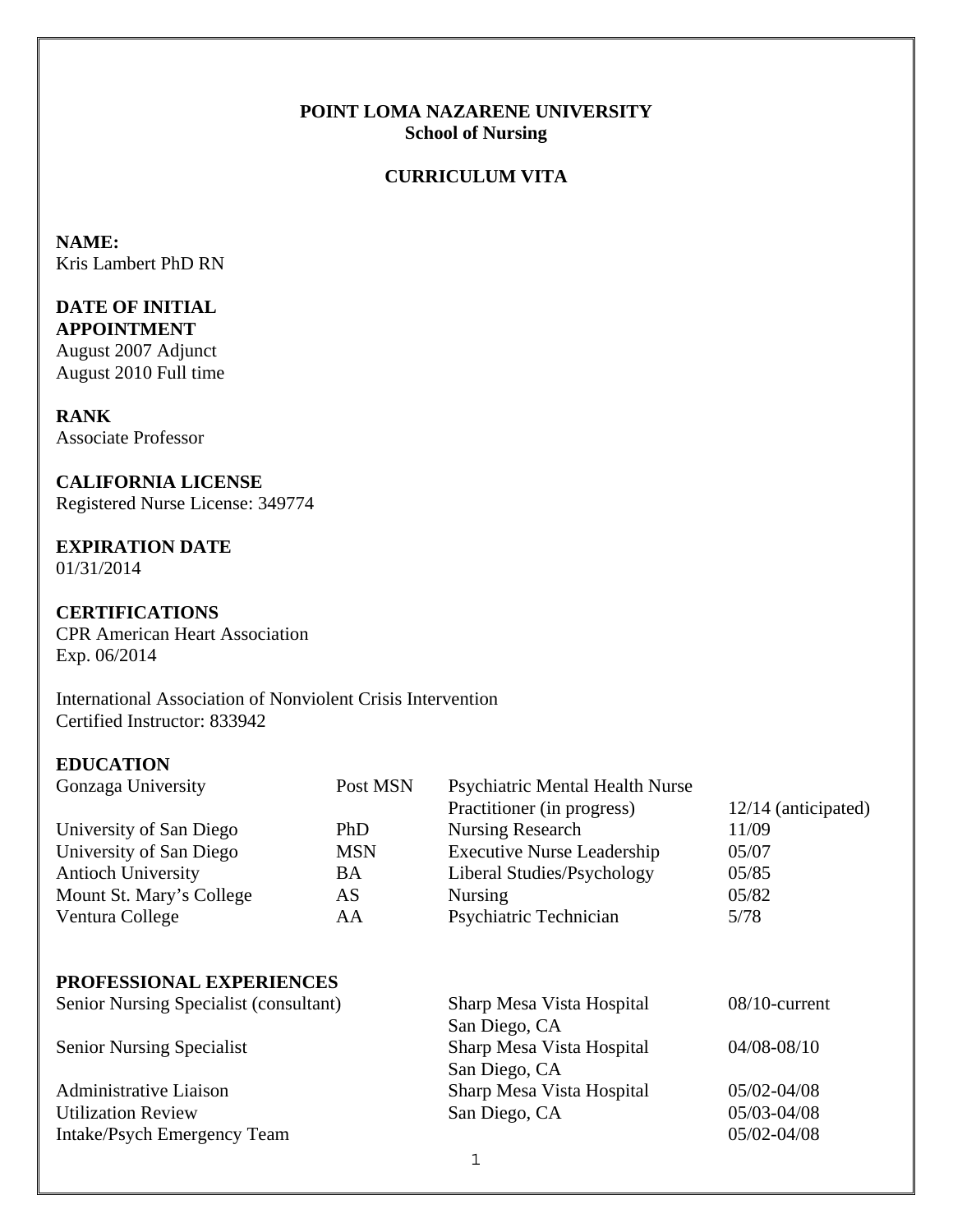| <b>Utilization Review Nurse</b>              | <b>Telecare Corporation</b>         | 10/04-05/06     |
|----------------------------------------------|-------------------------------------|-----------------|
|                                              | San Diego, CA                       |                 |
| <b>Emergency Screening/New Alternatives:</b> | <b>New Alternatives</b>             | $01/02 - 01/03$ |
| <b>Assessment Nurse</b>                      | County of San Diego                 |                 |
| <b>Clinic Nurse</b>                          | East Bay Mental Health              | 01/99-12/01     |
|                                              | Providence, RI                      |                 |
| <b>Staff Nurse</b>                           | Sharp: The Birth Place              | 01/96-01/98     |
|                                              | San Diego, CA                       |                 |
| <b>Owner: Doula</b>                          | Wise Woman:                         | 05/93-09/95     |
| <b>Focus: Postpartum Depression</b>          | Postpartum Care                     |                 |
|                                              | The Woodlands, TX                   |                 |
| <b>Quality Assurance Nurse</b>               | Vernon Walling, MD                  | 1993-1995       |
|                                              | Houston, TX                         |                 |
| Director: Child/Adolescent                   | <b>Memorial Spring Shadows Glen</b> | 1986-1993       |
| Services                                     | Houston, TX                         |                 |
| <b>Psychiatric Emergency</b>                 | <b>CPC Cypress Point Hospital</b>   | 1990-1993       |
| Assessment Team (per diem)                   | Houston, TX                         |                 |
| <b>Nurse Manager: Eating Disorders</b>       | <b>Pinecrest Hospital</b>           | 1984-1986       |
| Program                                      | Santa Barbara, CA                   |                 |
| Staff Nurse: Psychiatric Trauma Unit         | Cottage Hospital                    | 1983-1984       |
|                                              | Santa Barbara, CA                   |                 |
| <b>Staff Nurse</b>                           | Saint John's Hospital               | 1982-1983       |
| Medical-Surgical Unit                        | Monica, CA                          |                 |
| <b>Staff Nurse (LPT)</b>                     | <b>Woodview Calabasas Hospital</b>  | 1979-1982       |
| Psychiatric Intensive Care Unit              | Calabasas, CA                       |                 |
| Adolescent Unit                              |                                     |                 |
| <b>Staff Nurse (LPT)</b>                     | Camarillo State Hospital            | 1978-1979       |
| <b>Autistic Adolescent Unit</b>              | Camarillo, CA                       |                 |

## **UNIVERSITY SERVICE**

| <b>Community Living Covenant Draft Workgroup</b> | 2013      |
|--------------------------------------------------|-----------|
| <b>LEAP Program Professor</b>                    | 2012      |
| Open Doors: Group for Young Women                | 2010-2012 |
| <b>Student Affairs Committee</b>                 | 2011-2012 |
| Sigma Theta Tau: Zeta Mu Faculty Counselor       | 2011-2013 |

# **PROFESSIONAL AND COMMUNITY SERVICE**

| American Association of Psychiatric Nurses |              |
|--------------------------------------------|--------------|
| Member                                     | 2008-current |
| San Diego Chapter Representative           | 2010-present |
| Recovery Council Co-Chairman               | 2012-present |
| First Person Language SubCom.              | 2012-present |
| <b>Education Council: Member</b>           | 2012         |
| Sigma Theta Tau International              |              |
| Zu Mu Chapter: Member                      | 2007-present |
| <b>PLNU</b> Counselor                      | 2011-present |
|                                            | 2            |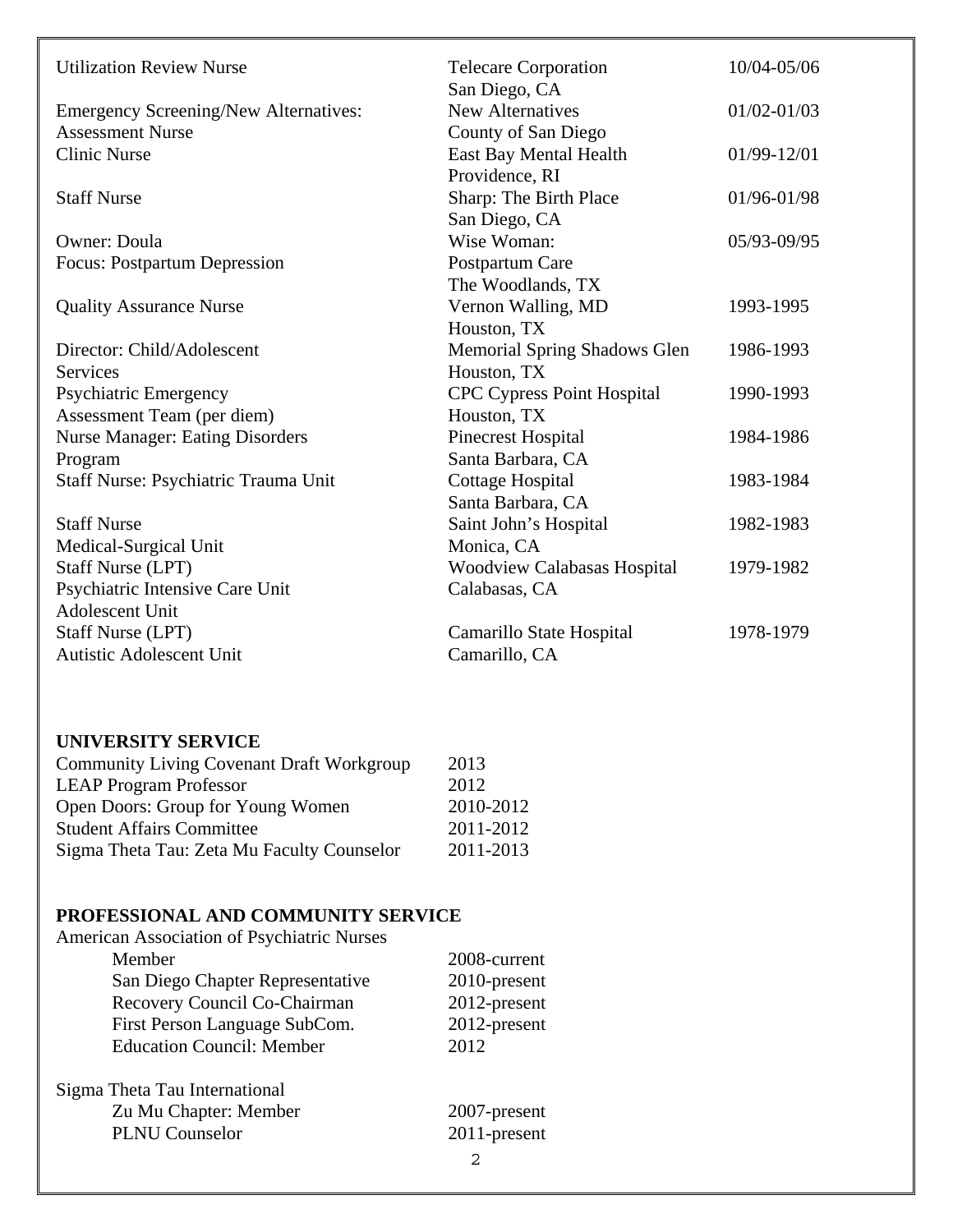| <b>Western Institute of Nursing Research</b>            |              |
|---------------------------------------------------------|--------------|
| Member                                                  | 2008-present |
| <b>International Society of Traumatic Stress</b>        |              |
| Member                                                  | 2007-present |
| <b>National Coalition Against Domestic Violence</b>     |              |
| Member                                                  | 2005-present |
| <b>International Society for Research on Aggression</b> |              |
| Member                                                  | 2007-present |
| Caritas Consortium                                      |              |
| Member                                                  | 2006-2010    |
| <b>American Academy of Ambulatory Care Nurses</b>       |              |
| Member                                                  | 2006-2008    |
| National Alliance for the Mentally Ill                  |              |
| Member                                                  | 2005-present |
| <b>Graduate Student Nurses Association</b>              |              |
| University of San Diego: Chairman                       | 2006-2008    |
| Houston Association of Psychiatric Nurses               |              |
| Secretary                                               | 1986-1996    |
| <b>California Student Nurses Association</b>            |              |
| Treasurer                                               | 1980-1982    |

# **PROFESSIONAL DEVELOPMENT**

| New Faculty Seminar                                       | $8/10 - 12/10$ |
|-----------------------------------------------------------|----------------|
| Creating a Community in Your Classroom                    | 8/12/10        |
| Workshop on Collaborative Learning Techniques             | 9/1/10         |
| <b>Classroom Assessment Techniques</b>                    | 10/13/10       |
| Teachers Noticing Teachers with April Maskiewicz 10/10    |                |
| <b>Preventing Sexual Harassment</b>                       | 10/11/10       |
| Using clickers and cell phones for polling                | 11/10          |
| APNA 24 <sup>th</sup> Annual Conference                   | 10/14/10       |
| <b>New Faculty Seminar: Student Engagement</b>            | 11/15/10       |
| Effective Questioning Strategies with Scott Dirkse 2/2/11 |                |
| Closing the Assessment Loop                               | 2/16/11        |
| <b>IDEA</b> Workshop with Stephanie Juillerat             | 2/23/11        |
| Domestic Violence/Suspicious Injury Reporting             | 3/25/11        |
| Promotion and Tenure Informational Meeting                | 4/6/11         |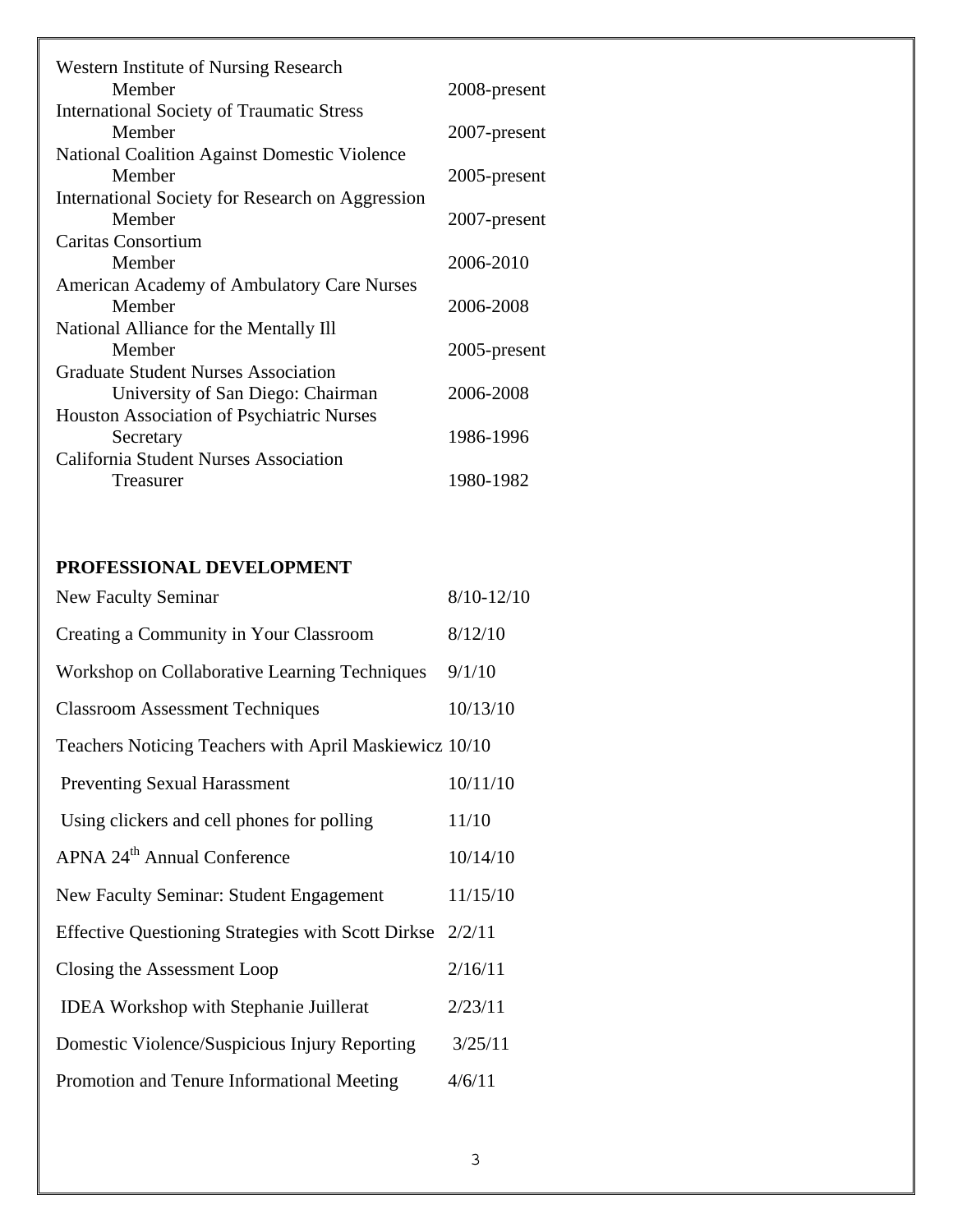| Elizabeth Barkley Workshop on<br><b>Student Engagement Techniques</b>                   | 5/16/11 |
|-----------------------------------------------------------------------------------------|---------|
| <b>Crisis Prevention Institute</b>                                                      | 6/13/11 |
| T.I.L.E. Program                                                                        | 6/11    |
| T.I.L.E. Presentations                                                                  | 8/15/11 |
| APNA 25 <sup>th</sup> Annual Conference                                                 | 10/11   |
| <b>HOLD Program PLNU</b>                                                                | 6/12    |
| APNA 26 <sup>th</sup> Annual Conference                                                 | 10/12   |
| Pilot-Counseling Points: Shedding the Label of Schizophrenia                            | 4/13    |
| "Successful Treatment of Bipolar Disorder 2013 - The Art and The Science"               |         |
| with Stephen V. Sobel, M.D.                                                             | 4/13    |
| PILOT Evaluation for Integration of Recovery Principles for Advanced Practice Educators | 6/13    |
| Non-Violent Crisis Intervention Refresher                                               | 8/13    |

**RESEARCH AND SCHOLARLY ACTIVITIES** 

## **Presentations:**

A New Paradigm in Nursing Education. Rare Event Training: Student-Directed High Risk Scenario in the Psychiatric Mental Health Acute Care Setting. Poster Presentation. American Psychiatric Nurses Association 27th Annual Conference. San Antonio, Texas. October, 2013.

Chandler, G., Lambert, K., & Limandri, B. (2013). Integrating recovery principles for undergraduate educators. Tools and strategies. Webinar: American Psychiatric Nurses Association @ www.apna.org.

Using the Language of Recovery in the Acute Care Setting. The Many Facets of Trauma and the Common Paths to Recovery Key Note Speaker: Mayo Clinic. Rochester**,** MN July 2013.

Bending the Light: Recovery Oriented Practice in the Acute Care Setting - Visiting Scholar, McLean Hospital, Boston, MA, December 2012

Magic Mirror on the Wall: Using Reflective Practice and the Theme of Hope to Reduce the Stigma of Mental Illness and Mental Health Nursing: An Innovative Student-Centered Approach to Preparing the Next Generation of Psychiatric Mental Health Nurses - Poster Presentation, American Psychiatric Nurses Association Annual Conference, Pittsburg, PA, November 2012

The Language of Recovery: A Practical Guide - Keynote Speaker, American Psychiatric Nurses Association Minnesota State Conference, March 2012

Trauma in the Health Care Setting: Prevention, Care and Responsibility - Scripps Health Care, 2011

The Language of Recovery: Making Real for Healthcare Providers - American Psychiatric Nurses Association Annual Conference 2011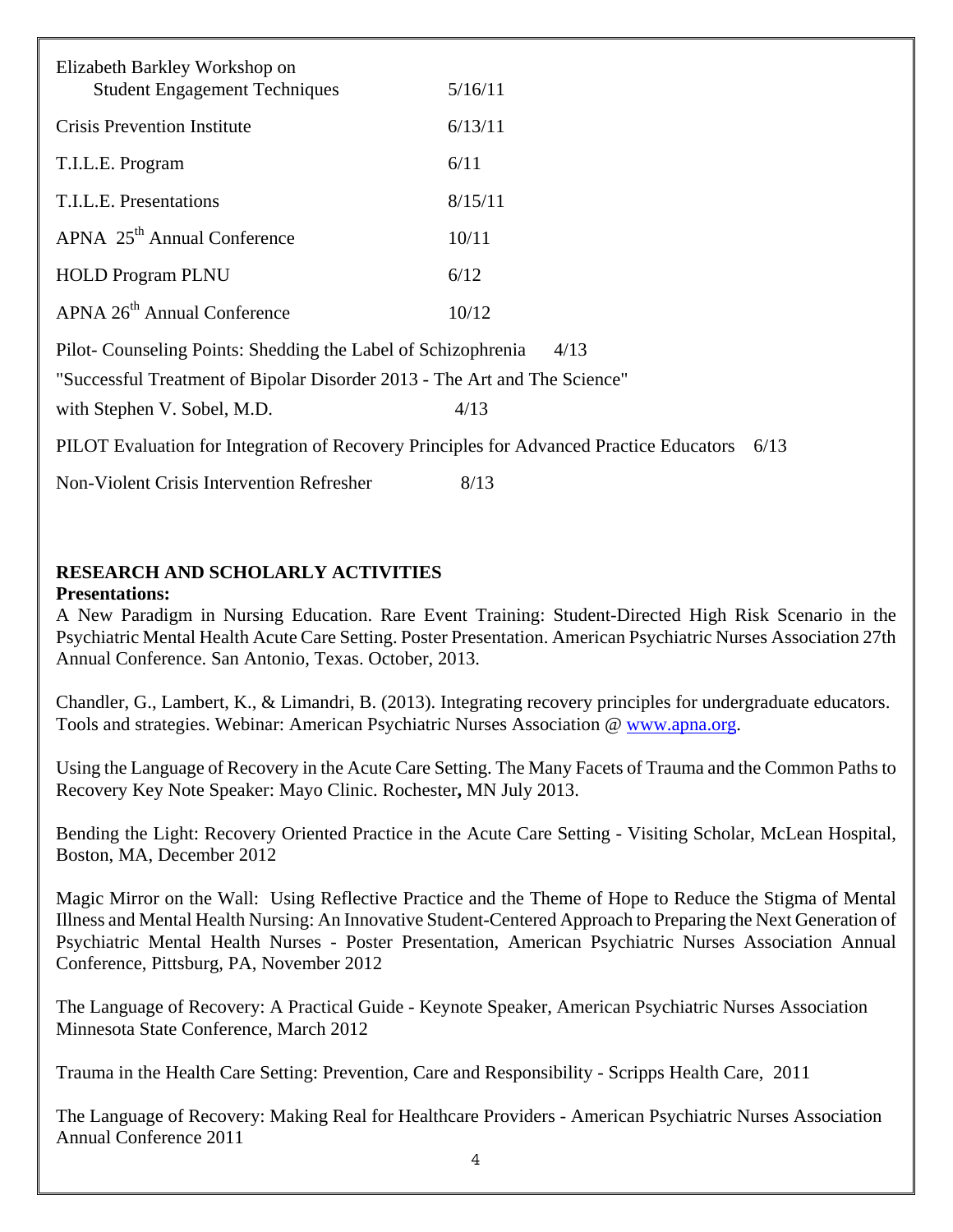Violence, Depression, Parental Stress and Child Neglect Among High Risk Postpartum Women - Poster Presentation, Western Institute of Nursing Research 2009

Development of an Evidence-based Practice Evaluation of Two Nurse-Run Interventions for Blood Pressure Control: A Public-Private Collaboration - Poster Presentation, American Academy of Ambulatory Care Clinics Annual Conference 2009

Postpartum Mood Disorders - Doulas of North America Annual Conference 1995 Rebounding from Childbirth - International Caesarian Network Annual Conference 1995.

## **Research**

Using Reflective Practice and the Theme of Hope to Reduce the Stigma of Mental Illness and Mental Health Nursing: An Innovative Student-Centered Approach to Preparing the Next Generation of Psychiatric Mental Health Nurses (in progress 2013).

Violence, Depression, Parental Stress and Child Neglect Among High Risk Postpartum Women - University of San Diego Hahn School of Nurse and Health Sciences, Role: Principle Investigator, 2008-2010

Collaborative Model Addressing Mental Health in the Perinatal Period among Low Income, Culturally Diverse Women - University of San Diego Child and Adolescent Services Research Center, Role: Maternal Child Advisor, Principle Investigator: Cynthia Connelly PhD, RN, 2008-2009

Efficacy of Frequent Mantram Repetition on Stress, Quality of Life and Spiritual Well-Being in Veterans. Role: Assistant Nurse Researcher. Priniciple Investigator: Jill Bormann PhD RN Veteran's Administration La Jolla, CA, 2007-2008.

Development of an Evidence-Based Practice Evaluation of Two Nurse-Run Interventions for Blood Pressure Control: A Public-Private Collaboration - Balboa Naval Medical Center, San Diego, CA, Role: Student Nurse Research Assistant, Principle Investigator: Captain Linnea Axman PhD, RN, 2005-2006

Protective Effect of Vitamin E on Lymphocyte Growth Capacity During Incubation In Vitro - The Clayton Foundation, Houston, TX, Role: Research Assistant, Principle Investigator: Kathleen Matthews, PhD, 1991- 1994

## **Publications**

Jensen, M., Pease, E., Lambert, K., Hickman, D., Robinson, O., McKoy, K., Barut, J., Muskar, K., Olive, D., Noll, C., Ramirez, J., Cogliser, D. and Kennedy, J. (2013). Championing person-first language: A call to psychiatric mental health nurses. Journal of the American Psychiatric Nurses Association, 19 (3), 146-151.

## **HONORS**

| <b>Award Recipient: Most Influential Faculty</b>       | 2013 |      |
|--------------------------------------------------------|------|------|
| <b>PLNU Appointed Faculty Speaker Pinning Ceremony</b> | 2013 |      |
| <b>PLNU Appointed Faculty Speaker Pinning Ceremony</b> | 2011 |      |
| Core Award: Development of Recovery Action Plan        |      | 2009 |
| <b>Recovery Action Program</b>                         |      |      |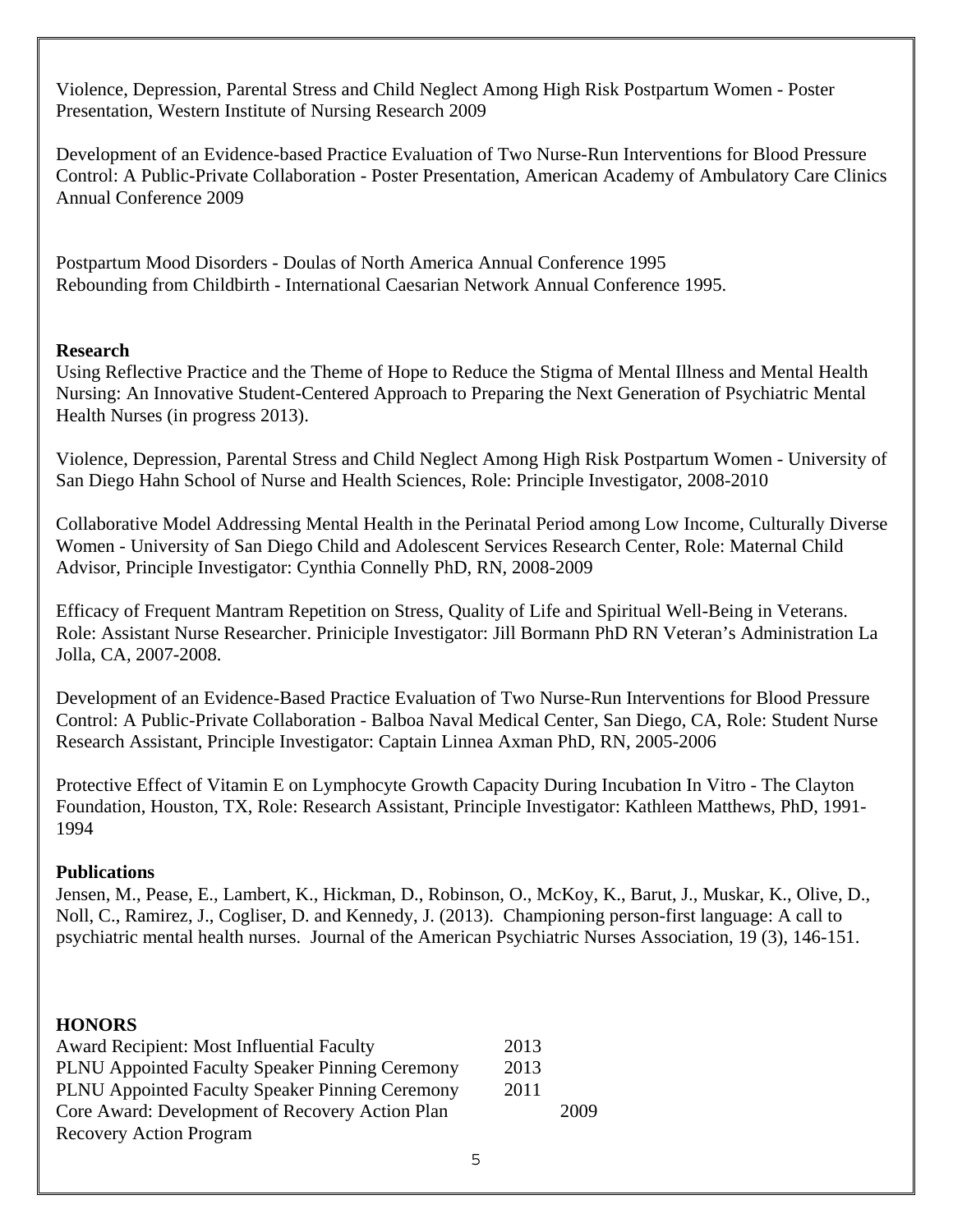| Core Award: Net Learning Sharp Healthcare           | 2009 |
|-----------------------------------------------------|------|
| Core Award: AIDET Program Sharp Healthcare          | 2008 |
| Nominee: Mentor of the Year Sharp Healthcare        | 2008 |
| Accommodation for Outstanding Memorial Healthcare s | 1986 |
| Achievement in Education Houston, TX                | 1985 |
| Academic Achievement Award                          |      |
| Mount Saint Mary's College                          | 1982 |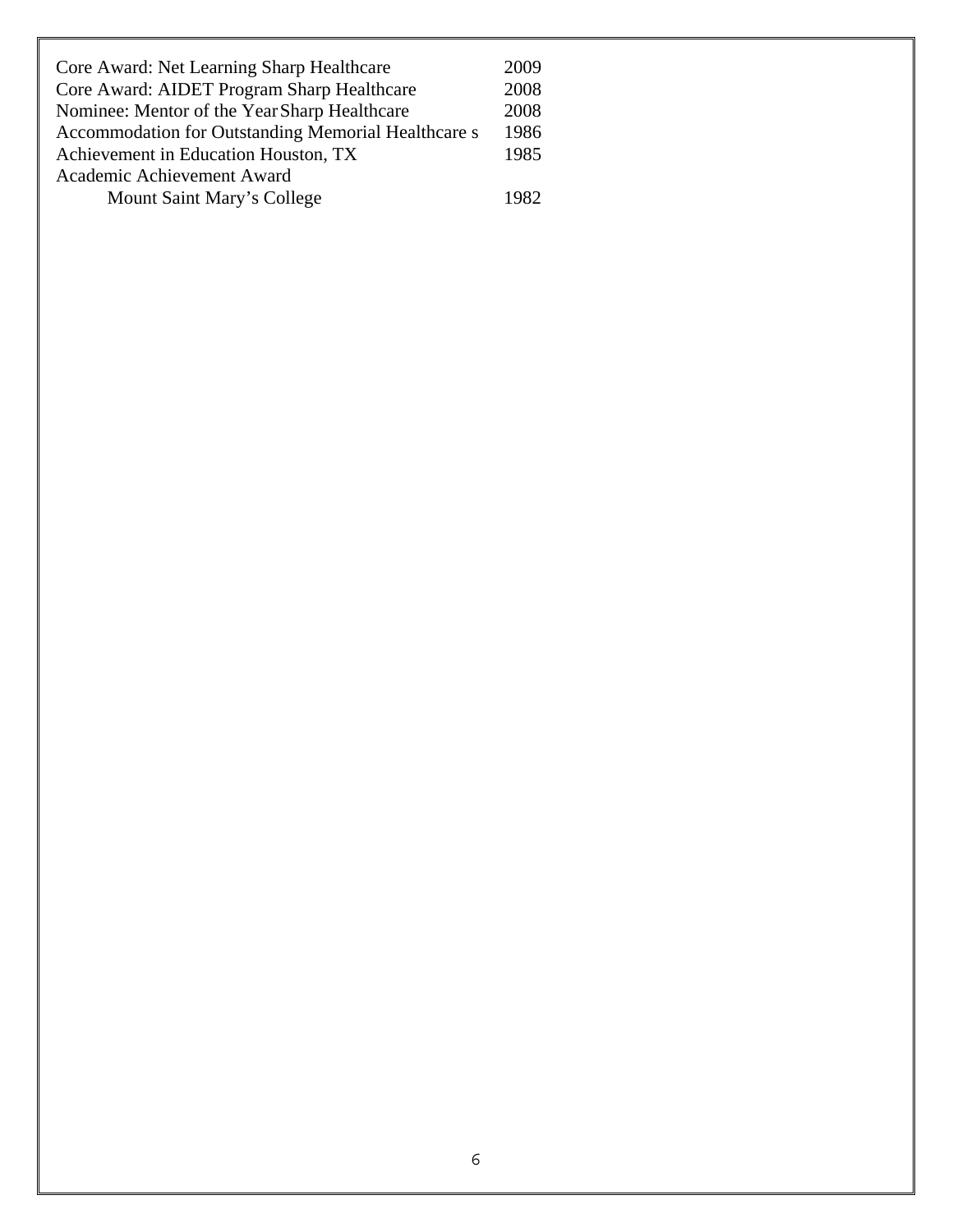### Curriculum Vitae

### Jeanne M. Maiden RN, PhD, CNS-BC

### Email contact

jgmaiden@cox.net

#### Address

7362 Jackson Drive

San Diego, CA 92119

#### Telephone

(619) 461-3542 residence

(619) 889-3542 cell

(619) 849- 2420 office

#### Undergraduate Education

State University of New York @ Canton May 1975

Associates Degree in Applied Science

National University, San Diego, California October 1982

Bachelor of Science in Nursing Science

#### Graduate

San Diego State University May1995

Master of Science in Nursing/ Clinical Nurse Specialist – Critical Care concentration

University of San Diego, San Diego California

Doctor of Philosophy in Nursing May 2008

Achievement Awards for College Scientists Award recipient

Dissertation work: A Quantitative & Qualitative Inquiry in Moral Distress Compassion

Fatigue and Medication, Error in Critical Care Nurses"

Areas of Interest: End of Life, Moral Distress, Compassion Fatigue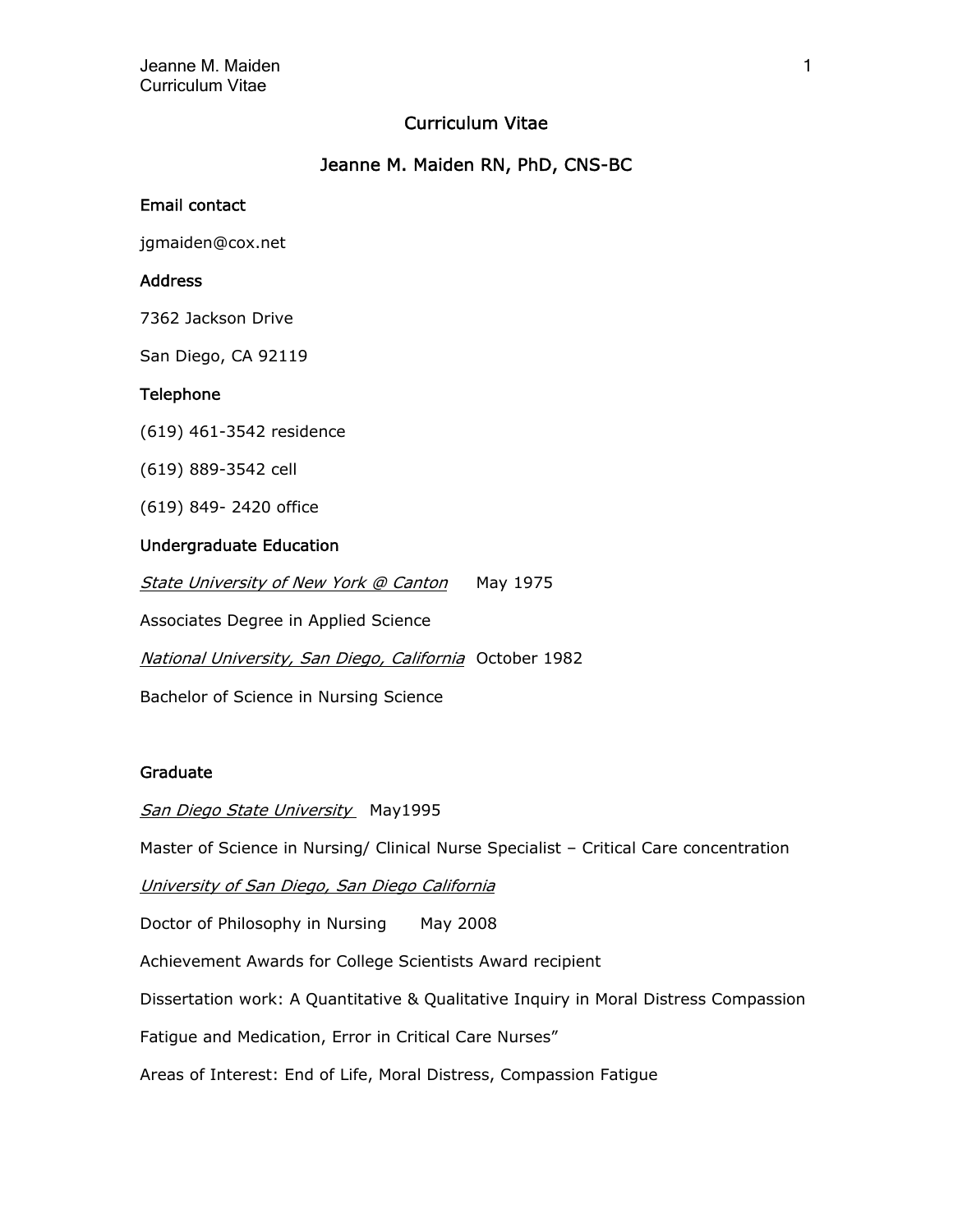#### Jeanne M. Maiden 2 Curriculum Vitae

#### Nursing License & Specialty Certification

Nursing License

California RN 27476 Active for Registered Nursing

California CNS # 134 Active for Clinical Nurse Specialist

New York, 274112-1, Inactive for the State of New York

### **Certifications**

Community College Instructor Credential – Subject area: Nursing

Lifelong February 1986

Nurse Educator Certificate Program

University of California, San Diego June 1986

Adult Critical Care Registered Nurse (CCRN 1983-2006)

CCRN Alumni Certificate # 20225- current alumni status

End of Life Nursing Education Certificate

Sponsored by City of Hope, November, 2001

Disseminating End of Life Education for Cancer Centers

Sponsored by City of Hope, April 2005

American Nurses Credentialing Center Clinical Nurse Specialist Certification

# 2009012327 May 2020

#### Positions

Point Loma Nazarene University, San Diego, CA

August 2006- present Nursing Professor Undergraduate & Graduate Nursing

Programs, Associate Dean & Director for MSN Program

Courses taught Pharmacology NSG 270, Adult Health III NSG 341, Nsg. 399 Research, Senior Leadership Nsg 471, Health Care Policy and Ethics GNSG 603, Teaching Faithfully Specialty GNSG 602, CNS Capstone Project GNSG 611, Member of Junior Team, Senior Team, Pinning Ceremony Faculty Advisor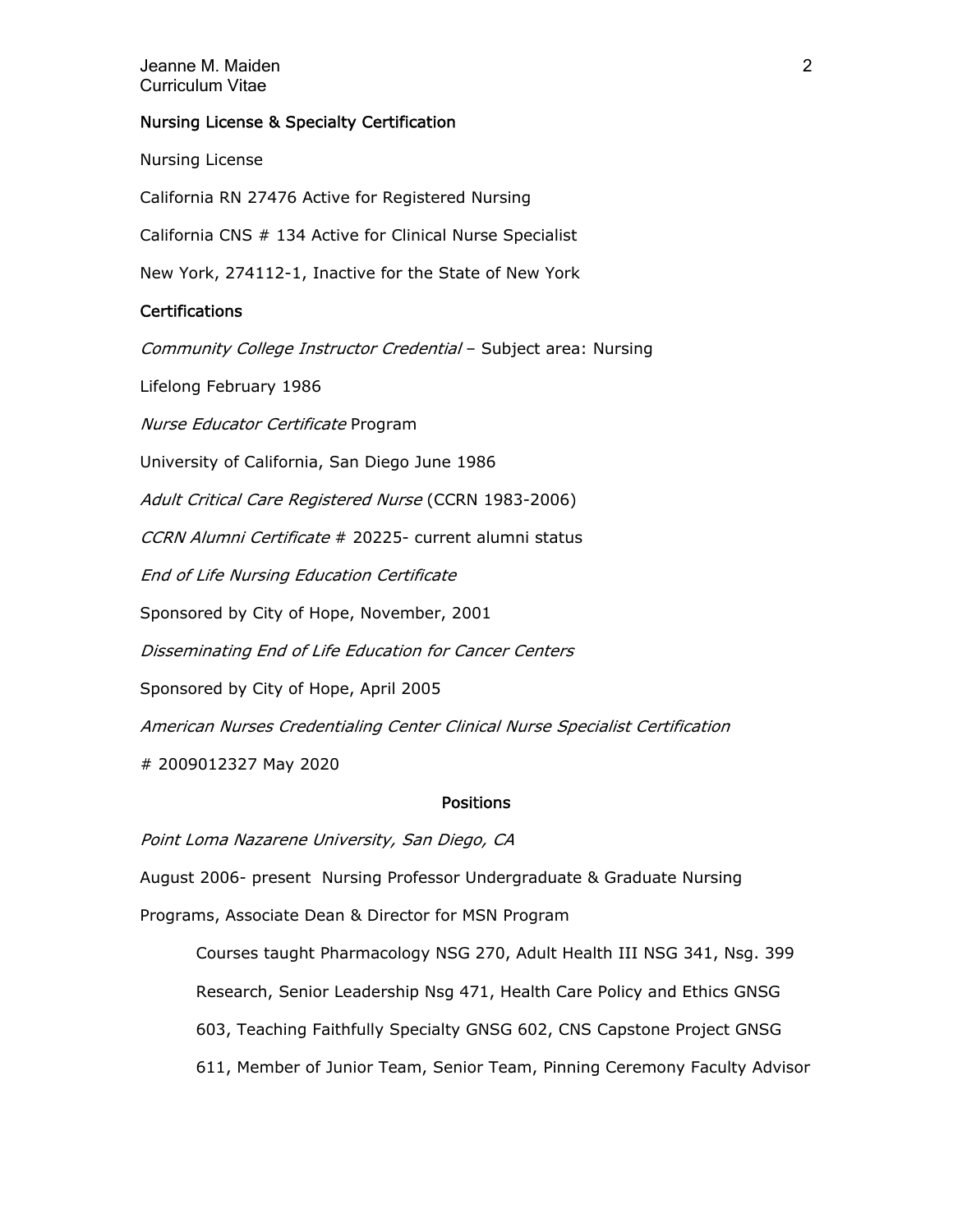Job responsibilities: Work with PLNU School of Nursing Leadership team to ensure continuity between undergraduate and graduate programs, oversee student progress in graduate program, interview and plan curriculum for graduate students, collaborate with leadership team joint student activities within the SON, meet with and assist students with questions regarding the graduate program, attend University meetings (GSC) regarding graduate program, promote and represent graduate programs within the nursing community, Update SON faculty regarding any changes within the graduate program, Work closely with SON Graduate Program assistant, oversee graduate pinning ceremony

Sharp Healthcare, San Diego

2009- present CNS Per diem projects Acute Care and Critical Care University of California, San Diego Medical Center, San Diego, CA

December, 1999- 2006, Clinical Nurse Specialist, Education Development and Research

Job responsibilities 1999-2004- Critical Care CNS, The Thornton Hospital, CNS

for the 12 bed ICU and 18 bed Intermediate Care Unit.

2004 to present - competency and orientation coordinator, facilitating the

formation of clinical practice groups and staff development.

Tri-City Medical Center, Oceanside CA

October 1995 to December 1999, Professional Development Specialist

Job responsibilities: Education specialist, designing, developing, implementing and evaluating education programs & offerings for licensed and unlicensed staff.

Sharp Health Care, Grossmont, San Diego, California

November 1979 to October 1995

Job responsibilities: Surgical Intensive Care Unit, Staff Clinical Nurse III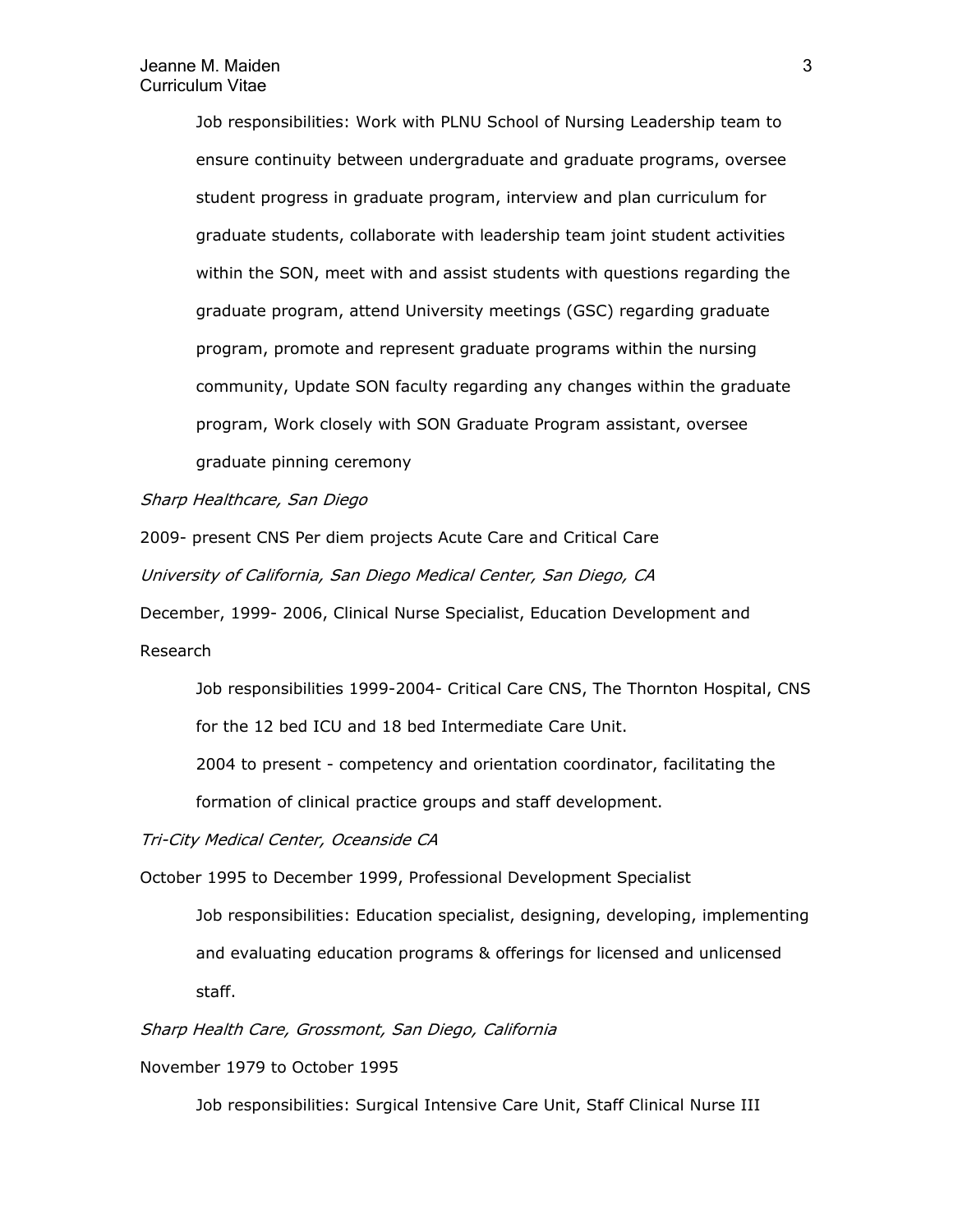Relief Clinical Nurse Specialist.

#### Other Teaching Positions

San Diego State University, San Diego, California, 2002

Lecturer for Nursing 751- Advanced Nursing Practice: Acute /Critical Care Theory and

Technology- pulmonary expert.

San Diego State University, San Diego, California, 2002, Adjunct Clinical Professor in

the School of Nursing

Advance Practice Nursing of Adults and the Elderly graduate program preceptor

University of Phoenix, San Diego California, 2000

Undergraduate Nursing Program- Pathophysiology Instructor

Grossmont Community College, San Diego, California, 1989

Primary Instructor for Critical Care Nursing Program

#### Invited Professional Presentations

UCSD Medical Center May 2012- Nurses Day Celebration, Trends in Education

UCSD Medical Center- Research presentation 2010

Sigma Theta Tau International Evidence Based Research Conference -July 2009 "A

Quantitative & Qualitative Inquiry in Moral Distress Compassion Fatigue and

Medication, Error in Critical Care Nurses"

Sigma Theta Tau Odyssey Research Conference podium presentation- 2008

Nursing Education Concepts International presentation-

Advanced EKG Analysis, Paris France, November 2006 Western Institute of Nursing Research Poster display, "Moral Distress, Compassion Fatigue and Critical Care Nursing, April, 2006 & 2008 University of California, San Diego, Biomedical Ethics Committee Grand Rounds, March 2006. Topic: Moral Distress, Compassion Fatigue and Critical Care Nurses. Point Loma Nazarene University, San Diego, California, 2006 February 2006. Topic: The CNS Role in End of Life Care.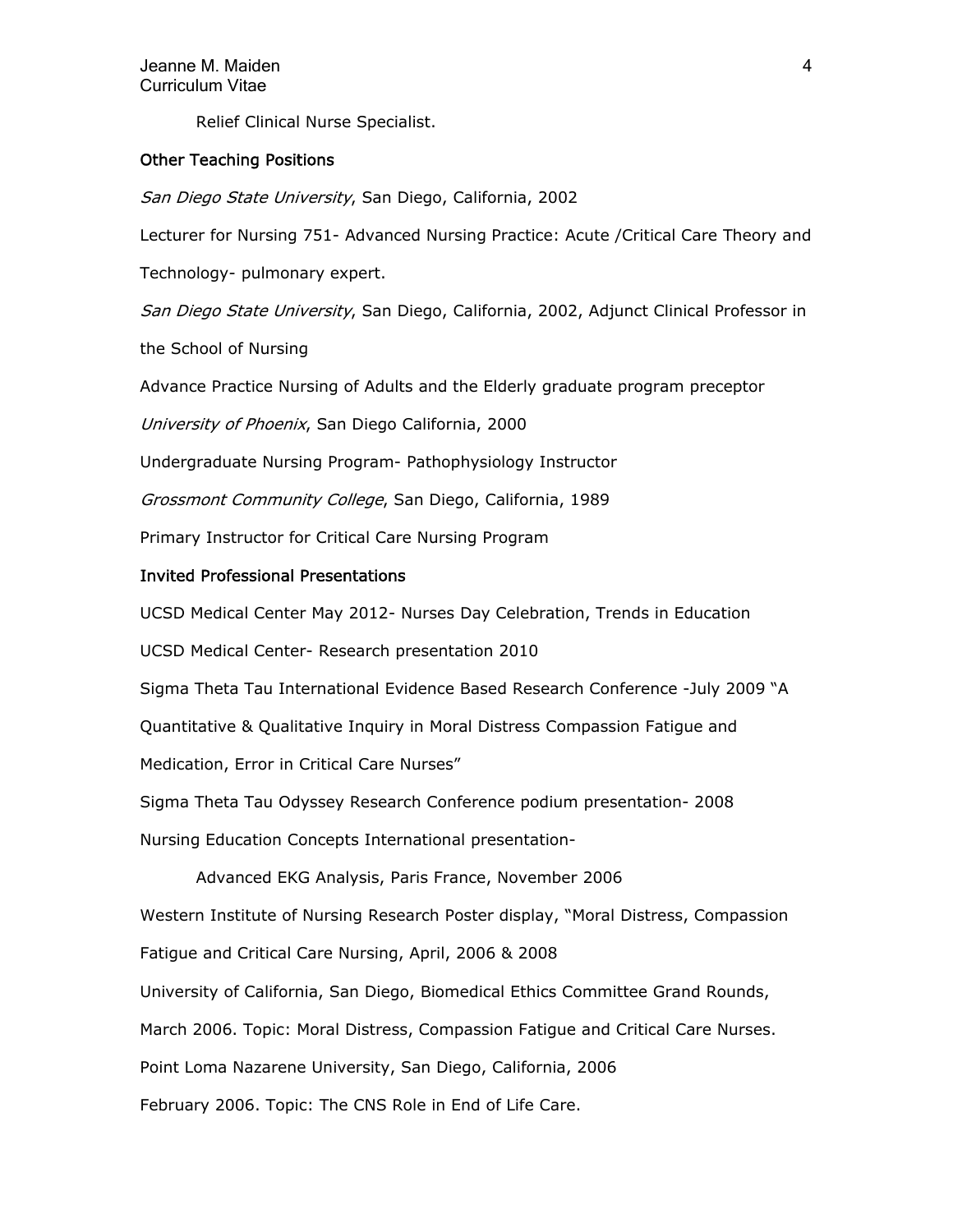#### Jeanne M. Maiden 5 Curriculum Vitae

University of California, San Diego, Critical Care Summer Sessions July 2005. Topic: End of Life in Critical Care: Strange Bedfellows. End of Life Nursing Education Consortium, Scripps Memorial Hospital April 21, 2005. Topic: Ethical & Legal Issues. University of California, San Diego, Critical Care Summer Sessions July 2004. Topic: Dealing with Grief in Critical Care. University of California, San Diego, Critical Care Summer Sessions July 2002. Topic: Panel presenter, Family Presence during Cardiopulmonary Resuscitation. American Association of Critical Care Nursing- San Diego chapter 1999-2004. Critical Care Intern Program guest lecturer, Topics: Pulmonary Diagnostics & Disorders, Psychosocial, Ethics and End of Life.

#### Professional Memberships

American Association of Critical Care Nurses # 212167, 1989- present. American Association of Critical Care Nurses Local San Diego Chapter. Sigma Theta Tau Nursing Honor Society- Zeta- Mu chapter at Large National Association of Clinical Nurse Specialists # 6525, 2006- present.

#### Other Professional Activities

Invited by Northern Illinois University to review tenure and promotion materials as an external peer reviewer April 2014

Editorial Board Nursing 2012 Critical Care 2008-present- article reviewer and contributor

Text Book Reviewer for *Ethical dilemmas & nursing practice (2010)* Pearson Publishers.

Ethics and End of Life Annual Seminar planner & coordinator in conjunction with University of California, San Diego & San Diego Hospice and Palliative Care 2004- 2006.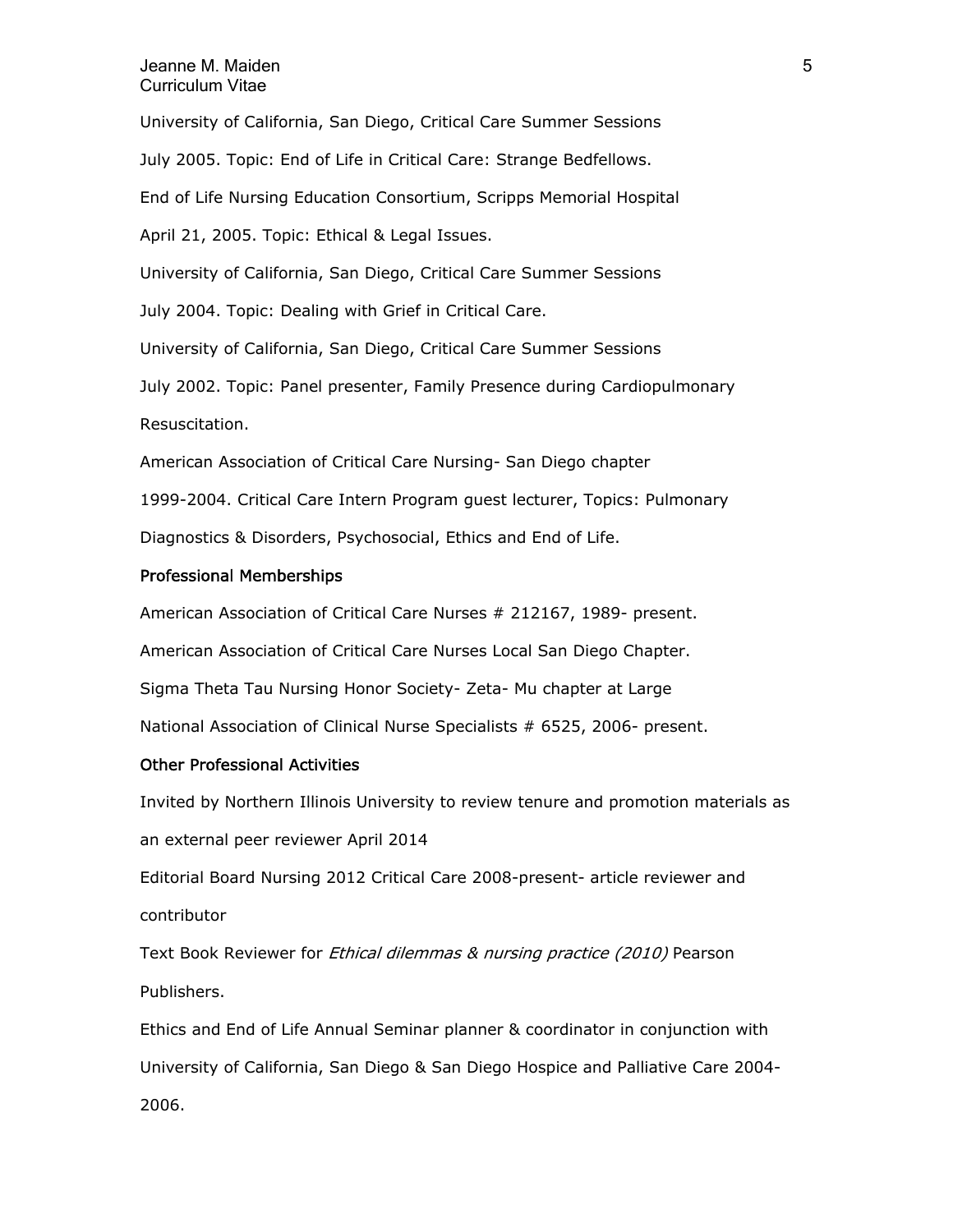American Association of Critical Care Nurses, Novice Critical Care Nurses Advisory Team, 2002. American Association of Critical Care Nurses, Continuing Education Articles Review Panel, 2002. University of California, San Diego, California, Health & Medical Professions Mentor, 2002-2003

American Association of Critical Care Nurses CCRN Exam Development Committee FY 98- 99, FY 2000.

American Association of Critical care Nurses CCRN Exam Item Writer, 1997

#### **Publications**

Maiden, J. (2014). Compassion fatigue in corrections. American Jails May/June, p 35-38.

- Rubin,C., Bavin,R., Wessels, E., McGowan, B., Downer, S., Maiden, J.,(2013) Chlorhexidine Gluconate: To bathe or not to bathe. Critical Care Nursing Quarterly 36 (2): 1-4.
- Maiden, J., Georges, J., Connelly, C. (2011). Moral distress, compassion fatigue, and perceptions about medication errors in certified critical care nurses. Dimensions in Critical Care Nursing 2011 30 (6):339-345.
- Maiden, J. (2010). Is your work environment healthy? Nursing 2010 Critical Care 5 (2): 32
- Maiden, J. (2008). The simple gift of presence Abbey Press Care Notes
- Maiden, J. (2008). Adhering to end of life decisions. *Nursing 2008 Critical Care 3* (4): 56
- Maiden, J. (2008).It's a matter of time. Nursing 2008 Critical Care 3, (3): 56
- Maiden, J. (2007). Ongoing communication needed. Nursing 2007 Critical Care 2 (6):
	- 56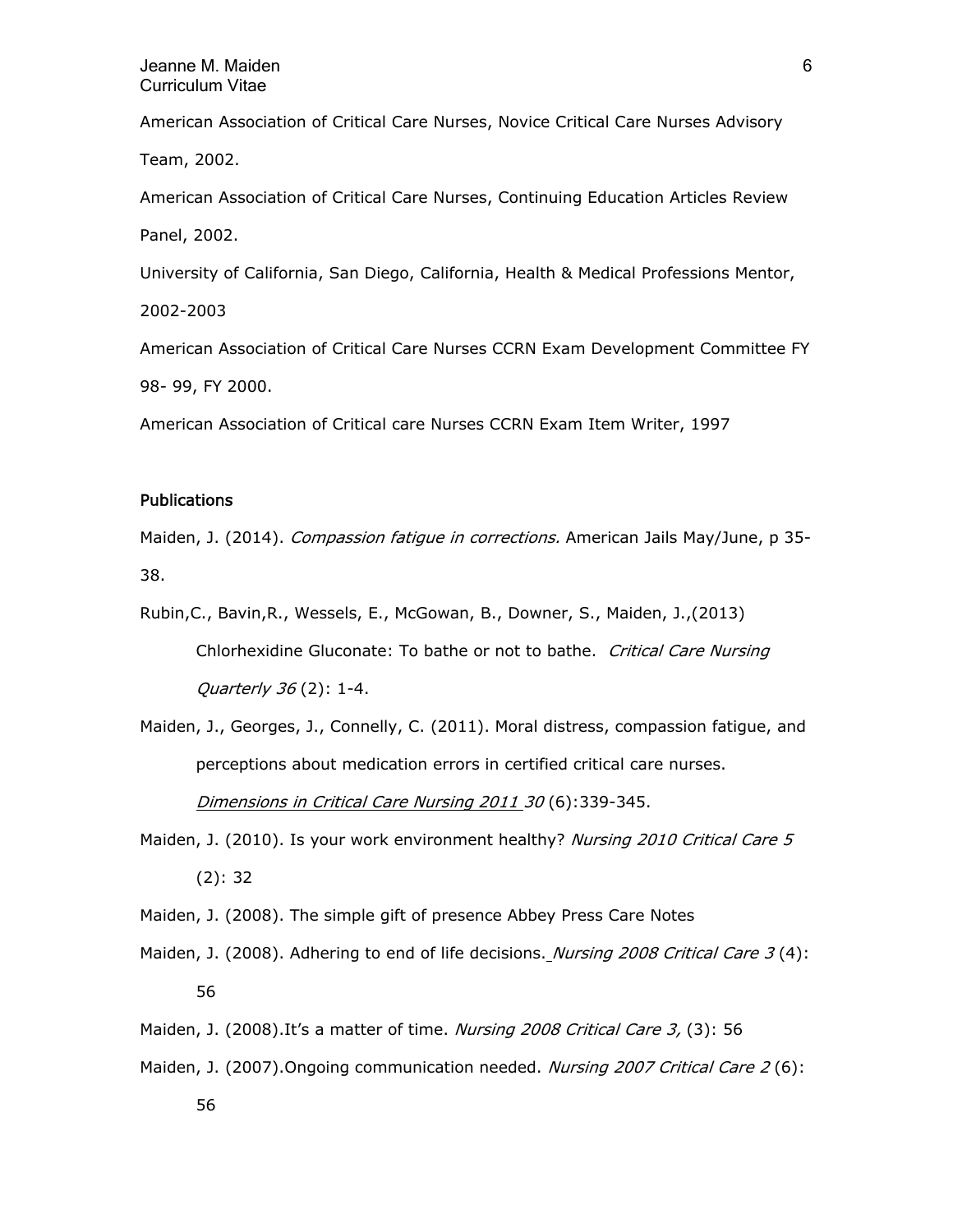- Maiden, J. (2006). DNR & ICU= appropriate care? Nursing 2006 Critical Care 1 (6): 64
- Maiden, J. (2006). Encourage advance directives". Nursing 2006 Critical Care 1 (7): 64
- Maiden, J. (1998-2012). Pulmonary diagnostic procedures. In Thelan's critical care nursing diagnosis and management. Lough, M., Stacy, K., Urden, L.(Eds) St Louis, Missouri: Mosby. Multiple editions.
- Stacy, K, & Maiden, J. (2000-2012). Pulmonary assessment and diagnostics procedures. In Priorities in Critical Care Nursing. Urden, L., Stacy, K. (Eds) St Louis, Missouri: Mosby. Multiple editions.
- Book reviewer: American Association of Critical Care Nurses, January 2003 Romer, A. Heller, K., Weissman, D, Solomon, M. (Eds.) (2002). Innovations in end of life care, practical strategies & international perspectives. Larchmont, NY: Mary Ann Liebert, Inc.
- Grif- Alspach, J. (1999). CORE curriculum review study disc for critical care nursing, Gastrointestinal, shock item writer.

### Awards Received

Sigma Theta Tau Research Award 2008 Zeta-Mu Chapter t Large

Southern California Pain Initiative Champion Awardee, 2005

University of California, San Diego, Marguerite Jackson Award for Professional

Nursing Excellence, 2004

University of California, San Diego, Award for Excellence in Nursing Leadership 2003

University of California, San Diego, 2001-2002 Exemplary Employees Nominee

#### Continuing Education

| Date: | Snonsor | CEU's   Pharmacology ' | ANCC |
|-------|---------|------------------------|------|
|       |         |                        |      |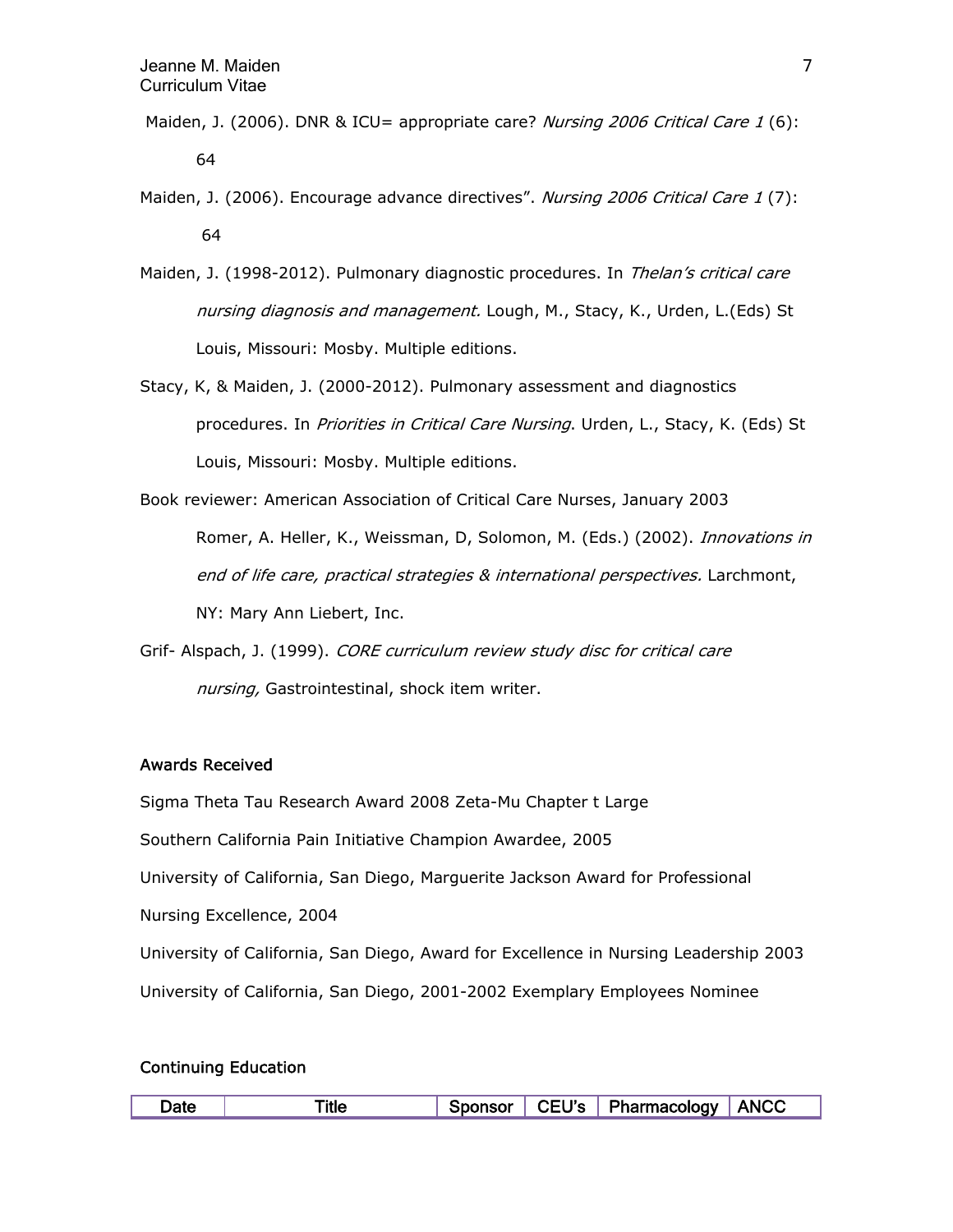|                |                                                                                                     |                                 |                 | hrs            | approved       |
|----------------|-----------------------------------------------------------------------------------------------------|---------------------------------|-----------------|----------------|----------------|
| 7/17/13        | Pneumonia                                                                                           | Net CE                          | 5               | 2.5            | Y              |
| 7/4/13         | Renal Disease & Failure                                                                             |                                 | 10              | $\mathbf{1}$   | Y              |
| 7/1/13         | <b>Acute Coronary Syndrome</b>                                                                      |                                 | 15              | 3.5            | Υ              |
| 7/1/13         | Caring for the Poisoned<br>Patient                                                                  |                                 | 5               | $\overline{2}$ | $\overline{Y}$ |
| $4/15 - 16/13$ | National Dialogue on<br>Quality & Excellence in<br><b>DNP</b> Education                             | <b>AACN</b>                     | $\overline{11}$ | 0              | Υ              |
| 1/23/13        | <b>Doctoral Conference</b>                                                                          | <b>AACN</b>                     | 6.75            | 0              | Y              |
| 10/26/12       | <b>ATI Educator Enrichment</b><br>Seminar                                                           | <b>PLNU</b>                     | 5.4             | 0              |                |
| 9/19/12        | Course Assessment &<br><b>Student Learning Outcomes</b>                                             | <b>PLNU</b>                     | $\mathbf{1}$    | 0              |                |
| 8/5/12         | Palliative Care & Pain<br>Management                                                                | Net CE                          | 15              | 2.5            | Y              |
| 8/5/12         | Alzheimer 's Disease Care                                                                           | Net CE                          | 15              | 0              | Y              |
| 7/21/12        | Diabetes Pharmacology                                                                               | Net CE                          | 10              | 5              | Y              |
| 7/5/12         | <b>Antibiotics Review</b>                                                                           | Net CE                          | 5               | $\overline{5}$ | $\overline{Y}$ |
| 6/29/12        | Epidural Analgesia Update                                                                           | Net CE                          | 5               | 1.5            | Υ              |
| 6/27/12        | <b>Moderate Sedation</b><br>/Analgesia                                                              | Net CE                          | 15              | $\overline{5}$ | $\overline{Y}$ |
| 6/14/12        | Clinical Management of<br><b>Atrial Fibrillation</b>                                                | Net CE                          | 10              | 4              | Υ              |
| 6/14/12        | Depression & Suicide                                                                                | Net CE                          | 15              | $\overline{2}$ | Y              |
| 6/14/12        | Anemia in the Elderly                                                                               | Net CE                          | 5               | $\mathbf 0$    |                |
| 1/25/12        | AACN 2012 Faculty<br><b>Practice Preconference</b>                                                  | <b>AACN</b>                     | 6               | $\mathbf 0$    |                |
| $1/25 - 28/12$ | AACN 2012 Doctoral<br>Conference                                                                    | <b>AACN</b>                     | 9.5             | $\mathbf 0$    |                |
| 4/28-29/11     | <b>CACN Spring Meeting 2011</b>                                                                     | <b>ACNL</b>                     | 11.5            | 0              |                |
| 4/1/11         | <b>Test Construction</b><br>Workshop                                                                | <b>PLNU</b>                     | 4               | $\mathbf 0$    |                |
| 3/3/11         | Nursing Homes as Clinical<br><b>Placement Sites for</b><br><b>Baccalaureate Nursing</b><br>Students | <b>AACN</b>                     | $\mathbf{1}$    | 0              |                |
| 2/21/11        | Designing & Implementing a<br>DNP program                                                           | <b>AACN</b>                     | 1               | $\mathbf 0$    |                |
| 2/8/11         | Designing & Implementing<br><b>DNP Programs Practical</b><br>solutions to Practical<br>Problems     | <b>AACN</b>                     | $\mathbf{1}$    | 0              |                |
| $1/26 - 29/11$ | <b>AACN Doctoral Education</b><br>Conference                                                        | <b>AACN</b>                     | 9.75            |                |                |
| 10/14/10       | Celebrate our Local Talent                                                                          | Local<br>Chapter<br><b>AACN</b> | $\overline{5}$  | 0              |                |
| 10/7/10        | Developing Multiple Choice<br><b>Tests</b>                                                          | <b>AACN</b>                     | $\mathbf{1}$    | 0              |                |
| 6/10/10        | Cerner training                                                                                     | <b>SMH</b>                      | $\overline{8}$  | 0              |                |
| $5/26$ &       | <b>Professional Practice Model</b>                                                                  | <b>SMH</b>                      | 14              | 0              |                |
| 6/21/10        |                                                                                                     |                                 |                 |                |                |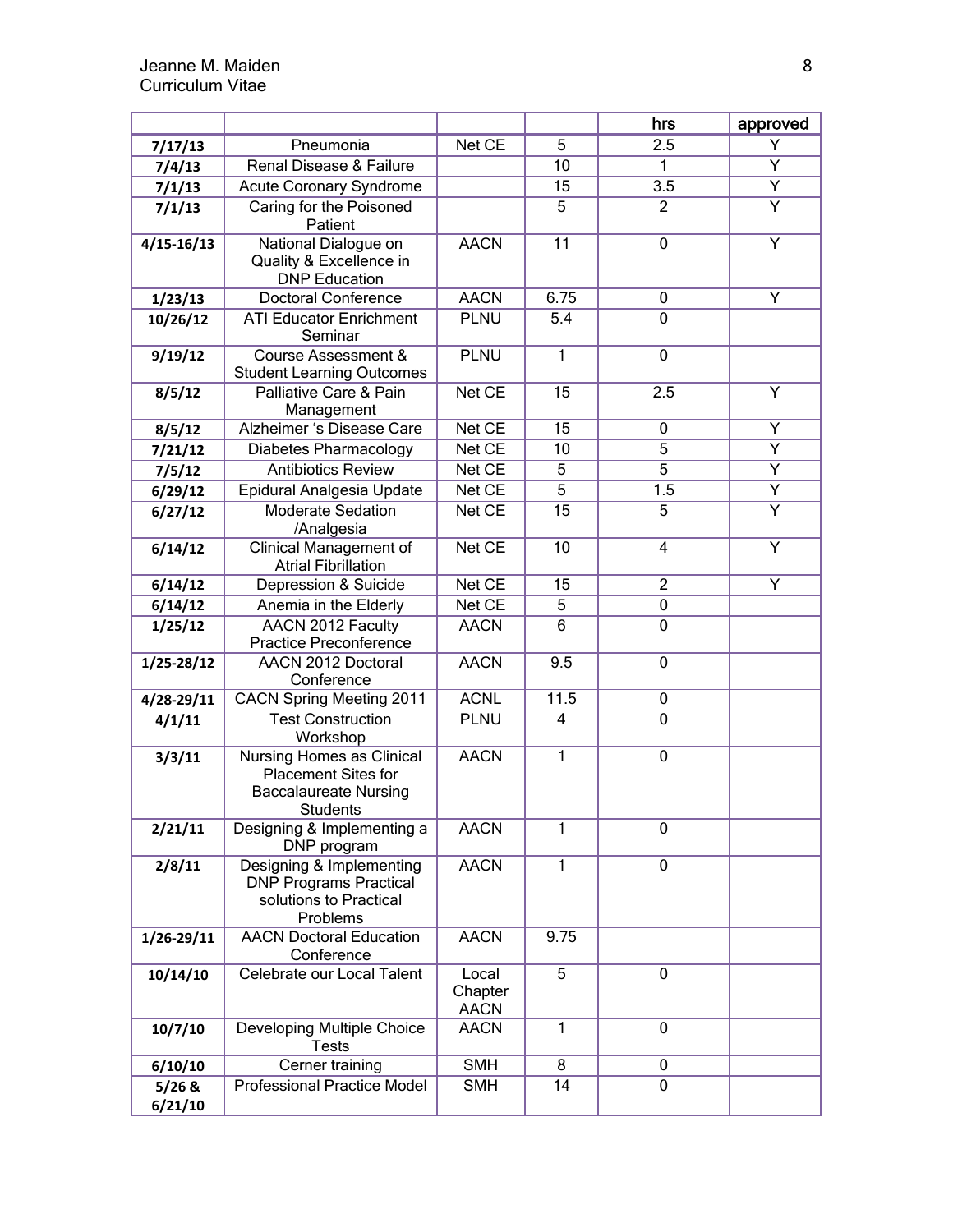### Jeanne M. Maiden 9 Curriculum Vitae

| 6/5/09 | <b>Appraisal of Qualitative</b><br>Research     | SMH         |  |  |
|--------|-------------------------------------------------|-------------|--|--|
| 5/4/09 | <b>Advanced Practice Nursing</b><br>Celebration | <b>PLNU</b> |  |  |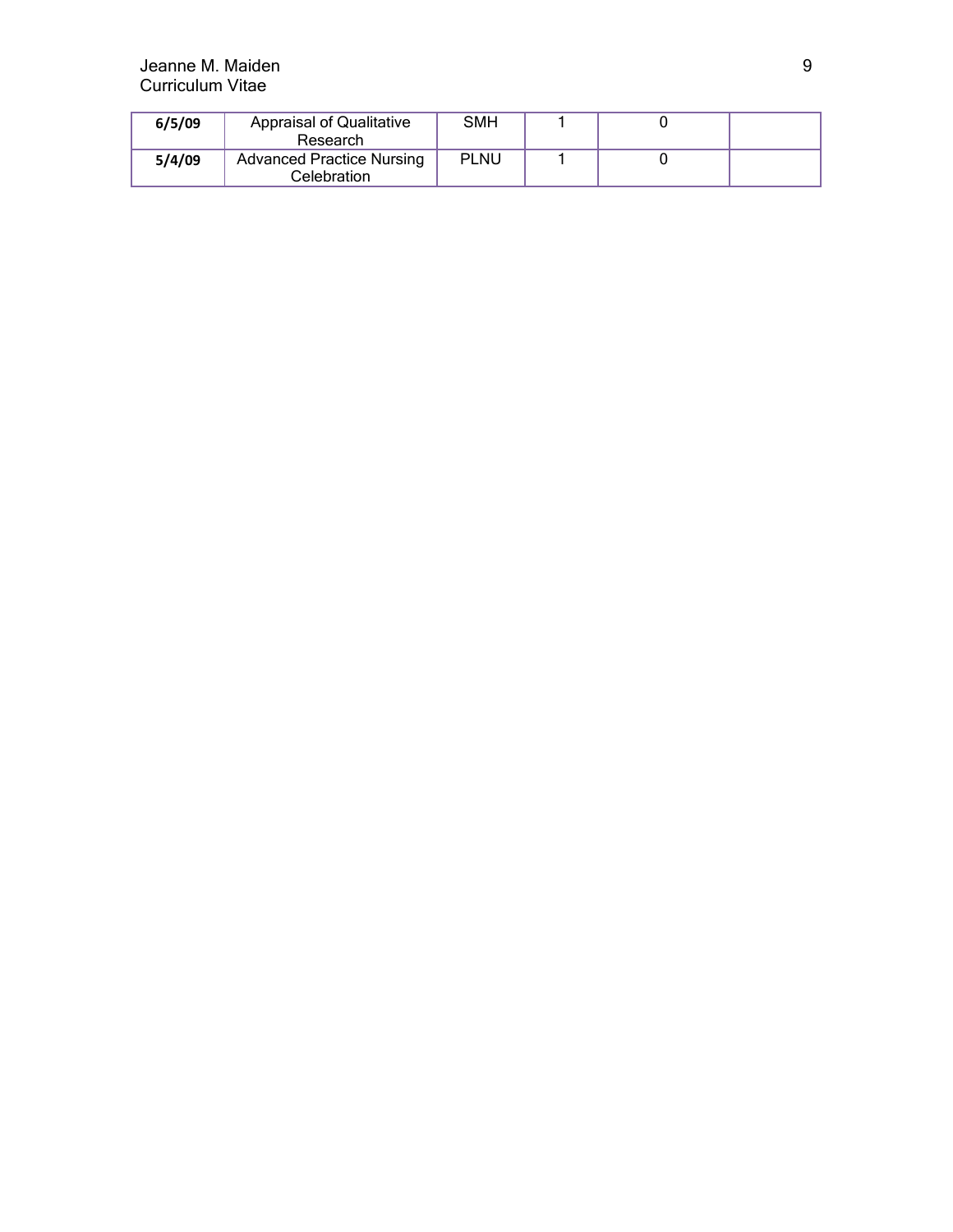# **POINT LOMA NAZARENE UNIVERSITY School of Nursing**

# **CURRICULUM VITA**

| <b>NAME</b> | Larry B. Rankin, PhD, RN |
|-------------|--------------------------|
|             |                          |

| <b>DATE OF INITIAL</b> |             |
|------------------------|-------------|
| <b>APPOINTMENT</b>     | August 2002 |

**RANK** Professor

**CALIFORNIA LICENSE** #486485

**EXPIRATION DATE** September 30, 2016

### **EDUCATION**

University of Michigan, Ann Arbor, MI PhD in Nursing, 1998 Webster University, San Diego, CA Master of Arts in Health Services Management, 1992 Eastern Michigan University, Ypsilanti, MI Bachelor of Science in Nursing, 1989 University of North Carolina, Greensboro, NC Music Performance and Nursing Education Majors, 1977-1979 New River Community College, Dublin, VA Associate in Arts, Liberal Arts Major, 1977

### **PROFESSIONAL EXPERIENCES**

- Assistant Professor; Diversity lecturer Nursing Management/Leadership, Psychiatric-Mental Health nursing, Eastern Michigan University, August 1998 – August 2002
- Associate Professor; Teaching, and evaluation of course content in the MSN program as well as the undergraduate BSN program Psychiatric Mental Health, August 2002 – 2008
- Associate Dean, School of Nursing, Graduate Program, Professor,- Psychiatric-Mental Health Nursing, Nursing Theory and Research Methods. Administer, plan and evaluate programs in Master of Science in Nursing program focusing on education. Development, selection, teaching, and evaluation of course content; teach didactic and student clinical courses at the undergraduate and graduate level. Duties also include serving as a chair and member of thesis committees; Serving on School of Nursing, College, and University Committees; Maintaining an ongoing program of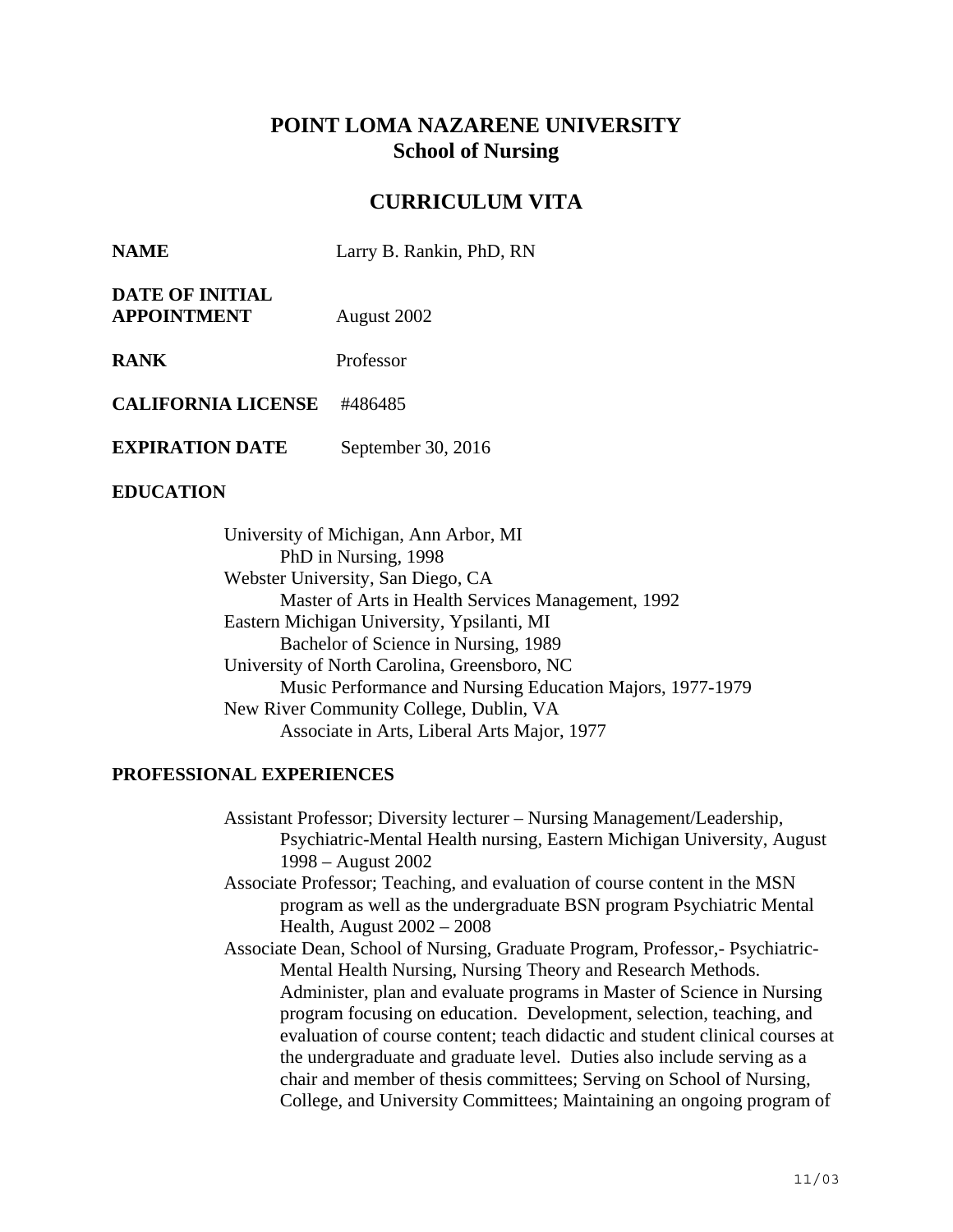scholarship and research leading to publication and grantsmanship.2008- 2010.

Professor; Teaching, and evaluation of courses including Writing and Research, and Theoretical Foundations and Research, Nursing Theory and Research Methods, Psychiatric-Mental Health, as well as the undergraduate BSN program Psychiatric Mental Health, Interventions in Family Violence, Nursing Research August 2010 – Present.

## **UNIVERSITY SERVICE**

- a. Faculty Council Representative- 2010
- b. Strategic Planning Committee- 1009
- c. Graduate Studies Committee- 2012-2015
- d. University Institutional Review Board
- e. Event Planning Committee- 2008-2010
- f. Convocation Assistant Marshall- 2009-Present
- g. School of Nursing Committees:
	- i. Curriculum and Evaluation Committee
	- ii. ASAC
	- iii. Senior Team
	- iv. MSN Committee

## **PROFESSIONAL AND COMMUNITY SERVICE**

Minister of Music Lakeside Community Church of the Nazarene, Lakeside CA Board of Directors- Bayview Hospital Mental Health Clubhouse

## **PROFESSIONAL DEVELOPMENT**

Web cast: A New Look at the Old: Acute Illness: Unmet Needs of the Cognitively Impaired, May 24, 2005

A New Look at the Old Critical Indicators: Presentation of Illness in Older Adults, May 24, 2005

Certificate in Gerontology, May 23, 2005

Cardiac Pacing, Bundle Branch Blocks and Heart Sounds, Gallops, and Murmurs, June 23, 2005

12 Lead EKG Interpretation and Unstable Coronary Syndromes, June 29, 2005 Substance Abuse Treatment for Persons with Co-Occurring Disorders, July 11, 2005

Methamphetamine Update: Addiction and Treatment, August 11, 2005 End of Life Nursing Education Consortium, October, 2005

2007 Master's Education Conference-February 22-24, 2007

Albuquerque, Albuquerque, NM

*Master's Nursing Education: Variations on a Theme* 

GNEC Faculty Development Institute 2007-Geriatric Nursing Education Consortium, June 27-29, 2007 Portland, OR

 National League for Nursing Certified Nursing Educator since 2007 Emerging Technologies in Nursing Education July 14-15, 2008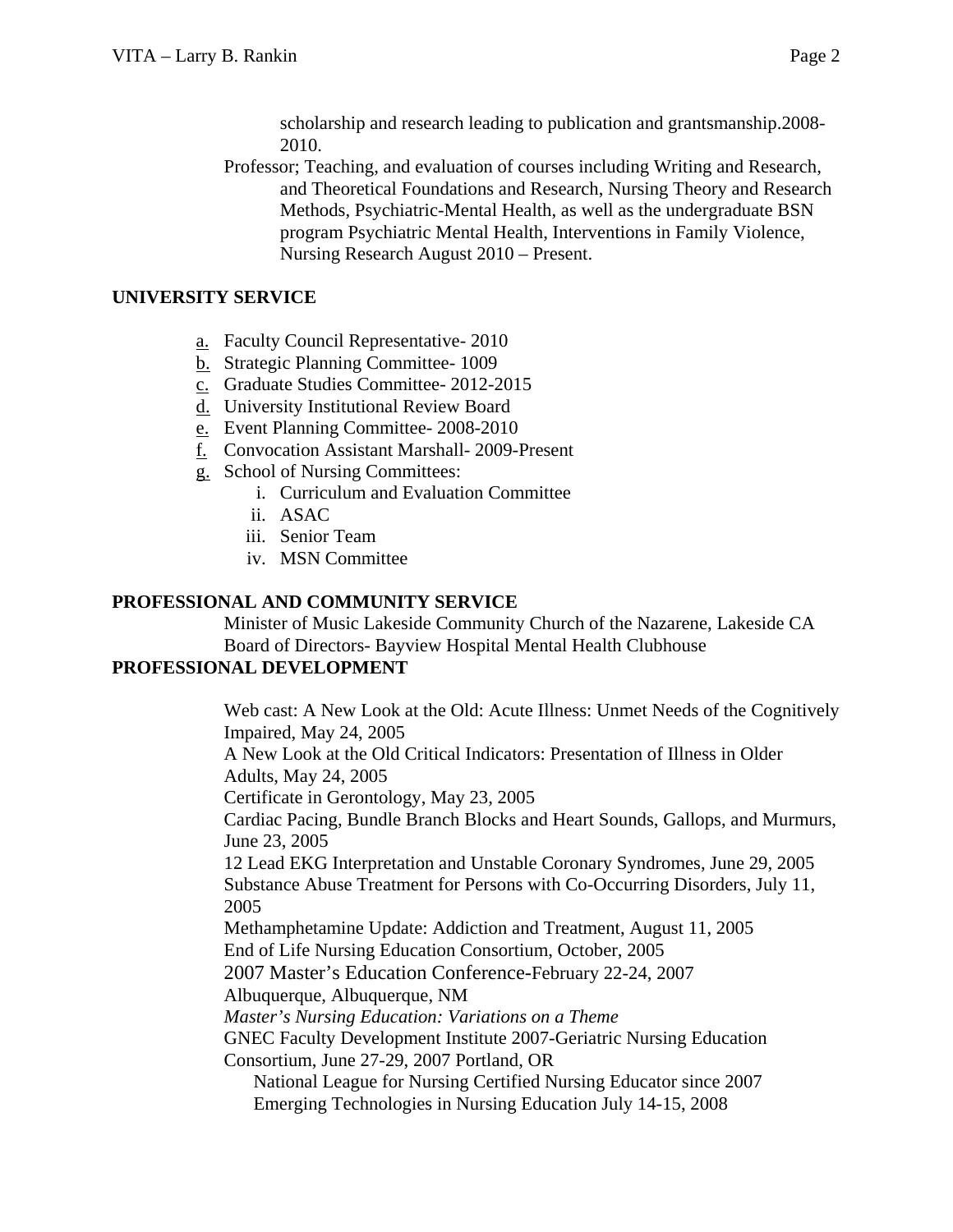Men in Nursing Conference-Together Making a Difference November 2011 NLN Health Information Technology Scholars Program (HITS), Duke University December 2011

Team Based Learning- Bill Roberson –August 2012

Disparities in Delivering Palliative Care- February 27, 2013

Team Based Learning Collaborative- March 2013

APNA/California Conference-April 27 2013

### **RESEARCH AND SCHOLARLY ACTIVITIES**

- Paper *Cognitive-Emotional Pathways to Violence: A Grounded Theoretical Discussion*
- Paper *Risk Factors and Self-Efficacy Behaviors in African American Youth",* Presented at Eastern Michigan University, Scholarly Achievement Day. November, 2000
- Paper *Adolescent Responses to Witnessing of Violence in African-American Families"*. Presented at the 7th International Family Violence Research Conference at University of New Hampshire. July 2001.
- Poster *Risk Factors and Self-Efficacy Behaviors in African-American Youth"*. Presented at 7th International Conference on Family Violence. San Diego, CA. September 2002.
- Paper *Cognitive-Emotional Pathways—Violence*, Presented at 7th International Conference on Family Violence, San Diego, CA September 2002.

### **PUBLICATIONS:**

Rankin, L.B. *Interpersonal Relatedness and Partner Abuse Behaviors in African-American Males-* - Archives of Psychiatric Nursing. Submitted 1996.

- Rankin, L.B, Saunders, D.S., & Williams, R. (2000).*Mediators of Attachment Style, Social Support, and Sense of Belonging in Predicting Woman Abuse by African- American Men.* Journal of Interpersonal Violence, October.
- Kim, S. C, Plumb, R., Gredig, Q.N, Rankin, L.B. & Taylor, B. (2008) *Medium-Term Post-Katrina Health Sequelae among New Orleans Residents: Predictors of Poor Mental and Physical Health*. . Blackwell Publishing Ltd, Journal of Clinical Nursing, 17, 2335–2342.
- Francisco, D., Kim, S, & Rankin, L. (2014). *Adherence to Colorectal Cancer and Polyps Screening Recommendations Among Filipino-Americans-* accepted for publication in Gastroenterology Nursing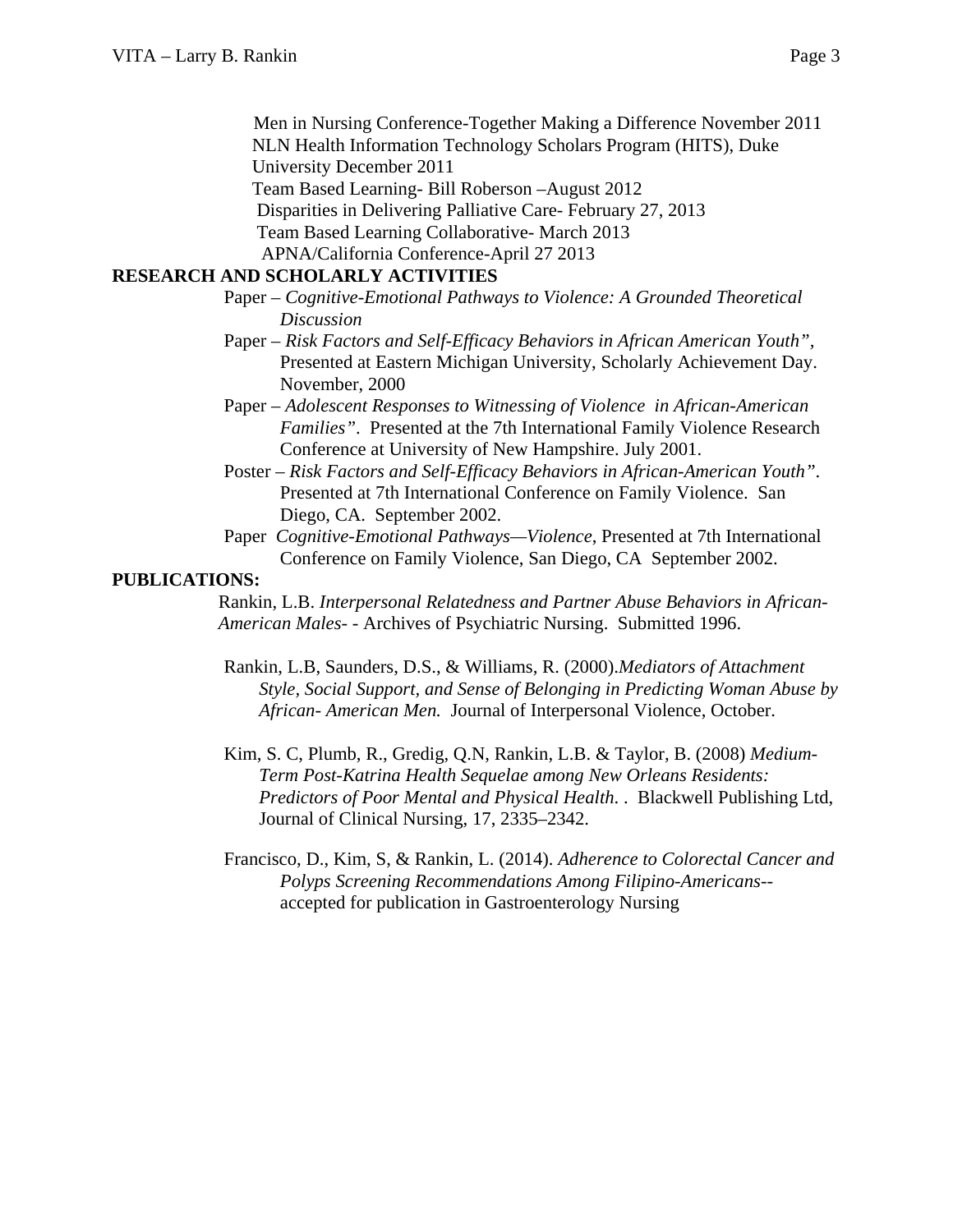### **CURRICULUM VITA**

| NAME :                                | Michelle Federe Riingen, DNP, CNS-BC, RN |
|---------------------------------------|------------------------------------------|
| DATE OF INITIAL<br><b>APPOINTMENT</b> | August 1998                              |
| <b>RANK</b>                           | Professor, Tenured                       |
| <b>CALIFORNIA LICENSE</b>             | #402961                                  |
| <b>EXPIRATION DATE</b>                | February 29, 2016                        |
|                                       |                                          |

### **EDUCATION**

Case Western Reserve University, Cleveland, OH Thesis: The Relationship of Cognitive Critical Thinking Skills and Affective Critical Thinking Dispositions to Academic Success in the First Year of the Nursing Major Doctor of Nursing Practice, May 2006

University of San Diego, San Diego, CA Project: Implementation of an Interdisciplinary Educational Program Regarding Transcultural Considerations when Providing Patient Care in the Acute Care Setting Master of Science in Nursing, 1994 Family Health Clinical Nursing Specialist with Concentration in Nursing Education

University of San Diego, San Diego, CA Dean's List Bachelor of Science in Nursing, 1992

Southwestern College, San Diego, CA Class Representative Associate Degree in Nursing, 1986

### **PROFESSIONAL CERTIFICATION**

 Clinical Nurse Specialist, American Nurses Credentialing Center, June 18, 2010 – June 17, 2015. Clinical Nurse Specialist, State of California, Board of Registered Nursing Certificate: 4146 Expiration: February 29, 2016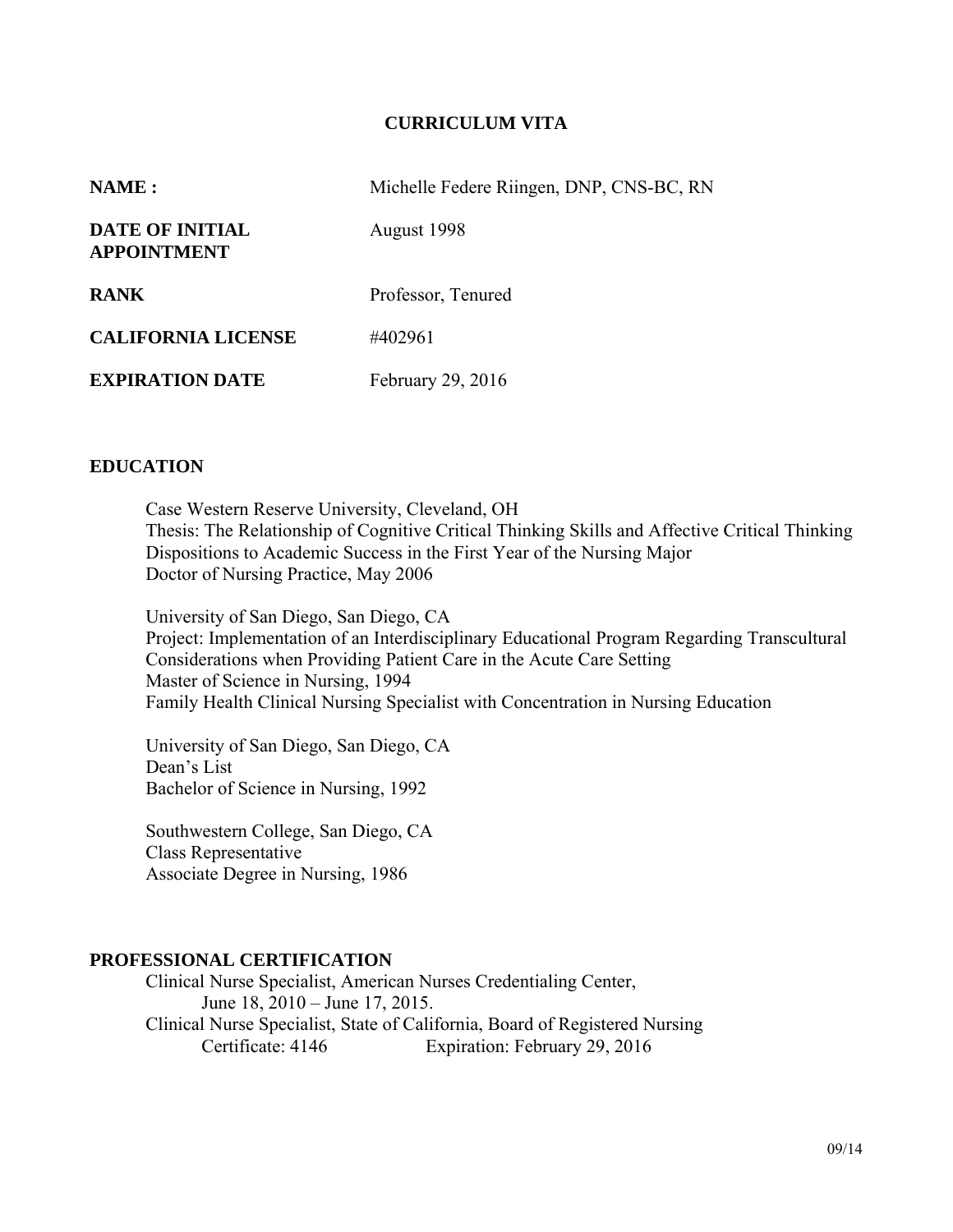### **PROFESSIONAL EXPERIENCE**

 Professor, School of Nursing 2010 - present Granted tenure, 2010 Point Loma Nazarene University, San Diego, CA Associate Professor, School of Nursing, 1998 – 2010 Point Loma Nazarene University, San Diego, CA Clinical Nurse Specialist, 2004-2010 Sharp Chula Vista Medical Center, CA Assessment Technologies Institute, Virtual ATI Instructor, 2006 - 2007 Clinical Nurse, Preceptor, Relief Charge Nurse, 1998 – 2004 Sharp Chula Vista Medical Center, CA Acute Care Senior Specialist/Clinical Nurse Specialist, 1996 – 1998 Sharp Chula Vista Medical Center, CA Acute Care Education Specialist, System-wide, 1994 – 1996 Sharp Health Care System (SHC), San Diego, CA Medical/Surgical Clinical Nurse Educator, 1992 – 1994 Sharp Chula Vista Medical Center, CA Clinical Nurse III & Charge Nurse, Telemetry/Step-Down Relief Infection Control Nurse, 1987-1992 Community Hospital of Chula Vista, CA Staff RN & Relief Charge Nurse, Pulmonary Care Unit, 1986 - 1987 Long Beach Veterans Administration Medical Center, CA

## **UNIVERSITY SERVICE: Point Loma Nazarene University**

 New Adjunct Orientation/Faculty Panelist (2013-2014, August) Structural Governance Committee, Chair (2011-2012), Member (2012-2014) Commencement, Assistant Marshall (2007-present) Provost Search Committee, Faculty Member (2010-2011) Academic Policies Committee, Faculty Member (2006- 2010) Commencement: Speaker for Undergraduate Ceremony, 2008 Enrollment Management Committee, Faculty Member (2001-2005)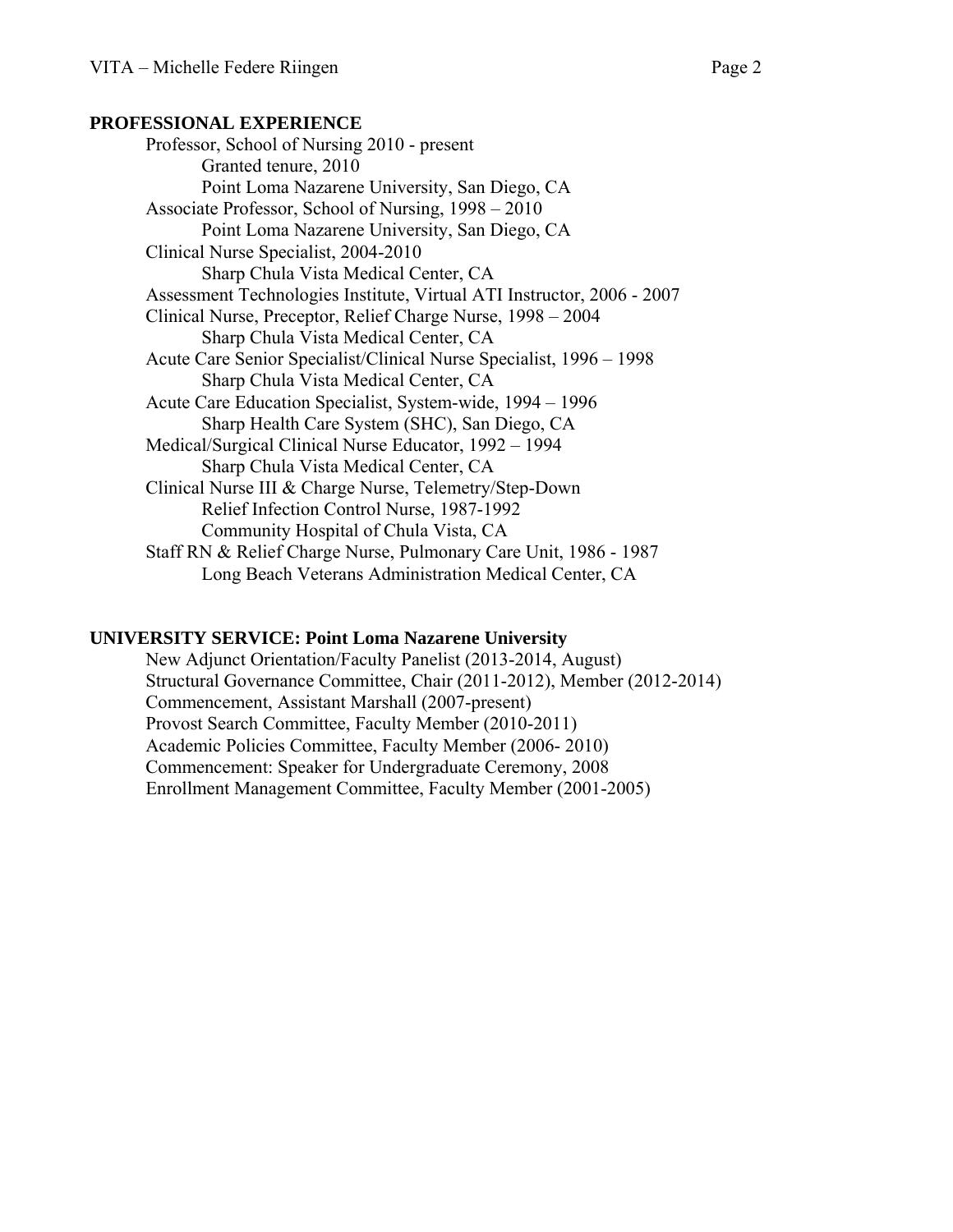# **SCHOOL OF NURSING SERVICE: Point Loma Nazarene University**

Positions held:

- Associate Dean of Undergraduate Program (2006-present)
- Interim Dean (Spring, 2009)
- Curriculum Evaluation Committee, Chair (2006-present)
- Master's Committee, Member (2007-present)
- Sophomore Coordinator 2003/04–2006/07 & 2008/09-2013
- Library Liaison (1999-2006)
- Academic & Student Affairs Committee, Chair (2001-2003) & Member (1999-2006)
- Selection Committee, Member (1999-present)

# Teaching experience:

- NSG 150: Caring Faithfully, Spring 2011 to present
- NSG 250: Adult Health Nursing I, Theory, Fall 1999 to present
- NSG 251: Adult Health Nursing I, Clinical Practicum, Fall 1998 to present
- NSG 260: Adult Health Nursing II, Theory, Spring 2000 to present
- NSG 261: Adult Health Nursing II, Clinical Practicum, Spring 1999 to present
- NSG 270: Pharmacology, Spring 2000 to Summer 2007
- NSG 441: Computer Assisted Pharmacology, Fall 2000 to Spring 2003
- NSG 480: Nursing Trends  $\rightarrow$  Nursing Capstone, Spring 2009 to present
- GNSG 604: Thesis/Project in Nursing, Fall 2006 to present
- GNSG 608: Development of Educational Programs in Nursing, Fall 2006 Fall 2012
- GNSG 608L: Dev. of Educational Programs in Nursing, Practicum, Fall 2006 Fall 2012
- GNSG 611L: CNS Practicum, Summer, 2009
- GNSG 624: CNS Role Acquisition: Adult/Gerontology, Spring 2013
- GNSG 624L: CNS Role Practicum: Adult/Gerontology, Spring 2013 present
- GNSG 695: Comprehensive Examination, Summer 2014

# **PROFESSIONAL MEMBERSHIP & MEETINGS**

Sigma Theta Tau Nursing Honor Society, Zeta Mu Chapter, Member

National Association of Clinical Nurse Specialists, Member, 2007 – Present

 California Association of Colleges of Nursing, 2014 Spring Conference, Newport Beach, CA April 3-4, 2014

AACN DNP Summit: National Dialogue on Quality and Excellence in DNP Education, Chicago, IL. April 15-16, 2013

 American Association of Colleges of Nursing, Regional Meeting, San Diego, CA September 27-28, 2007

# **PROFESSIONAL AWARDS**

Sigma Theta Tau International Honor Society of Nursing: Excellence in Nursing Education – 2008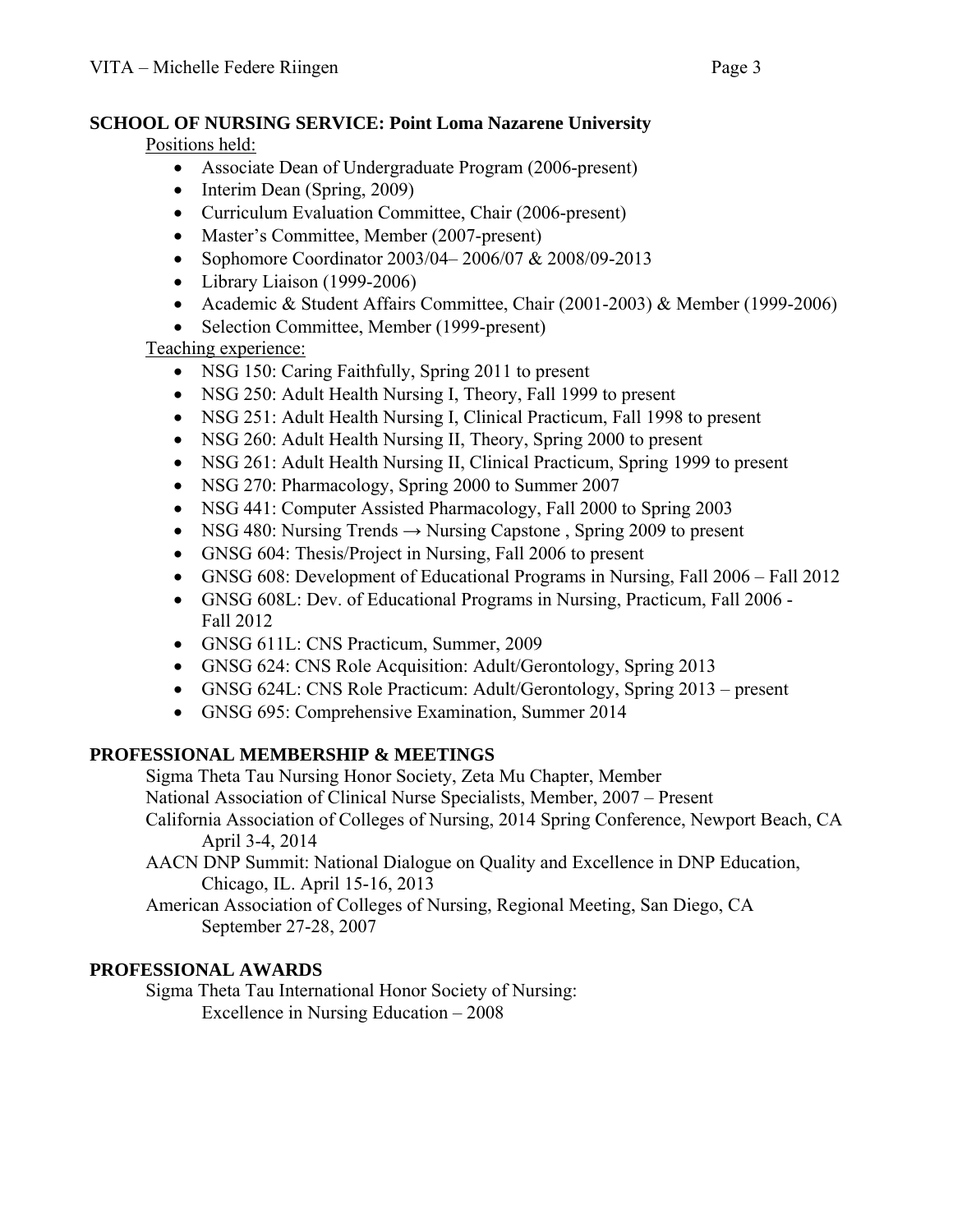### **PROFESSIONAL DEVELOPMENT**

Ready to Lead? Preparing RNs for New Roles in Health Care, CACN, Newport Beach, CA. April 3-4, 2014. The Best Kept Secret: The Clinical Nurse Specialist Contribution to Quality Care, NACNS National Conference, Orlando, FL. March 5-8, 2014.

Test Item Writing: From Knowledge to Analysis, San Diego, CA. February 12, 2014.

- Introduction to SimMan, Laerdal Medical Corporation & Emergency Medicine Learning and Resource Center, San Diego, CA. July 1-2, 2013.
- Overcoming Barriers to the Integration of Gerontology Content Undergraduate Nursing Programs: Lessons Learned Post GNEC, AACN Webinar, June 12, 2013
- Simulation: Practical Applications in Clinical and Academic Settings, Sigma Theta Tau, San Diego, CA. March 16, 2013

AACN 2013 Doctoral Education Conference: San Diego, CA. January 23, 2013.

- ATI Educator Enrichment Conference: CA. October 26, 2012
- Course Assessment and Student Learning Outcomes, Point Loma Nazarene University, San Diego, CA. September 19, 2012
- CACN Dean's and Directors Conference, Sacramento, CA. April 28-29, 2011
- NACNS National Conference, Portland, OR. March 2-6, 2010
- AACN Doctoral Conference, Coronado, CA. February 28-29, 2011
- COADN/CACN Dean's and Directors Conference: Times are Changing-A Paradigm Shift, Monterey, CA. October 7-9, 2009

CACN Dean's and Directors Conference, San Diego, CA. April 15-16, 2009

- Clinical Nurse Specialists: Vision Value Voice, NACNS National Conference, St Louis, Missouri March 4-5, 2009
- NCLEX Invitational, San Diego, CA, September 8, 2008
- Clinical Nurse Specialists: Leaders in Clinical Excellence, NACNS National Conference, Atlanta, GA, March 5-8, 2008
- Geriatric Nursing Education Consortium Institute: Enhancing Gerontology Content in Senior level Baccalaureate Courses, Portland, OR, June 27-29, 2007
- Stepping Up to Clinical Simulation, Denver, CO, April 22-25, 2007
- CNS Outcomes Ensuring Safety and Outcomes, NACNS National Conference, Phoenix, AZ, March 1-3, 2007
- Assessment Technologies Institute: Innovative Approaches to the Use of a Comprehensive Assessment & Review Program, Mission Viejo, CA, February 2007

# **RESEARCH**

- Kim, S., Oliveri, D., **Riingen, M**., Taylor, B., & Rankin, L. (2013). Randomized controlled trial of graduate-to-undergraduate student mentoring program. *Journal of Professional Nursing, (29)*6, 43-49.
- Kim, S., Oliveri, D., **Riingen, M**., Rankin, L. & Taylor, B. Evaluation of a Mentoring Program on Knowledge, Confidence, and Anxiety Level among Sophomore Baccalaureate Nursing Students. Manuscript submitted.
- Kim, S., **Riingen, M**., & Rankin, L. Importance and Use of Core Competencies of Clinical Nurse Specialist among Graduate Nursing Students, Data analysis in progress.
- McComas, J., **Riingen, M**. & Kim, S. Impact of an Electronic Medication Administration Record on Medication Administration Efficacy and Errors. Manuscript submitted. February 2014.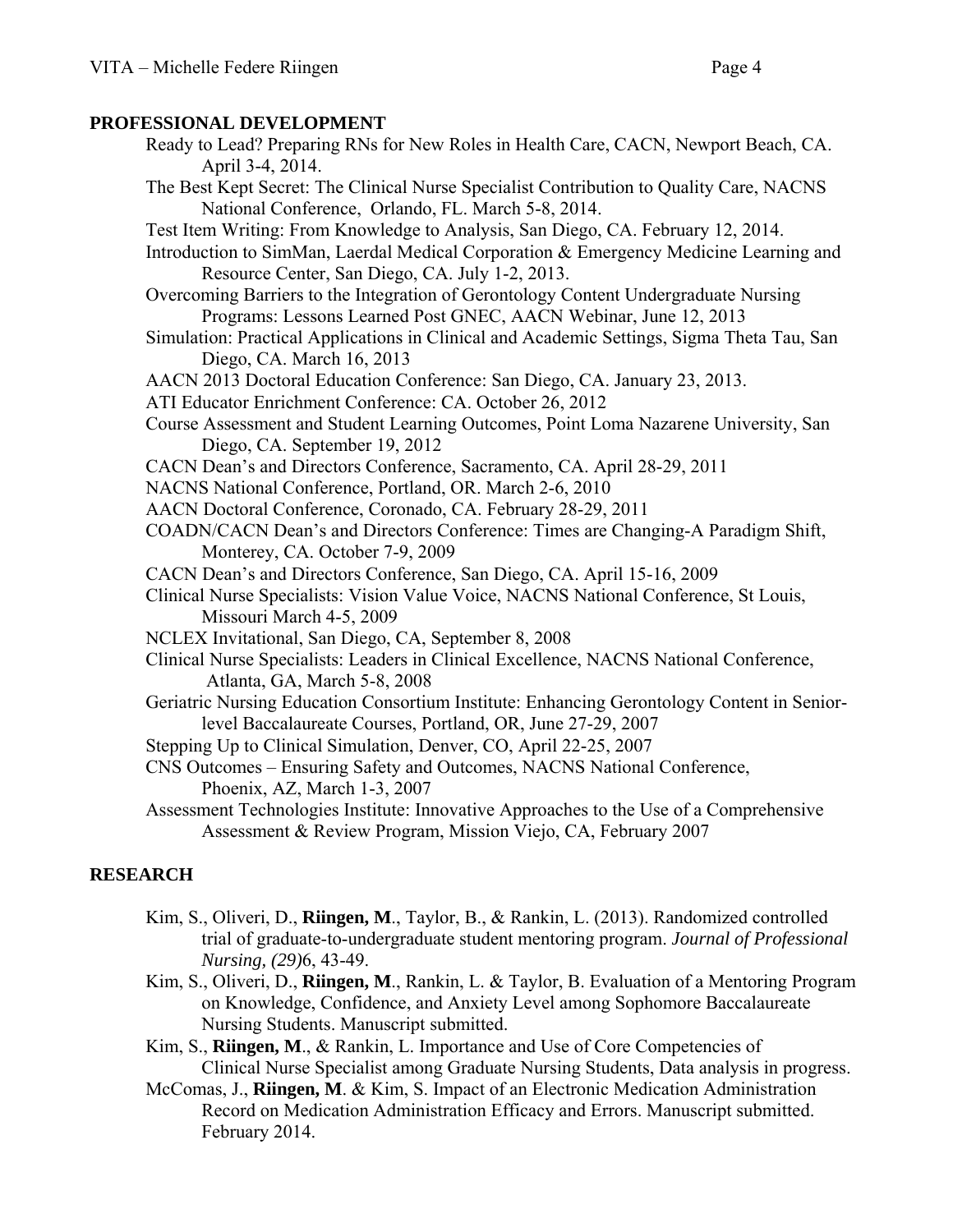# **POINT LOMA NAZARENE UNIVERSITY School of Nursing CURRICULUM VITA**

## **NAME: Judy Scott DATE OF INITIAL APPOINTMENT:** 8/2009

**RANK**: Assistant Professor **CALIFORNIA LICENSE** : 645434 **EXPIRATION DATE:** 6/30/2016

**EDUCATION: University of Phoenix,** MSN (2007) Nursing Education **University of New Hampshire**, BSN (1976) **University of San Diego**, 3<sup>rd</sup> year doctoral student: PhD in nursing

## **PROFESSIONAL EXPERIENCES:**

## **Point Loma Nazarene University, San Diego:** 8/2009- present

- Sophomore Medical-Surgical Nursing: Theory and clinical education through spring 2013
- Freshman Introduction to Nursing: Theory and clinical education
- Senior level Community Health Nursing: Theory and clinical education
- RN-MSN transition theory education
- Graduate education in Family CNS track: Theory and clinical education
- Academic advisement at undergraduate and graduate level

## **Azusa Pacific University, San Diego Campus**

## **Second degree accelerated BSN program**: **Instructor of Nursing**. 8/2006 -6/2009

- Medical-Surgical Nursing: Theory and clinical education
- Fundamentals of Nursing: Theory and clinical education
- Rehabilitation Nursing: Theory and clinical education
- Skills Lab Development & Management: Supplies & inventory control, simulation training
- Adjunct clinical faculty leadership
- Academic advisement

## **Sharp Grossmont Hospital, La Mesa:**

- Rehabilitation and medical-surgical RN
- 1/2006-8/2006 FT
- 3/2008-6/2010 per diem

## **Mission Hospital, Mission Viejo**: 7/2004-12/2006

- Rehabilitation nurse, travel nurse assignment
- Medical-Surgical, Intermediate care, TCU float RN
- Wound care assist to WOCN

## **Cheshire Medical center, Keene, N.H**. 9/1994-6/2004

- Rehabilitation Registered Nurse
- Charge nurse duties, 3 shifts
- Super-user in the first computerized charting system in the state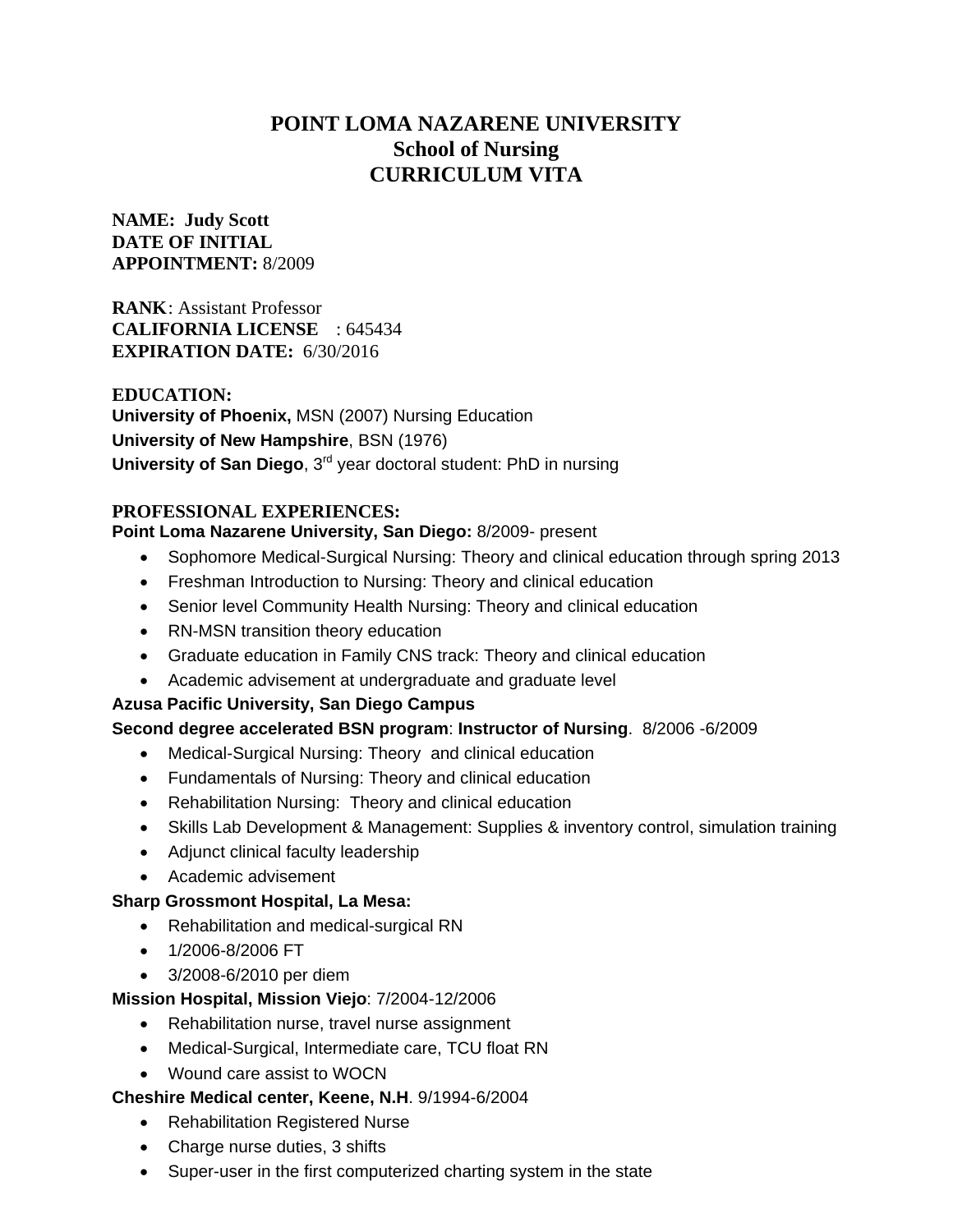## **UNIVERSITY SERVICE:**

- ASAC committee for the PLNU School of Nursing
- Librarian liaison for the School of Nursing
- Faculty Diversity committee charged with improving faculty awareness of diversity issues at the level of the classroom and student environment
- Wellness committee: a new initiative to improve faculty and staff health. As the Liberty Station Coordinator, I propose and field questions about present (Walking for Wellness) and future programs.
- Health Promotion Center committee member: Liaison for the HPC to both the sophomore and senior faculty in planning our spring health fair.

# **PROFESSIONAL AND COMMUNITY SERVICE**

- Present Elect, Sigma Theta Tau International -Zeta Mu joint chapter with USD. Member and officer since 2008
- Leadership conference delegate to the STTI international conference in Indianapolis in September, 2014
- Developed and coordinated with San Diego State and Cal State San Marcos the STTI Zeta Mu presentation "Civility Matters" in March, 2014
- Initiated and co-led "Open Doors"- February, 2011, weekly support group for women students in conjunction with the Wellness Center until spring of 2013
- Strengths on Point Volunteer to help students work with an improve from their inherent strengths (2012)
- Missions in service to graduate theology students: Vienna, Austria (2008, 2011)
- City Homeless connect event: Leading undergrad and grad students in flu clinic (2012-13)
- Coordination of multiple health fair events that include undergraduate and graduate students
- Development and coordination of the summer junior-senior preceptorship programs
- Continued interest and service to Haiti (2002- last trip)

## **PROFESSIONAL DEVELOPMENT**

- 2012-2014 Doctoral work, USD, expected graduation in December, 2015)
- 2014 Odyssey Research Conference for STTI Zeta Mu
- 2014 STTI Zeta Mu judge for undergraduate and graduate research posters
- Western Institute of Nursing attendance and poster presentation
- Team Based learning education training 2012-2013
- 1/2011- ELNEC Summit- Train the Trainer- Palliative Care Nursing
- 1/2011- Implementing New Educational Paradigms into Nursing Curricula, Albuquerque, NM
- 6/2010- Simulation User Network Presentation & Workshop, Mission Viejo, Ca.
- 3/2009 Simulation Education Conference for the Skills lab, Tampa
- 5/2009 ELNEC Summit- Gerontology Conference, San Diego, Ca.
- 3/2008 Conference- Test writing and curriculum development for nursing educators
- $\bullet$  4/2008 12<sup>th</sup> Annual Health Occupations Educator Institute, Los Angeles, Ca
- 9/2007 Association of Rehabilitation Nurses National Conference: Spinal Cord-Washington, DC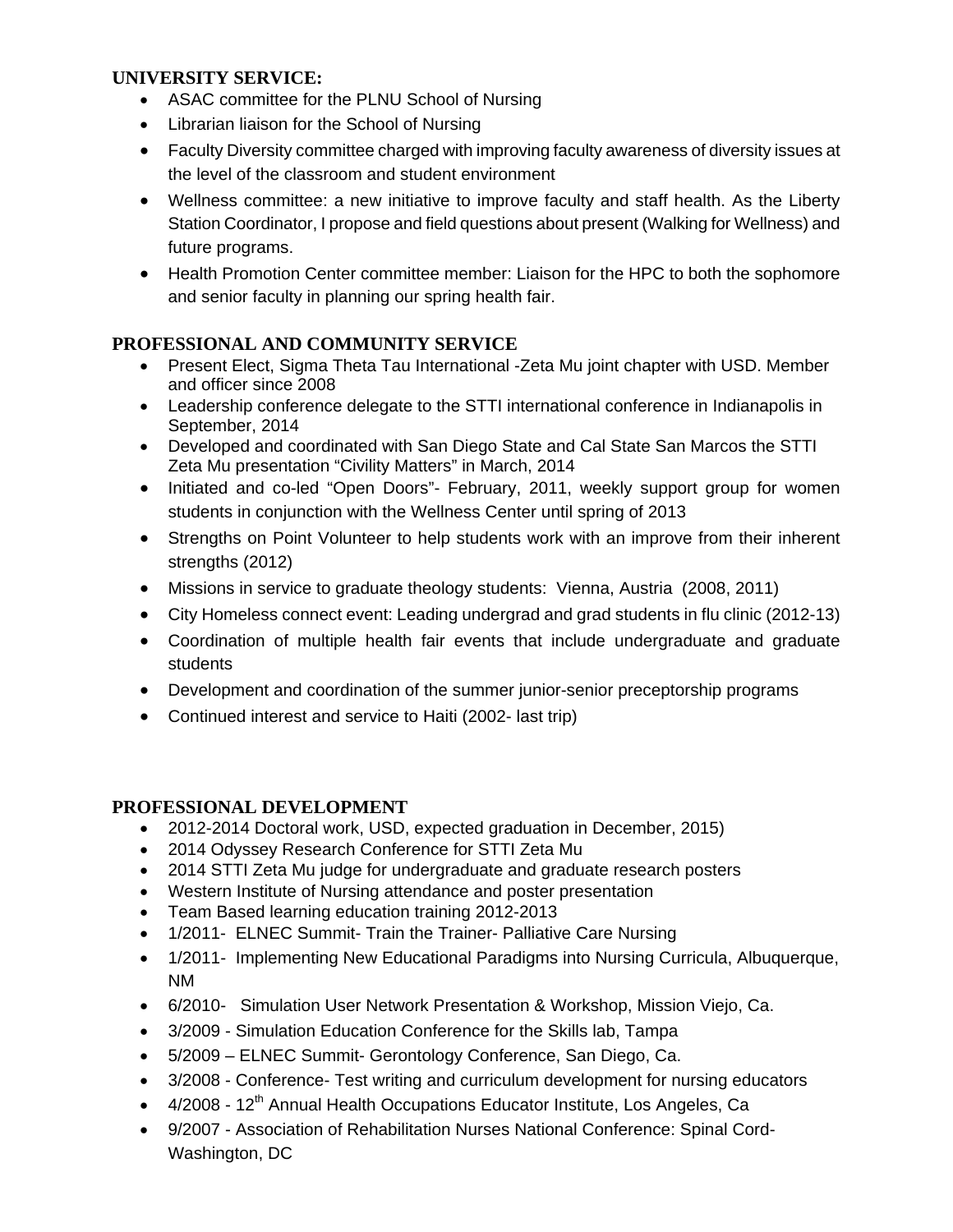## **RESEARCH AND SCHOLARLY ACTIVITIES:**

- Dissertation work: This study will explore the relocation experience of sample of older women who move to an assisted living facility within a planned retirement community. Findings have the potential to provide an enriched view of this frequently occurring but very important phenomenon
- *Neurological review of Spinal Cord Injuries for rehabilitation staff nurses*  April, 2005**-** Mission Hospital Acute Rehabilitation Unit
- *Neurological diseases for rehabilitation staff nurses*  August, 2005- Mission Hospital Acute Rehabilitation Unit
- Developed a curriculum for Effective Communication focus groups for acute rehabilitation staff at Grossmont Hospital; *proposed 8/2006*
- Grant: co-author with Dr. Linda Hansen-Kyle, Azusa Pacific School of Nursing: Utilization of Concept Mapping tool to develop critical thinking skills in the clinical setting for the Accelerated Second Degree Bachelor of Nursing Program

## **PUBLICATIONS & PRESENTATIONS:**

- Pending Publication: Review: Scott, J. (2014). Five days at Memorial: Life and death in a storm-ravaged hospital September, 2014 *Journal of Teaching and Learning in Nursing*
- Pending Publication: Hassankhani , H., Jafarabadi, M., Kakhki, D., Malek, M., Scott, J. (2014). Reliability and validity of the Persian version of the Falls Efficacy Scale. *Journal of the American Geriatrics Society.*
- Poster presentation: Western Institute of Nursing, March 2014: *The lived experience of older women who move to assisted living.*

## **HONORS**

Research Grant Recipient: Sigma Theta Tau, Zeta Mu (2014)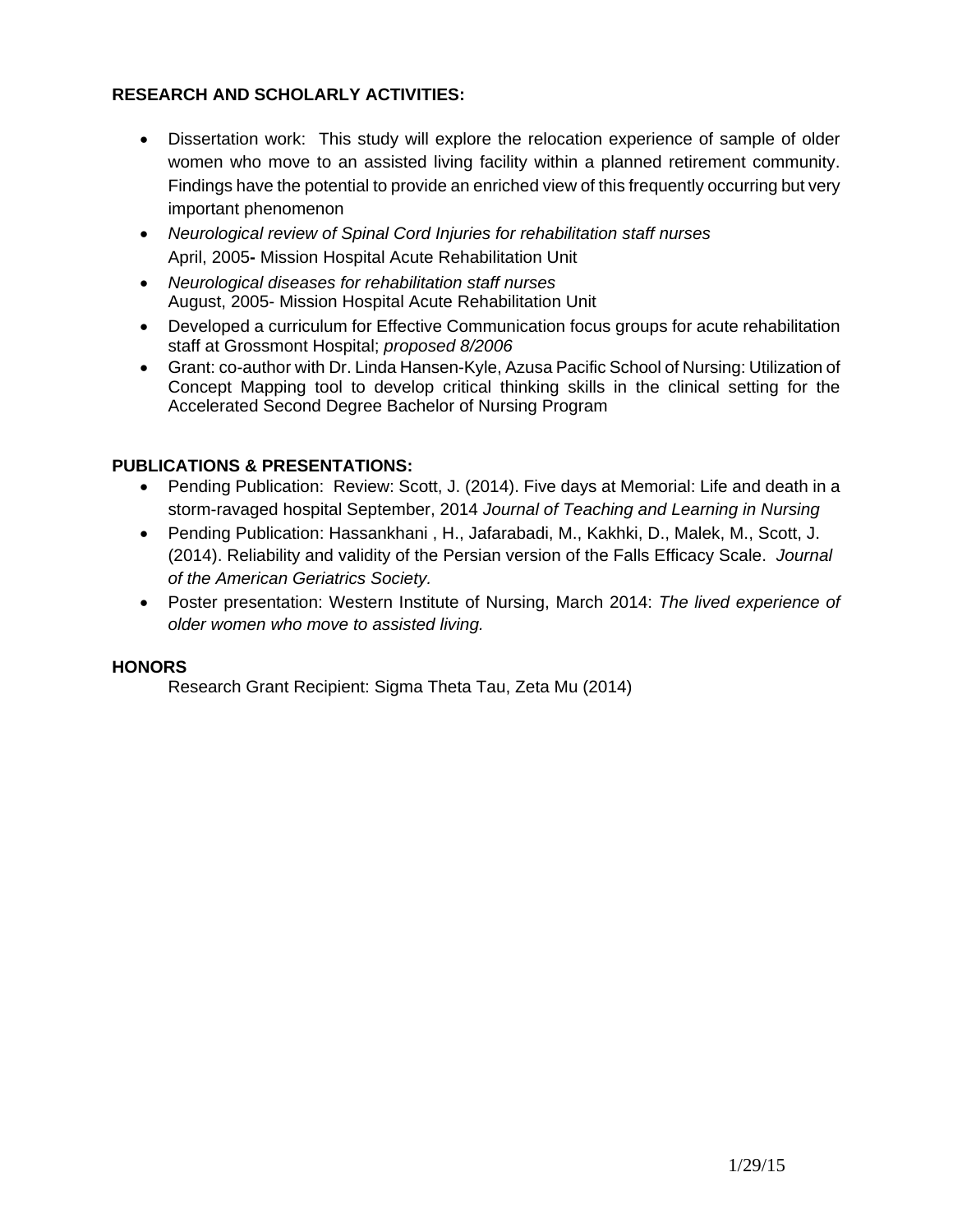# **POINT LOMA NAZARENE UNIVERSITY School of Nursing**

# **CURRICULUM VITAE**

| <b>NAME</b>                                  | Christine Sloan, MSN, RN, CNS, CPN            |
|----------------------------------------------|-----------------------------------------------|
| <b>DATE OF INITIAL</b><br><b>APPOINTMENT</b> | August 2006                                   |
| <b>RANK</b>                                  | <b>Assistant Professor</b>                    |
| <b>CALIFORNIA LICENSE</b>                    | 414216<br><b>RN</b><br>CNS<br>3316            |
| <b>EXPIRATION DATE</b>                       | 12/2014<br><b>RN</b><br>12/2014<br><b>CNS</b> |

### **EDUCATION**

Doctorate of Philosophy, Nursing – In Progress University of San Diego, San Diego, CA

Master of Science in Nursing, August 2008 Family Health Clinical Nurse Specialist, Nursing Education focus Point Loma Nazarene University, San Diego, CA

 Bachelor of Science in Nursing, December 1986 University of Arizona, Tucson, AZ

### **PROFESSIONAL EXPERIENCES**

Assistant Professor, August 2006 - Present Point Loma Nazarene University, School of Nursing, San Diego, CA Clinical Nurse Specialist, Hematology/Oncology Care Center, January 2014 – Present Rady Children's Hospital and Health Center, San Diego, CA Clinical Nurse II, December 2010 – October 2013 Rady Children's Hospital and Health Center, San Diego, CA Clinical Nurse III, November 2005 – August 2006 Rady Children's Hospital and Health Center, San Diego, CA Clinical Nurse Educator, April 2003 – November 2005 Rady Children's Hospital and Health Center, San Diego, CA Clinical Nurse II, July 2002 – April 2003 Rady Children's Hospital and Health Center, San Diego, CA Office Manager/Acting School Nurse, September 1999 - July 2002 City Tree Christian School, San Diego, CA Blood and Marrow Transplant (BMT) Program Coordinator, April 1994 - Sept 1999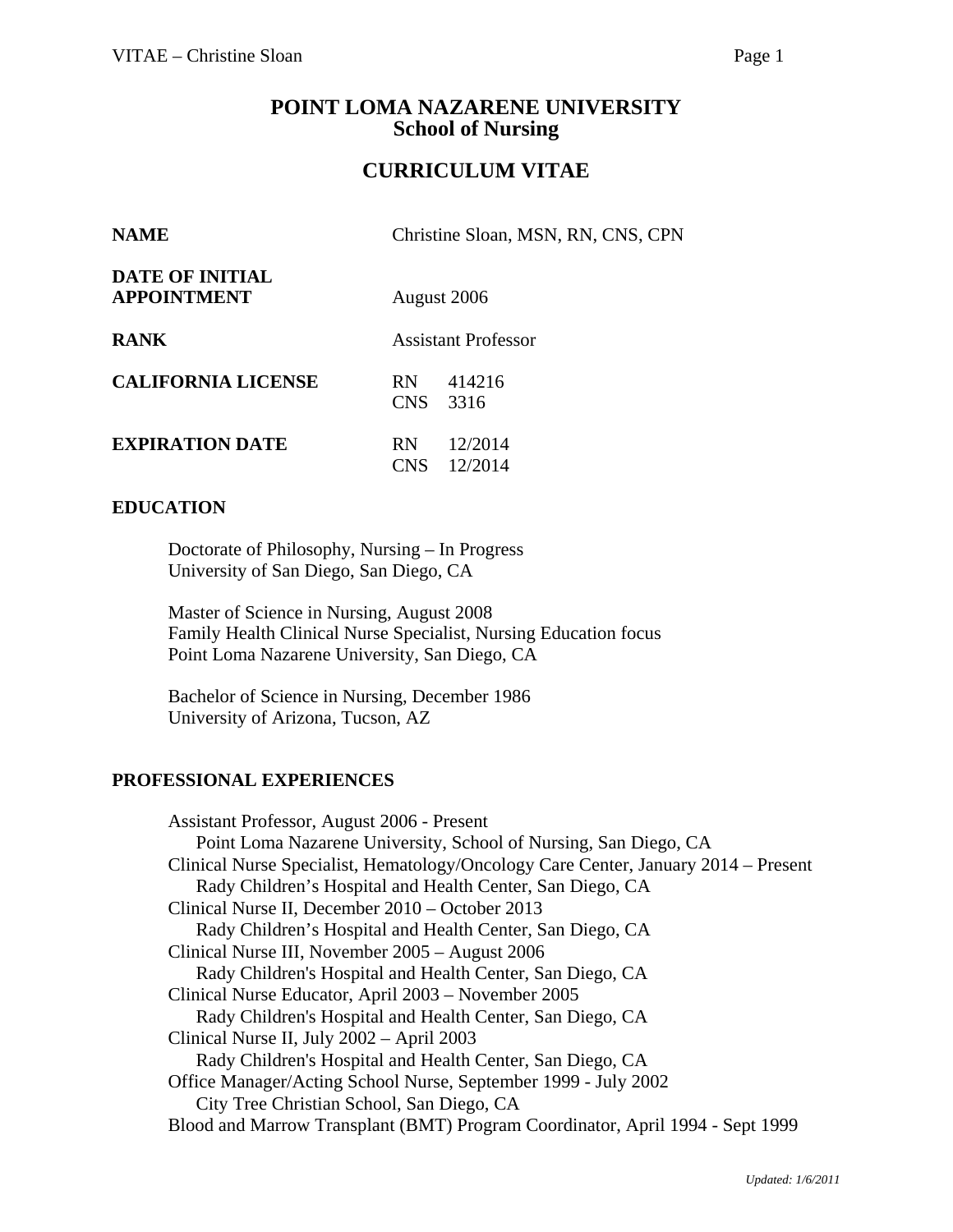Scripps Green Hospital, La Jolla, CA Senior Clinical Research Associate, July 1991 - March 1994 Advanced Tissue Sciences, Inc., La Jolla, CA Donor Center Coordinator, July 1989 - July 1991 San Diego Blood Bank, Bone Marrow Donor Center, National Marrow Donor Program Clinical Nurse II, January 1988 - July 1989 University of California, San Francisco Medical Center, San Francisco, CA Staff Nurse, January 1987 - January 1988 University Medical Center, University of Arizona, Tucson, AZ

### **UNIVERSITY SERVICE**

Point Loma Nazarene University, San Diego, CA

 School of Nursing Committee's & Roles: Academic & Student Affairs Committee, Member (2006 – 2012) Curriculum & Education Committee, Member 2012 - present Selection Committee, Member (2007 – present) Program Assessment Committee – SON (2012-2013, 2014 - 2015) Student Nurses of Point Loma (SNAPL) Faculty Advisor (2009 – 2011) Media Liaison (2007 – 2009 New Student Orientation Coordinator – 2007- present Junior Team Coordinator – 2012 - present PLNU Committee's: Intercollegiate Athletics Committee 2012-2013 Institutional Review Board, 2013-present Honor's Scholar Mentor, 2008-2009; Lynsey Lakin Honor's Scholar Mentor, 2011-2012; Rachel Webb Honor's Scholar Mentor, 2012-2013; Melissa Kingsley Pinning Ceremony, Faculty Speaker, May 2009, 2012, 2014

Strengths on Point Mentor, 2011

Faculty Learning Community, Leader 2012-2013

PLNU Master of Nursing, Faculty Mentor for MSN Clinical at RCHSD (no load credit): Susan Hurst, Alberta Agyemang, Jennifer Turney, Michi Sekol, Elaine Arguilla, Jocelyn Firth, Ashley Edwards, Heather Garcia, Casey Blalock.

### **COURSES TAUGHT: PLNU**

2006 – Present NSG310: Nursing Care of Families: Child/Adolescent Focus – Theory

2006 – Present NSG311: Nursing Care of Families: Child/Adolescent Focus – Clinical

2008 - Present NSG270: Pharmacology

2009 – 2010 NSG441: Medical Terminology

2010 NSG150: Caring Faithfully

2012 – Present GNSG625: Pediatric Nursing CNS Role Acquisition - Theory

2012 – Present GNSG625L: Pediatric Nursing CNS Role Acquisition - Clinical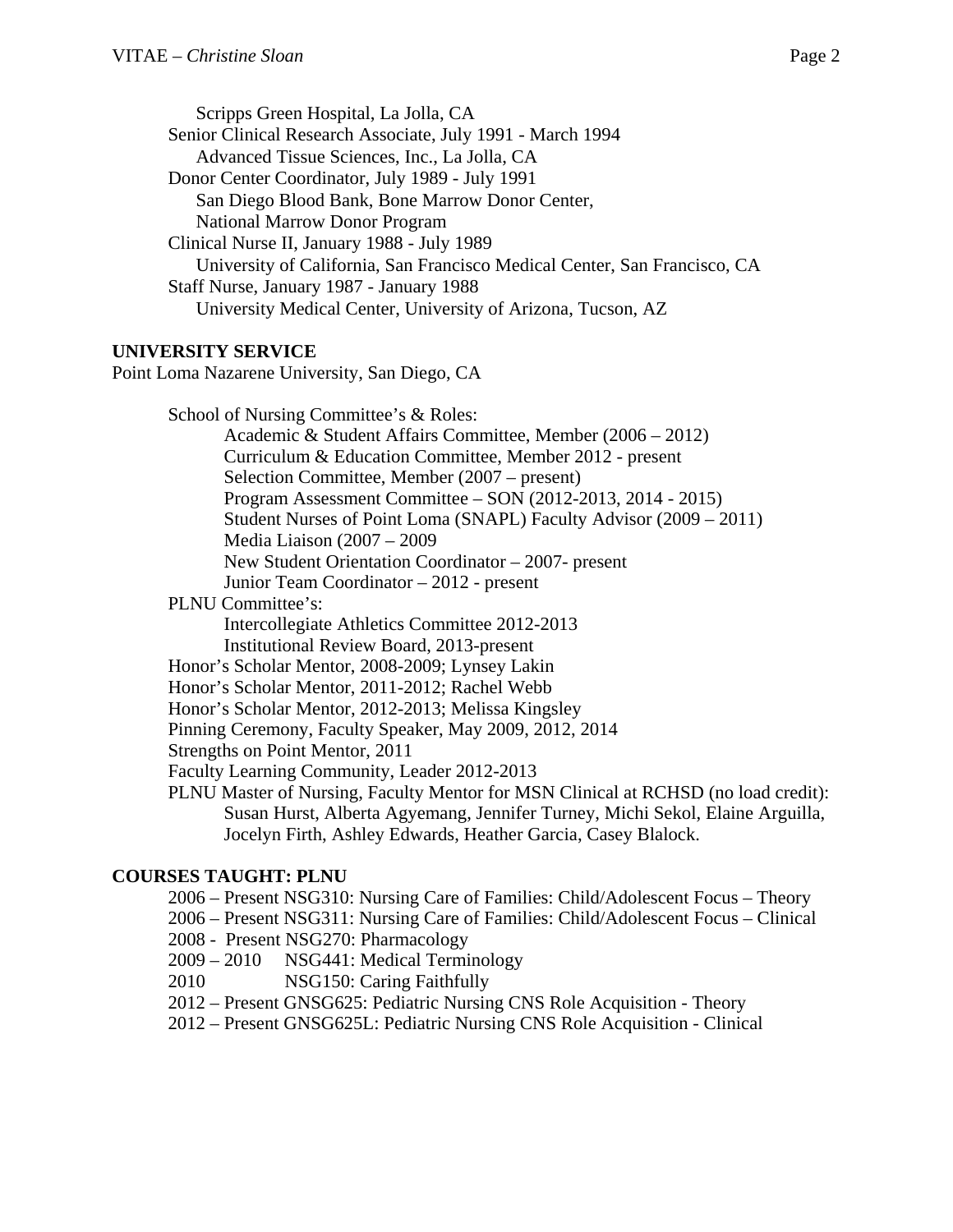### **PROFESSIONAL AND COMMUNITY SERVICE**

1999 Project Compassion, Tegucigalpa, Honduras – Hurricane Mitch Medical Relief 2000 – 2013 AMOR Ministries, San Ysidro, CA – Annual house-building in Mexico 2006 City Tree Christian School, Vision Screening, San Diego, CA 2006 Heart-to-Heart International & PLNU, New Orleans Relief Effort 2007 First Presbyterian Church San Diego, New Orleans Hurricane Relief Effort 2007 Teddy Bear Clinic, Early Childhood Learning Ctr, Point Loma Nazarene University 2007 – 2013, Central Venous Catheter Class, Rady Children's Hospital, RN Residency Program, bi-annual class 2007 – 2014, Hematology/Oncology content course, Rady Children's Hospital, RN Residency Program 2008 Loveworks Mission Trip: Point Loma Nazarene University, Reynolds Memorial Hospital, Washim, India 2008 First Presbyterian Church San Diego, New Orleans Hurricane Relief Effort 2008 – 2009, End of Life Steering Committee, member, Rady Children's Hospital San Diego, Hematology/Oncology Care Center

2010 First Presbyterian Church San Diego, Haiti Relief Effort/Medical Clinic

2010 - 2014 Military Outreach Ministries, Christmas Store

2011 – Present, Evidence-Based Practice Council, member, Rady Children's Hospital

2013 – Present, Rady Children's Hospital – Certified Pediatric Nurse Course, Instructor

### **PROFESSIONAL DEVELOPMENT**

## **PROFESSIONAL TRAINING:**

- End of Life Nursing Education Consortium (ELNEC) Advanced Practice Nurse Certification Course, Washington, DC, November 2013
- Team-Based Learning Collaborative, 12<sup>th</sup> Annual Conference, San Diego CA March 2013

Faculty Learning Community Participant, Team-Based Learning, 2013 -2014

Point Loma Nazarene University, TILE Program: Technology Integrated Learning Environments, May – June 2011.

Creative Teaching Strategies for the Nurse Educator – San Diego, CA 2011

California Nursing Student Association (CNSA) – State Conference, Phoenix, October 2010

National Student Nurses Association (NSNA) – Mid-year Conference, Phoenix, March 2010

Center to Advance Palliative Care (CAPC), Annual Conference, Phoenix, October 2010 Chemotherapy and Biotherapy Instructor Certification Course (APON), October 2006

Association of Pediatric Oncology Nurses (APON), Annual Conference, Kansas City, September 2004

Chemotherapy and Biotherapy Provider (APON), September 2004

Association of Pediatric Oncology Nurses (APON), Annual Conference, Portland, OR, October 2005

Pediatric End of Life Nursing Education Consortium (ELNEC) Train the Trainer, City of Hope Medical Center, August 2004

Pain Resource Nurse Certification, Rady Children's Hospital, San Diego, CA 2003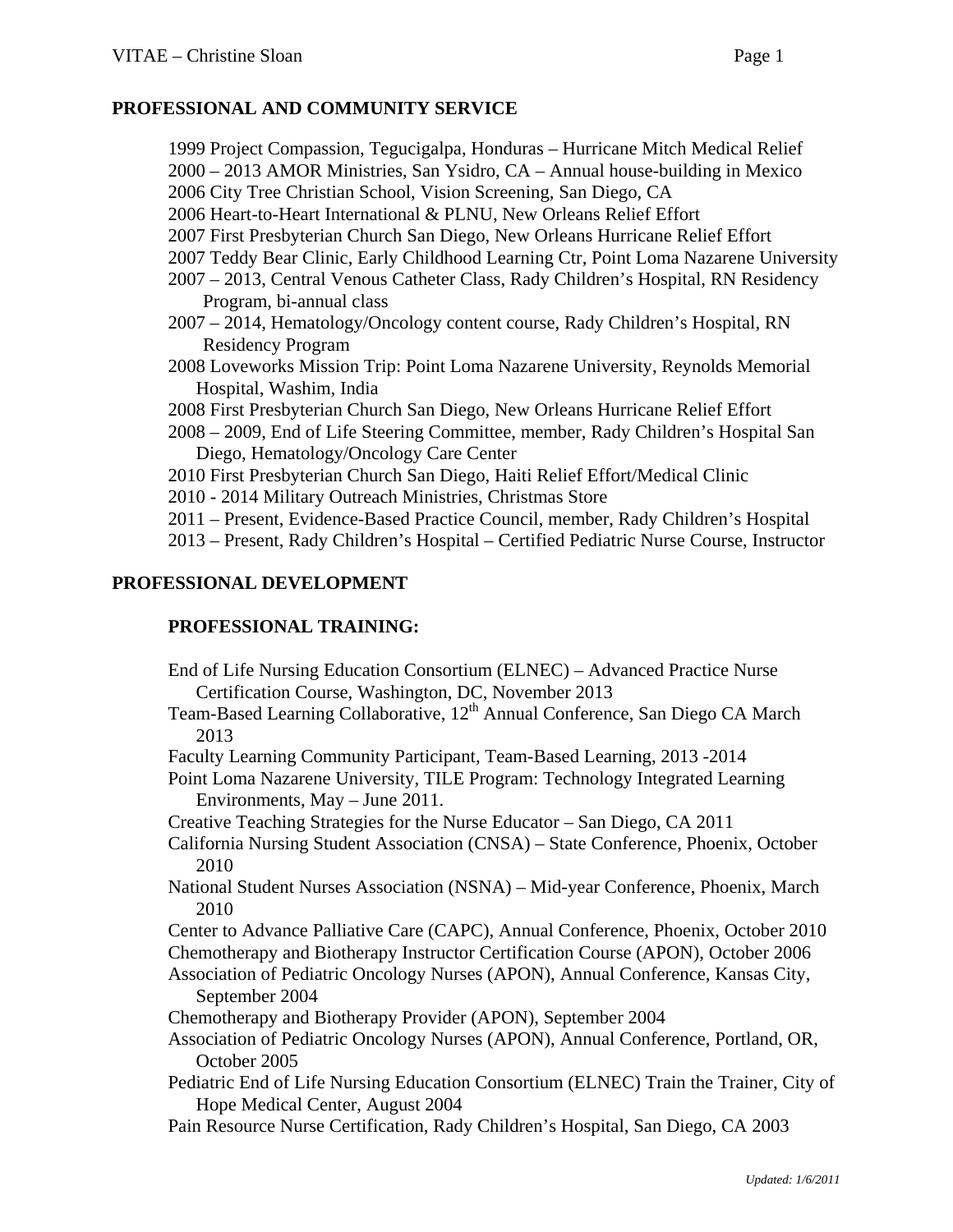Association of Pediatric Oncology Nurses, Active Member (2002 – Present) Infusion Nurses Society, Member (2003-2004) National Association Clinical Nurse Specialists (2007 – Present) Nurses Christian Fellowship (2014 – present) Society of Pediatric Nurses, (2006 – Present) Sigma Theta Tau International, Zeta Mu-at-Large Chapter, Member Nurse Leader, 2006 Faculty Counselor, PLNU – 2008 – 2011

# **PROFESSIONAL CERTIFICATIONS**

Certified Pediatric Nurse (CPN) – November 2013 Chemotherapy and Biotherapy Instructor (APON), October 2006 Certified Pediatric Oncology Nurse (CPON), August 2005 Chemotherapy and Biotherapy Provider (APON), September 2004

# **RESEARCH AND SCHOLARLY ACTIVITIES**

Poster Presentation: The Effect of a Unit-Based Palliative Care Program on End-of-Life Variables among Children with Cancer. Evidence-Based Practice Institute, San Diego State University, Evidence-Based Practice Conference, San Diego, CA. 2007

Master's Thesis: The Effect of Unit-Based Palliative Care Program on End-of-Life Variables among Children with Cancer. Defense: July 2008.

Poster Presentation: The Effect of a Unit-Based Palliative Care Program on End-of-Life Variables among Children with Cancer. (2009), Pediatric Nursing Conference, Orlando, FL.

Poster Presentation: Hope, Uncertainty and Coping Among Parents of Children with High-Risk Cancer, November 2012, Achievement Rewards for College Scientists, San Diego, CA.

Honor's Student: Rachel Webb 2011-2012 *Perceived Barriers to Transitioning End-of-Life Pediatric Patient's to Palliative Care*  Conducted at Rady Children's Hospital San Diego

Honor's Student: Melissa Kingsley 2012-2013 *An Exploration of Perceived Faculty Support and its Relationship to Student Nurse Stress and Wellbeing*  Conducted at Point Loma Nazarene University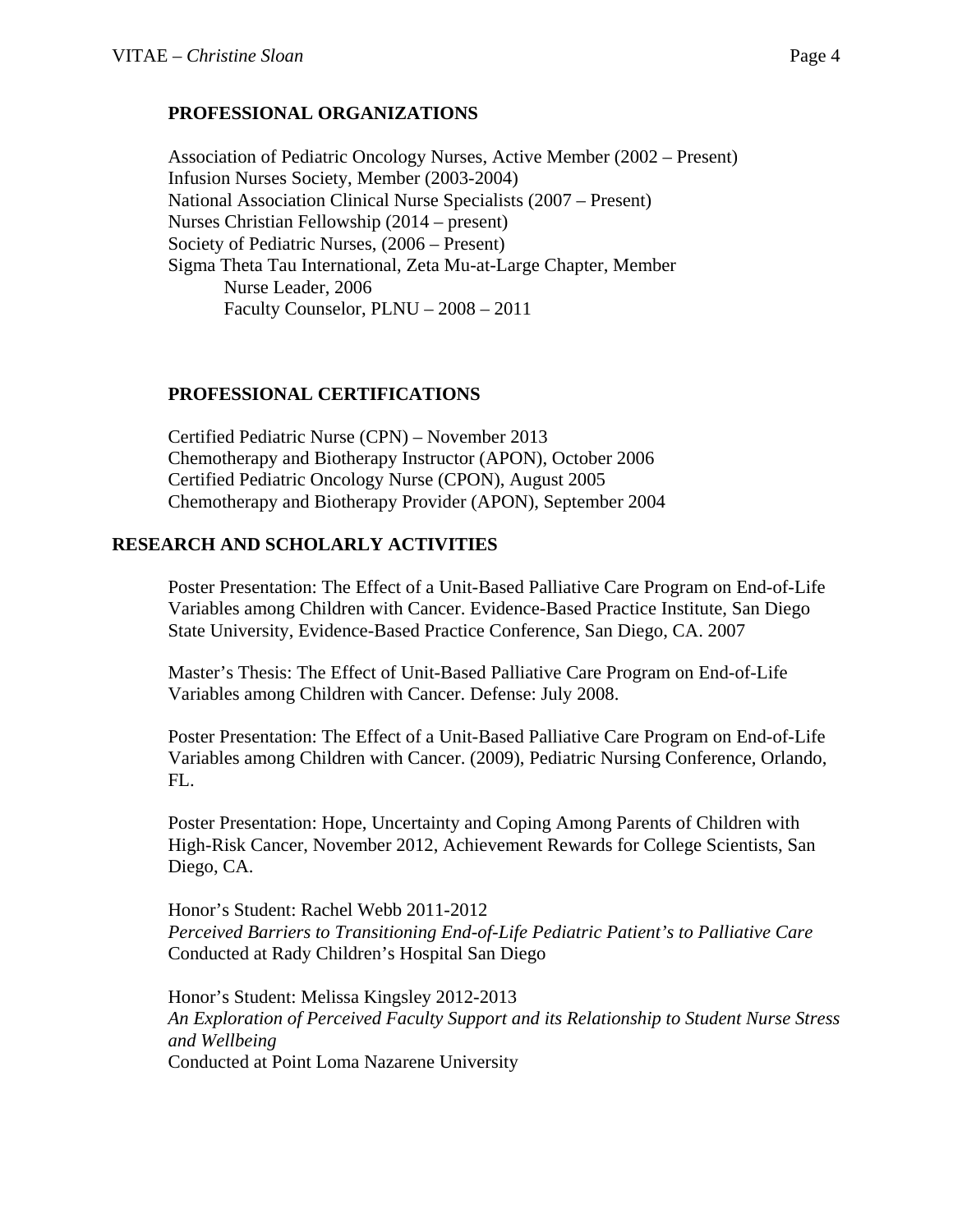Poster Presentation: Hope, Uncertainty and Coping among Parents of Children with High-Risk Cancer, April 2013. Western Institute of Nursing Conference, Anaheim, CA.

*Research Study in Progress*: Hope, Uncertainty and Coping among Parents of Children with High-Risk Cancer. *Anticipated completion 12/2014*.

## **PUBLICATIONS**

- Holt, D.M., Lewis, C., Klimpel, K., **Sloan, C**. & Aguda, C. (2010). The Effects of Focused Nursing Education on 3F Groshong PICC Occlusion Rates: The Experience of One Tertiary Care Facility. *Journal of the Association of Vascular Access, 15*(4), 213- 221.doi: 10.2309/java.15-4-6
- Kim, S.C., Burke, L., **Sloan, C**. & Barnett, S. (2013). Attitudes toward teen mothers among nursing students and psychometric evaluation of Positivity Toward Teen Mothers Scale. *Nursing Education Today*, (33), 986-991.
- Meisenberg, B.R., Callaghan, M., **Sloan, C**., Sampson, L., Mille,r W.E., McMillan, R. (1997) Complications associated with central venous catheters used for the collection of peripheral blood progenitor cells to support high-dose chemotherapy and autologous stem cell rescue. *Supportive Care in Cancer. 5(3), 223-7*. PMID: 9176969.
- Meisenberg, B.R., Miller, W.E., McMillan, R., Callaghan, M., **Sloan, C**., Brehm. T, Kosty, M.P., Kroener,J., Longmire, R., Saven, A., & Piro, L.D. (1997). Outpatient high-dose chemotherapy with autologous stem-cell rescue for hematologic and nonhematologic malignancies. *Journal of Clinical Oncology*. *15*(1), 11-7. PMID: 8996119

**Sloan, C.** (2010). Hope Amidst Grief. Last Point, *Point Loma Nazarene Viewpoint* p.37*.*

## **HONORS & AWARDS**

CV Mosby Award for Clinical Excellence, University of Arizona, 1986 Nightingale Lamp Award, Point Loma Nazarene University, 2008 Nightingale Lamp Award, Point Loma Nazarene University, 2009 Quantitative Research Award, Sigma Theta Tau International, Zeta-Mu Chapter at Large, 2013 Alumni Grant, Point Loma Nazarene University, 2013 Achievement Rewards for College Scientists (ARCS), Scholar 2011-2014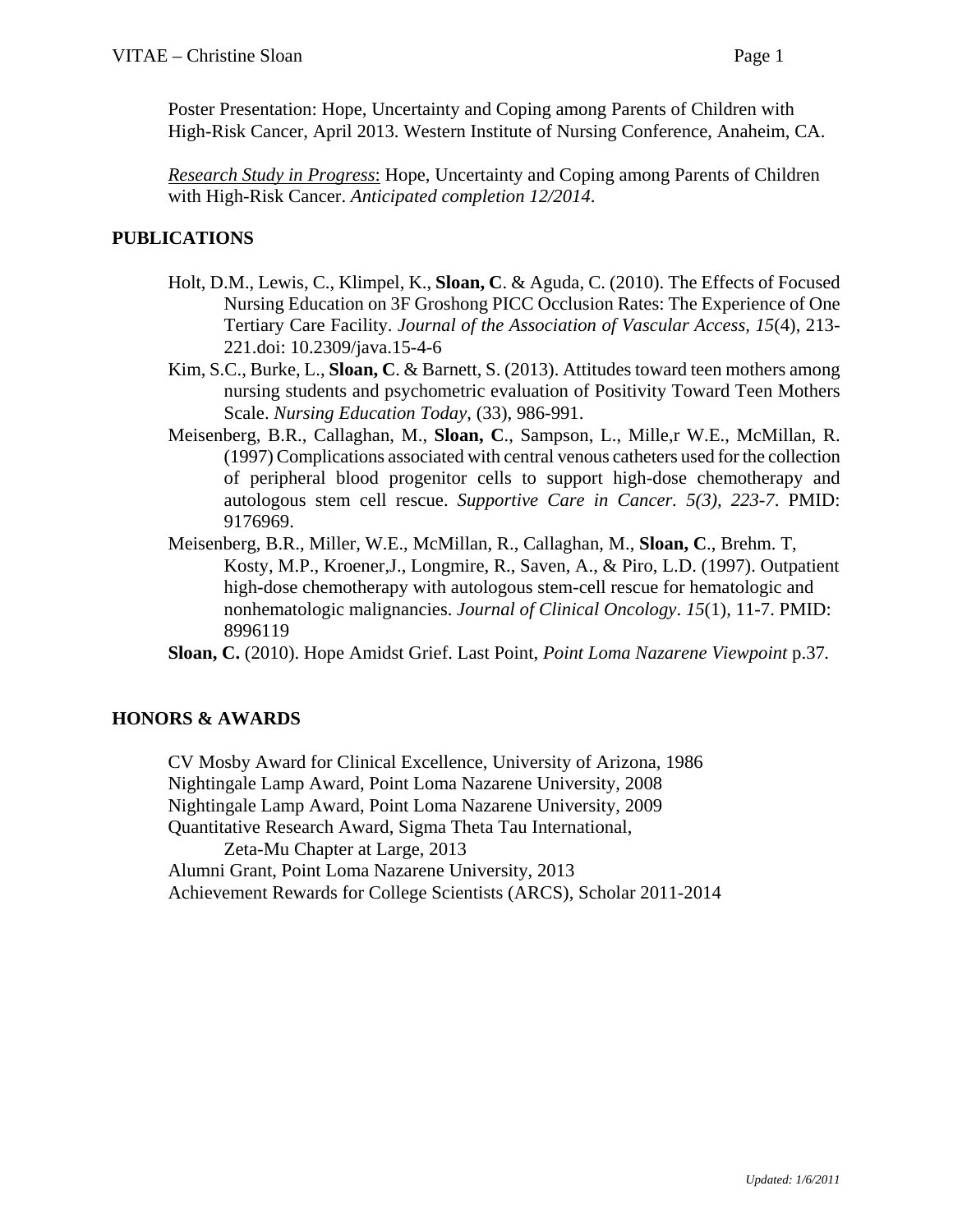# **CURRICULUM VITA**

**NAME** Barbara Jane Taylor

**CALIFORNIA LICENSE** #561729

**EXPIRATION DATE** 11/30/15

#### **EDUCATION**

 University of San Diego, San Diego, CA Doctor of Philosophy in Nursing, 2006 Lewis University, Romeoville, IL Master of Science in Nursing, 1996 Mid-America Nazarene University, Olathe, KS Bachelor of Science in Nursing, 1982

### **PROFESSIONAL EXPERIENCES**

 **Point Loma Nazarene University, San Diego, CA** School of Nursing Assistant Professor, 1999 – 2003

 Associate Professor, 2003-2006 MSN Director, 2003-2006 Professor, 2007 Granted tenure, 2009 Dean, 2006-present

## **Trinity Christian College, Palos Heights, IL**

Department of Nursing Assistant Professor, 1996 – 1999

### **Hinsdale Hospital, Hinsdale, IL**

Orthopedic Case Manager, 1994 Clinical Nurse II, Orthopedic Unit, 1993 – 1996

### **St. Luke's Hospital of Kansas City, Kansas City, MO** Assistant Nurse Manager, Orthopedic Unit, 1992 – 1993 Staff Nurse, Orthopedic Unit, 1990 – 1992

**Prapas Gerjarusak, M.D., Shawnee Mission, KS** Infectious Disease Clinician, 1988 – 1990

**Bethany Medical Center, Kansas City, KS** MICU Staff Nurse, 1986 Staff Nurse, Med/Surg/Ortho, 1982 – 1986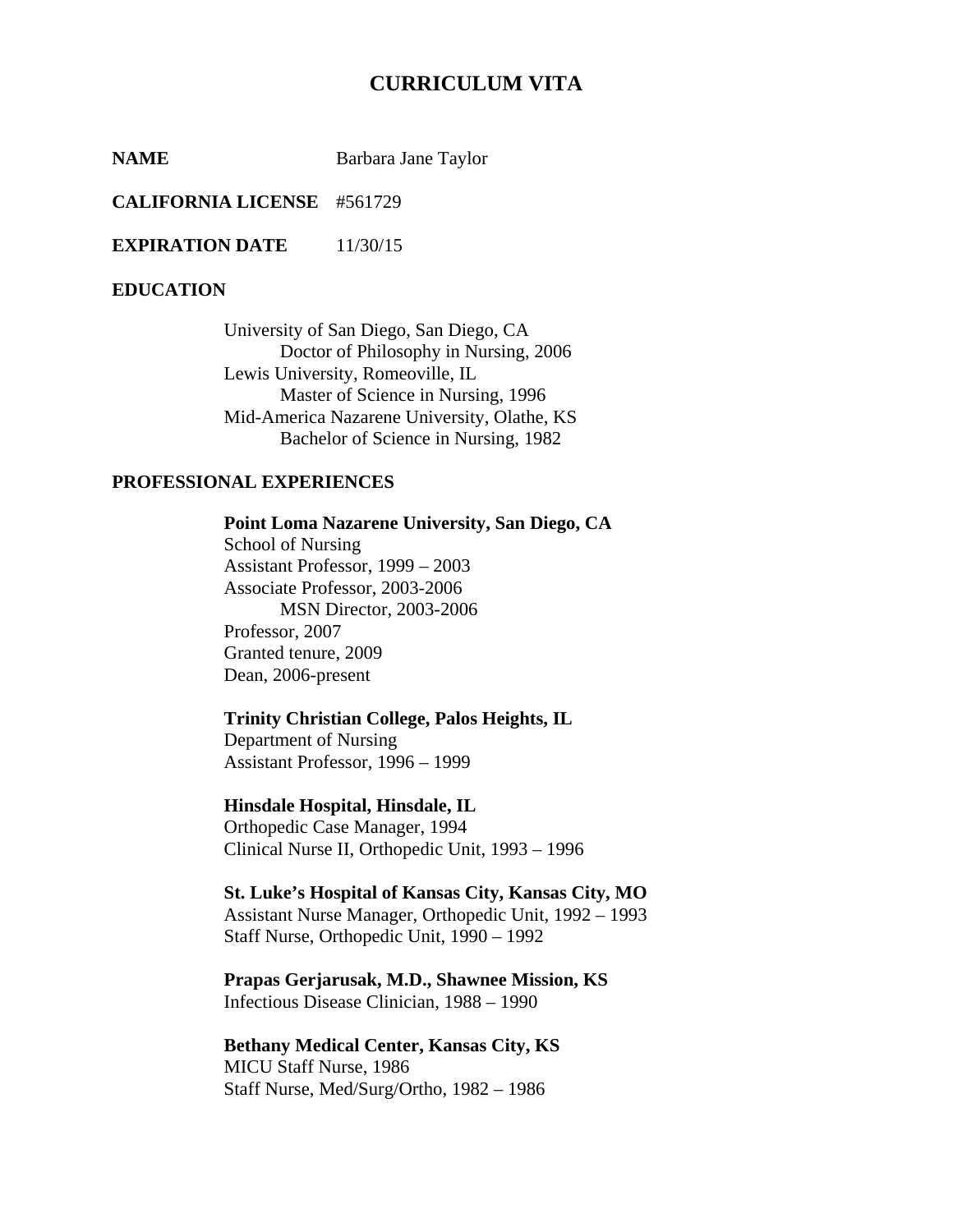#### **UNIVERSITY SERVICE**

 School of Nursing, Point Loma Nazarene University, San Diego, CA Academic Student Affairs Committee Curriculum and Evaluation Committee MSN Committee-chair, 2003-2006 Mid-City Health Promotion Center Faculty Advisor: SNAPL-2000-2005 Pinning Committee- 2000-2006 Pre-Nursing Student Mentor Program, 2006, 2007 Point Loma Nazarene University, San Diego, CA Task Force-Structural Governance 2012-14 Task Force-Faculty Evaluation 2012-current Faculty Status Committee 2003-2006, chair, 2005-2006, 2010-12 Tenure Committee, 2012-13 Graduate Studies Committee Resource (non-voting) 2003-current New Faculty Mentor, 2005, 2007 WASC Committee-EEI, 2005-2006 WASC Sub-committee-CPR progress assessment, 2006-2007 Faculty Council, 2009, chair 2010-11

### **PROFESSIONAL AND COMMUNITY SERVICE**

 Sigma Theta Tau, Zeta Mu At-Large Commission on Collegiate Nursing Education (CCNE), Accreditation Site Evaluator, 2010 Site Visit, 2011-Central Methodist University Sabbatical Spring 2009-Exploring the influence of John Wesley on Florence Nightingale External Reviewer National University, Associate of Science in Health Science and Pre\_nursing, 2011 International Board of Education, Church of the Nazarene, Washim, India 2007 Love Works trip to Washim, India, 2008

### **PROFESSIONAL DEVELOPMENT**

 Course Assessment and Student Learning Outcomes, PLNU 2012 Test Construction Workshop, PLNU, 2011 AACN 2011 Doctoral Education Conference, San Diego Advanced Practice Nursing Workforce Changes & Trends, PLNU, 2010 California Association of Colleges of Nursing, 2006, 2007, 2008 2009, 2010, 2011, 2012, 2013, 2014 Nurses Christian Fellowship Summit, Dallas, 2009 Innovations in Faith-Based Nursing Education, 2008 Council of Independent Colleges, workshop 2007, 2013 American Academy of Colleges of Nursing, Fall 2005, 2006, 2008, 2009, 2010, 2011, 2012, 2013, 2014 Curriculum Development & Enhancement of Nursing Performance, Mira Costa, 2006 National Association of Clinical Nurse Specialist Annual Conference 2003, 2005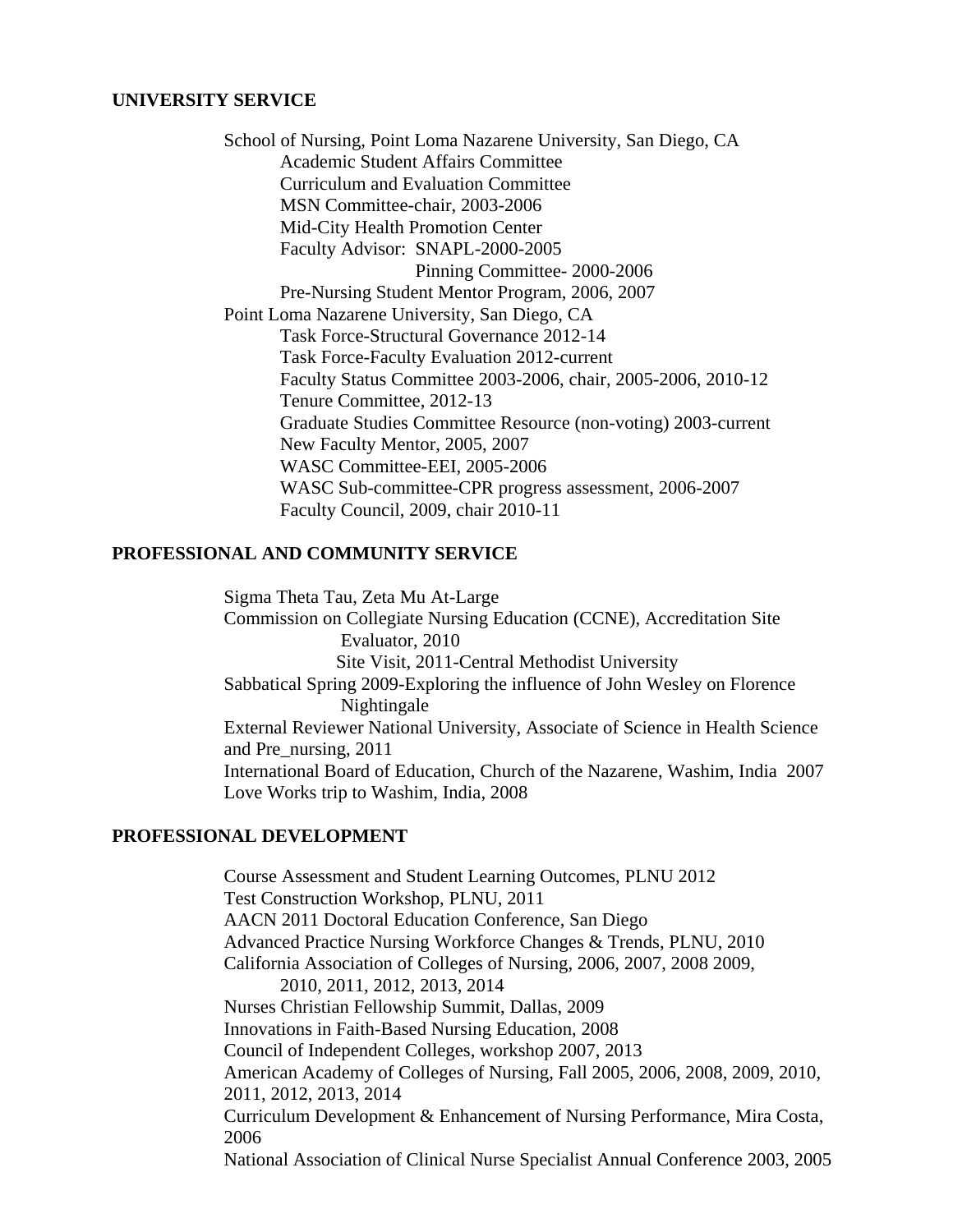NLN Education Summit, September 1998, 2005 Clinical Teaching Strategies and Evaluation, August 1998 National Association of Orthopedic Nurses, 17<sup>th</sup> Annual Congress, 1997 Annual NW Indiana Nursing Research Conference, October 1997

### **RESEARCH AND SCHOLARLY ACTIVITIES**

| 2007- Collaborative Evidence-Based Nursing Conference, podium presentation     |
|--------------------------------------------------------------------------------|
| "Creativity Fostering Behaviors in the Nurse Educator-an Evidence-             |
| Based Study for Nursing Education", San Diego                                  |
| 2006- Doctoral Dissertation, "Describing Creativity Fostering Behaviors in the |
| Nurse Educator", University of San Diego                                       |
| 2001-Wesleyan Conference, PLNU                                                 |
| "Finding Solace in a Wesley Hymn: A Nursing Perspective"                       |
| 1996-Policy and Procedure Development for Care Guides and Variance             |
| Reporting, Presentation                                                        |
| Hinsdale Hospital, Hinsdale, IL                                                |
| 1996- Sigma Theta Tau, Epsilon Upsilon Chapter "Is There a Correlation"        |
| Between Critical Thinking Dispositions and Critical                            |
| Thinking Skills?" Presentation, Lewis University                               |
| Romeoville, IL                                                                 |

#### **PUBLICATIONS/PRESENTATION**

2014. STTI Zeta Mu Induction Ceremony, Keynote Speaker

S. Kim, D. Oliveri, M. Riingen, B. Taylor & L. Rankin. (2013). Randomized Controlled Trial of Graduate-To-Undergraduate Student Mentoring Program, *Journal of Professional Nursing*, 29(6), e43-349.

S. Hnizdo, R. Archuleta, B. Taylor & S. Kim. (2013). Validity and Reliability of the Modified John Hopkins Fall Risk Assessment Tool for Elderly Patients in Home Health Care, *Geriatric Nursing*, 34, 423-427.

2012. STTI Zeta Mu Induction Ceremony, Keynote Speaker

- 2009-Nurses Christian Fellowship Summit, Panel presentation "Attitudes, Behaviors, and Skills for Christian Nurse Educators" Dallas, TX
- 2008- Innovations in Faith-based Nursing Education Conference, podium presentation, "Describing Creativity Fostering Behaviors, Intrinsic Motivation, and Teaching/Learning Goals for the Nurse Educator", Indiana Wesleyan University

2008. Odyssey 2008 Conference, STTI, Southern CA Chapters. "A Call to Promote Knowledge, Leadership and Service". Presentation, "The Transition to a BSN Program at a School of Nursing in India".

S. Kim, R. Plumb, Q. Gredig, L. Rankin, & B. Taylor. (2008). Medium-term post-